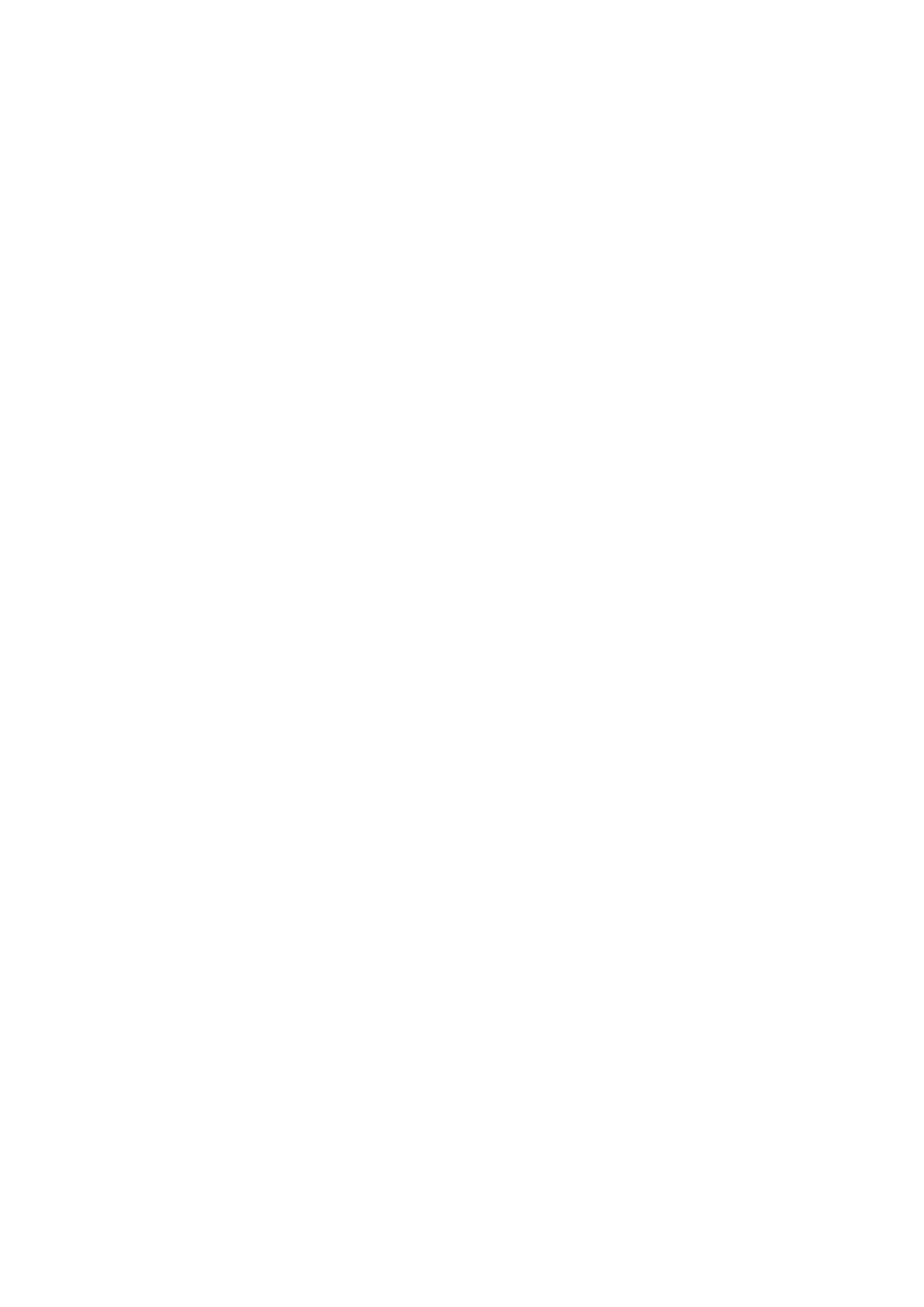



Ellan Vannin

# **MERCHANT SHIPPING RE GISTRATION ACT 1991**

# **Index**

# **Section Page**

|     | Preliminary<br><u> 1989 - Johann Barbara, marka a shekara tsa 1989 - An tsa 1989 - An tsa 1989 - An tsa 1989 - An tsa 1989 - An</u> | 7  |
|-----|-------------------------------------------------------------------------------------------------------------------------------------|----|
| 1   |                                                                                                                                     |    |
| 2   |                                                                                                                                     |    |
| 3   |                                                                                                                                     |    |
| 4   |                                                                                                                                     |    |
| 5   |                                                                                                                                     |    |
| 6   |                                                                                                                                     |    |
| 7   |                                                                                                                                     |    |
| 8   |                                                                                                                                     |    |
| 9   |                                                                                                                                     |    |
| 10  |                                                                                                                                     |    |
| 11  |                                                                                                                                     |    |
| 12  | Duty of owner of registered ship to secure termination of any overseas                                                              |    |
|     |                                                                                                                                     |    |
| 13  |                                                                                                                                     |    |
| 14  |                                                                                                                                     |    |
| 15  |                                                                                                                                     |    |
| 16  |                                                                                                                                     |    |
|     | Certificate of registry                                                                                                             | 16 |
| 17  |                                                                                                                                     |    |
| 18  |                                                                                                                                     |    |
| 19  |                                                                                                                                     |    |
| 20  |                                                                                                                                     |    |
| 21  |                                                                                                                                     |    |
| 22  |                                                                                                                                     |    |
| 22A |                                                                                                                                     |    |
| 22B |                                                                                                                                     |    |
| 23  | Delivery up of certificate of ship lost or ceasing to be Manx owned 18                                                              |    |
| 24  |                                                                                                                                     |    |
|     | <b>Transfers and transmissions</b>                                                                                                  | 19 |

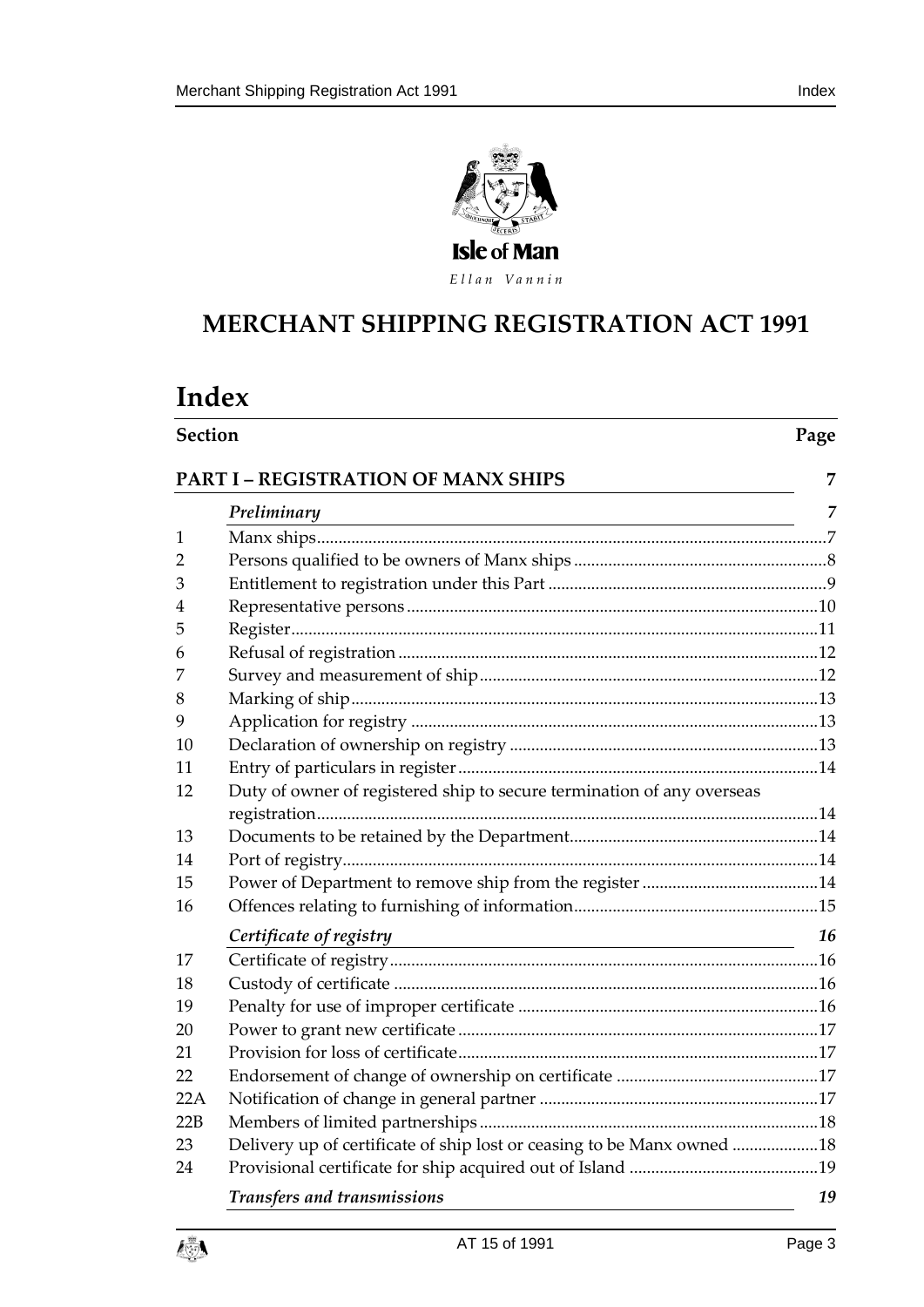| 25 |                                                                                                                                         |    |
|----|-----------------------------------------------------------------------------------------------------------------------------------------|----|
| 26 |                                                                                                                                         |    |
| 27 |                                                                                                                                         |    |
| 28 | Transmission of property in ship on death, bankruptcy, marriage etc21                                                                   |    |
| 29 |                                                                                                                                         |    |
| 30 |                                                                                                                                         |    |
| 31 |                                                                                                                                         |    |
| 32 |                                                                                                                                         |    |
| 33 |                                                                                                                                         |    |
|    | Registry of alterations, registry anew and transfer of registry                                                                         | 23 |
| 34 |                                                                                                                                         |    |
| 35 |                                                                                                                                         |    |
| 36 |                                                                                                                                         |    |
| 37 |                                                                                                                                         |    |
| 38 |                                                                                                                                         |    |
|    | Trusts and equitable rights                                                                                                             | 25 |
| 39 | <u> 1980 - Johann Barn, mars ann an t-Amhain Aonaich an t-Aonaich an t-Aonaich ann an t-Aonaich ann an t-Aonaich</u>                    |    |
| 40 |                                                                                                                                         |    |
|    |                                                                                                                                         | 26 |
| 41 | Liability of beneficial owner                                                                                                           |    |
|    |                                                                                                                                         |    |
|    | Supplementary<br><u> 1989 - Johann Stoff, deutscher Stoffen und der Stoffen und der Stoffen und der Stoffen und der Stoffen und der</u> | 26 |
| 42 |                                                                                                                                         |    |
| 43 |                                                                                                                                         |    |
| 44 |                                                                                                                                         |    |
| 45 |                                                                                                                                         |    |
|    | <b>PART II - SMALL SHIPS REGISTER</b>                                                                                                   | 28 |
| 46 |                                                                                                                                         | 28 |
|    |                                                                                                                                         |    |
|    | <b>PART III - REGISTRATION OF FISHING VESSELS</b>                                                                                       | 29 |
| 47 |                                                                                                                                         |    |
| 48 |                                                                                                                                         |    |
| 49 | Grant or refusal of applications for registration of fishing vessels 30                                                                 |    |
| 50 | Termination of registration where vessel is not eligible for registration or                                                            |    |
|    |                                                                                                                                         |    |
| 51 | Consequences of termination of registration by virtue of section 5032                                                                   |    |
| 52 |                                                                                                                                         |    |
| 53 | Transmission of property in vessel or share other than under section 52  34                                                             |    |
| 54 |                                                                                                                                         |    |
| 55 | Offences relating to, and liabilities of, unregistered fishing vessels35                                                                |    |
| 56 | Notification of changes in ownership etc and offences relating to                                                                       |    |
|    |                                                                                                                                         |    |
| 57 | Penalties for offences under section 55 or 56 and other provisions relating                                                             |    |
|    |                                                                                                                                         |    |
| 58 |                                                                                                                                         |    |
|    |                                                                                                                                         |    |

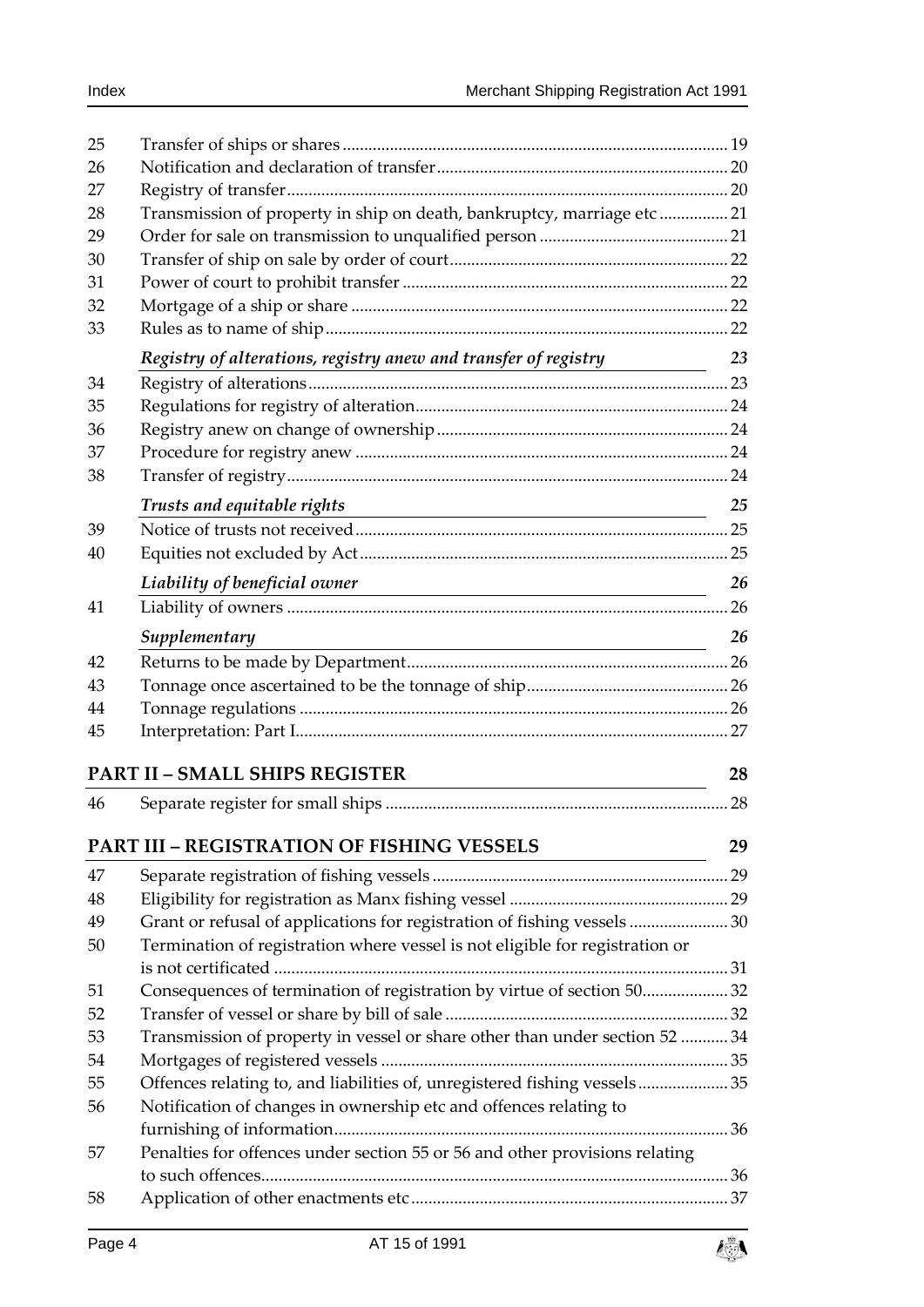| 59  |                                                                                                                                                        |     |
|-----|--------------------------------------------------------------------------------------------------------------------------------------------------------|-----|
|     | PART IV - REGISTER OF SHIPS CHARTERED BY DEMISE                                                                                                        | 38  |
| 60  |                                                                                                                                                        | .38 |
|     | PART IVA - REGISTER OF SHIPS UNDER CONSTRUCTION                                                                                                        | 38  |
| 60A |                                                                                                                                                        | .38 |
|     | <b>PART V - NATIONAL CHARACTER AND FLAG</b>                                                                                                            | 39  |
| 61  |                                                                                                                                                        |     |
| 62  |                                                                                                                                                        |     |
| 63  |                                                                                                                                                        |     |
| 64  |                                                                                                                                                        |     |
| 64A |                                                                                                                                                        |     |
| 65  | National colours for ships, and penalty on carrying improper colours 40                                                                                |     |
| 66  |                                                                                                                                                        |     |
| 67  |                                                                                                                                                        |     |
|     | <b>PART VI - MISCELLANEOUS</b><br><u> 1989 - Johann Barn, mars ar breist bestjoerde te gemeente gemeente gemeente gemeente gemeente gemeente gemee</u> | 41  |
|     | Declarations and inspection of register                                                                                                                | 41  |
| 68  | Power of Department to dispense with declarations and other evidence41                                                                                 |     |
| 69  |                                                                                                                                                        |     |
| 70  | Evidence of register, certificate of registry, and other documents 42                                                                                  |     |
| 71  |                                                                                                                                                        |     |
|     | <b>False</b> declarations<br><u> 1980 - Johann Barbara, martin amerikan basar dan basa dan basar dan basar dalam basa dalam basa dalam basa da</u>     | 42  |
| 72  |                                                                                                                                                        |     |
| 73  |                                                                                                                                                        |     |
| 74  |                                                                                                                                                        |     |
| 74A |                                                                                                                                                        |     |
| 75  |                                                                                                                                                        |     |
| 76  |                                                                                                                                                        |     |
| 77  |                                                                                                                                                        |     |
| 78  |                                                                                                                                                        |     |
| 79  |                                                                                                                                                        |     |
| 80  |                                                                                                                                                        |     |
|     | <b>SCHEDULE 1</b>                                                                                                                                      | 49  |
|     | REGISTRATION OF MORTGAGES ON REGISTERED VESSELS                                                                                                        | 49  |
|     | <b>SCHEDULE 2</b>                                                                                                                                      | 53  |
|     | REGULATIONS RELATING TO REGISTRATION OF SMALL SHIPS                                                                                                    | 53  |
|     | <b>SCHEDULE 3</b>                                                                                                                                      | 55  |
|     | REGISTRATION OF FISHING VESSELS                                                                                                                        | 55  |

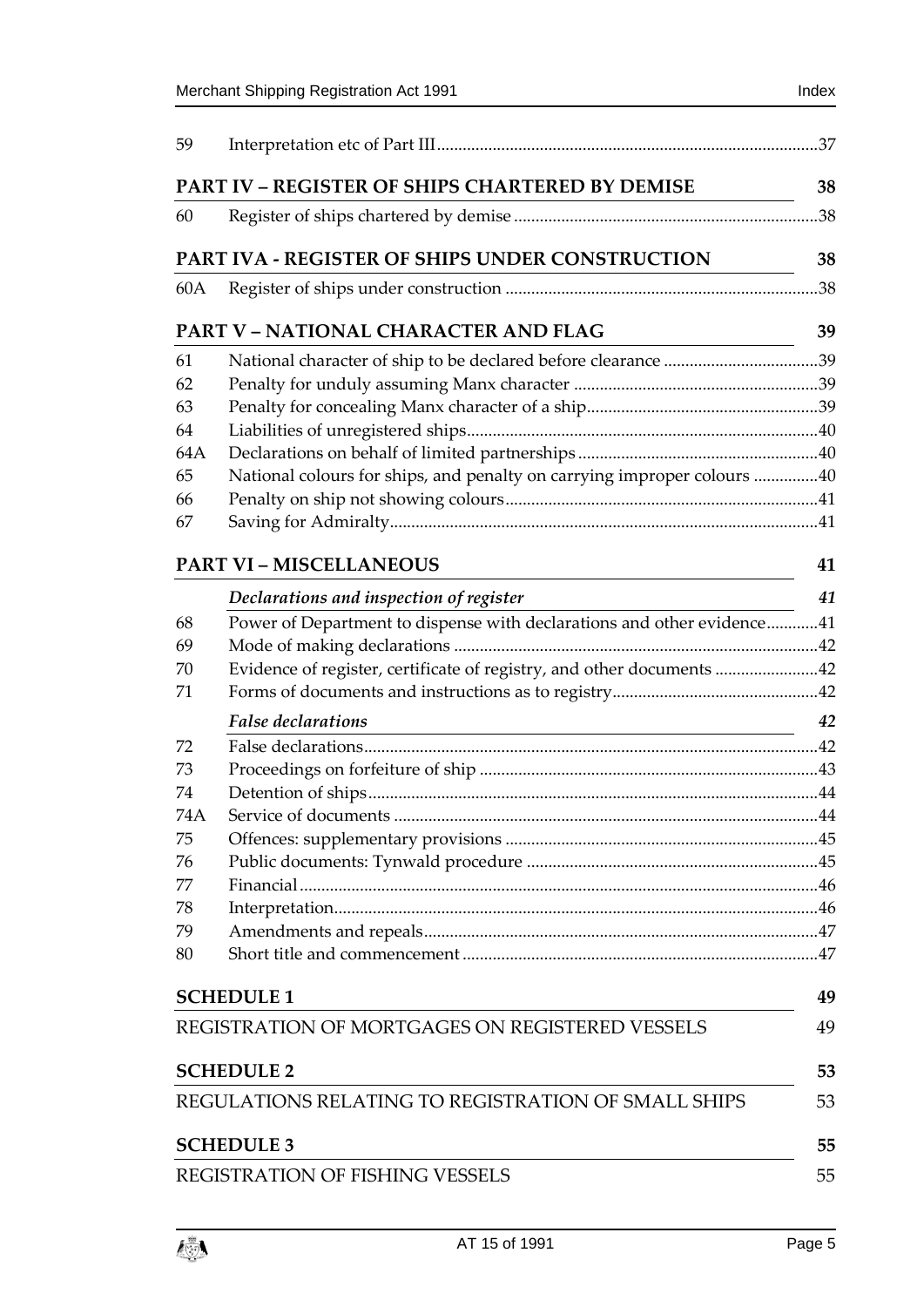| <b>SCHEDULE 4</b>                                          | 57 |
|------------------------------------------------------------|----|
| REGULATIONS RELATING TO THE REGISTER OF SHIPS CHARTERED BY |    |
| <b>DEMISE</b>                                              | 57 |
| <b>SCHEDULE 4A</b>                                         | 59 |
| REGULATIONS RELATING TO THE REGISTER OF SHIPS UNDER        |    |
| <b>CONSTRUCTION</b>                                        | 59 |
| <b>SCHEDULE 5</b>                                          | 61 |
| AMENDMENT OF ENACTMENTS                                    | 61 |
| <b>SCHEDULE 6</b>                                          | 61 |
| <b>REPEALS</b>                                             | 61 |
| <b>SCHEDULE 7</b>                                          | 62 |
| <b>TRANSITIONAL AND SAVING PROVISIONS</b>                  | 62 |
| <b>ENDNOTES</b>                                            | 65 |
| TABLE OF LEGISLATION HISTORY                               | 65 |
| <b>TABLE OF RENUMBERED PROVISIONS</b>                      | 65 |
| <b>TABLE OF ENDNOTE REFERENCES</b>                         | 65 |

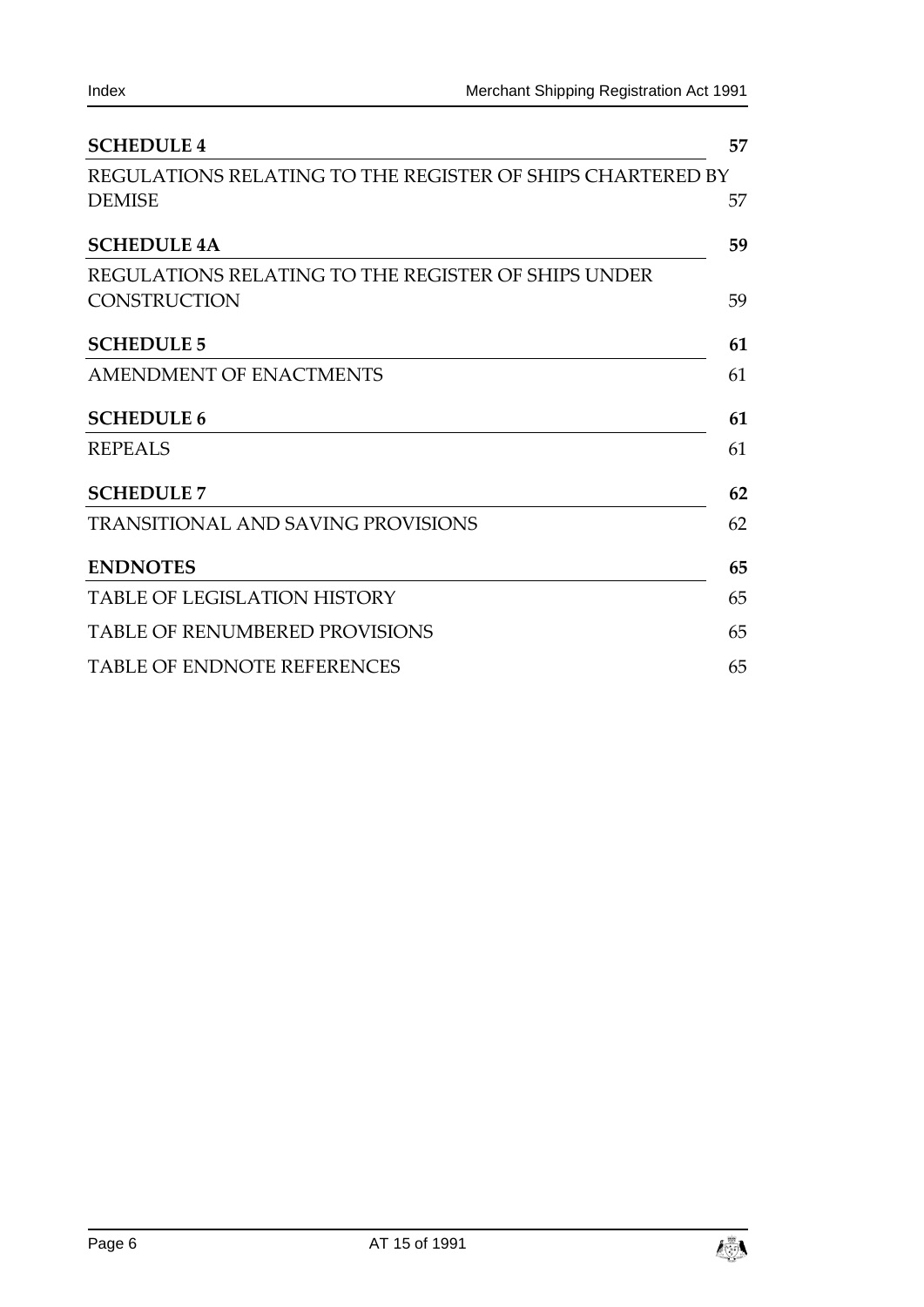

# **MERCHANT SHIPPING RE GISTRATION ACT 1991**

| Received Royal Assent: | 9 July 1991     |
|------------------------|-----------------|
| Passed:                | 9 July 1991     |
| Commenced:             | 1 December 1991 |

**AN ACT** to establish Manx registers of merchant ships, small ships and fishing vessels; to repeal certain Acts of Parliament insofar as they extend to the Island or to ships registered in the Island; and for connected purposes.

<span id="page-6-0"></span>**GENERAL NOTE:** The maximum fines in this Act are as increased by the *Criminal Justice (Penalties, Etc.) Act 1993* s 1.

# **PART I – REGISTRATION OF MANX SHIPS**

# *Preliminary*

# <span id="page-6-2"></span><span id="page-6-1"></span>**1 Manx ships**

[P1988/12/2]

- (1) A ship shall be a Manx ship for the purposes of this Act if  $-$ 
	- (a) the ship is registered in the Island under this Part or Part II or III; or
	- (b) the ship is a fishing vessel which is eligible to be registered under Part III by virtue of regulations made under section 48, but —
		- (i) is excluded from registration under Part III by regulations made under section 47, and
		- (ii) is not registered under the law of any country outside the Island; or
	- (c) the ship is less than 24 metres in length and  $-$ 
		- (i) is not a fishing vessel, and
		- (ii) is not registered in the Island under this Part or Part II or under the law of any country outside the Island, but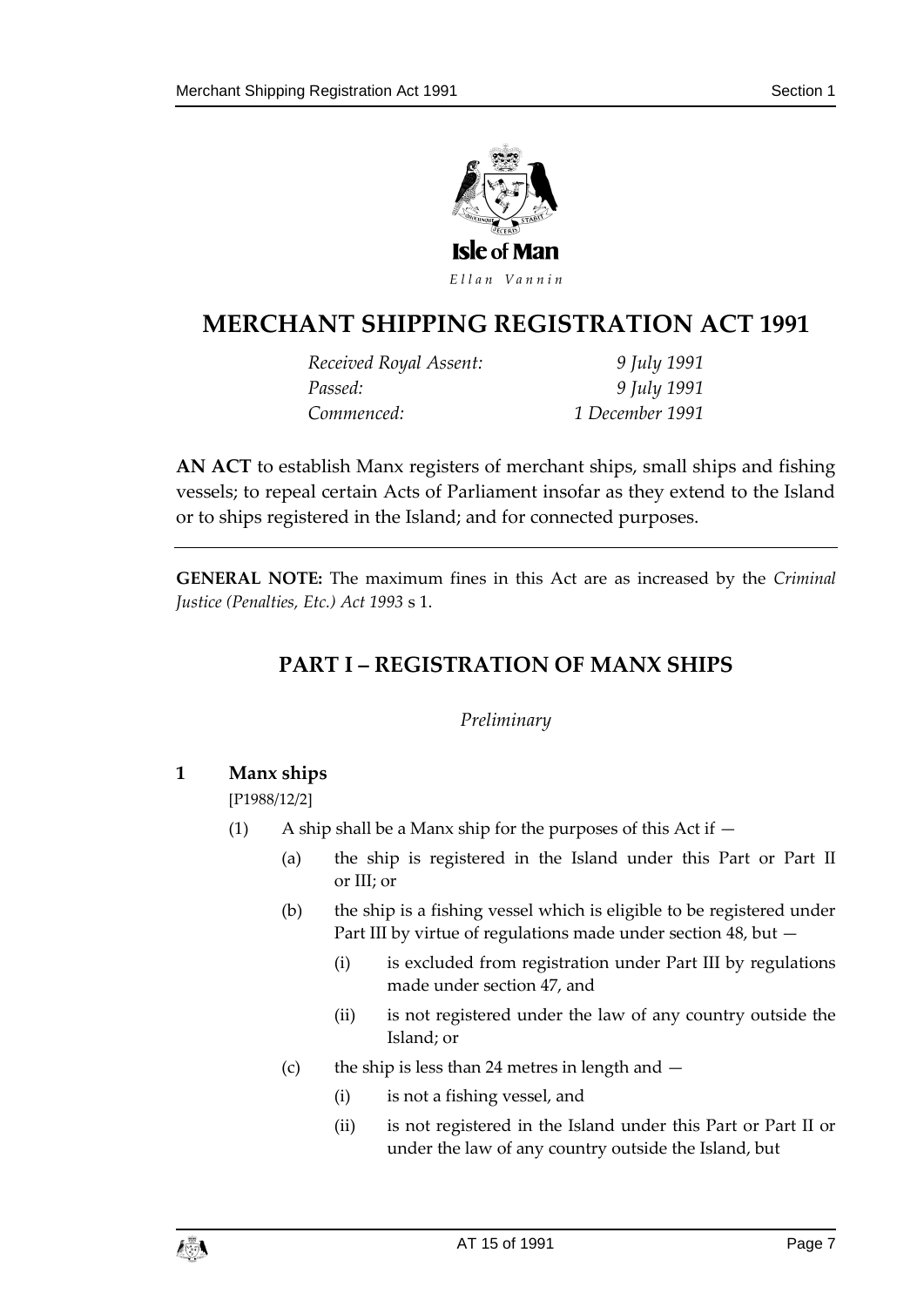- (iii) is wholly owned by one or more persons specified in subsection (2).
- (2) The persons referred to in subsection  $(1)(c)(iii)$  are persons who are  $-$ 
	- (a) resident in the Island and are qualified to be the owners of Manx ships by virtue of any of paragraphs (a) to (e) or (g) of section 2(1); or
	- (b) qualified to be the owners of Manx ships by virtue of paragraph (f) of that section.

# <span id="page-7-0"></span>**2 Persons qualified to be owners of Manx ships**

[P1988/12/3]

- (1) For the purposes of this Part the following persons are persons qualified to be owners of Manx ships —
	- (a) British citizens;
	- (b) British Dependent Territories citizens;
	- (c) British Overseas citizens;
	- (d) persons who under the British Nationality Act 1981 (an Act of Parliament) are British subjects;
	- (e) persons who under the Hong Kong (British Nationality) Order 1986 are British Nationals (Overseas);
	- (f) bodies corporate incorporated in the Island or in any relevant country and having their principal place of business in the Island or in any such country; and
	- (ff) limited partnerships which have their principal place of business in the Island or such relevant country as may be prescribed for the purposes of this paragraph;**<sup>1</sup>**
	- (g) citizens of the Republic of Ireland and such other relevant countries as may be prescribed under section 45 for the purposes of this paragraph.
- (2) References (however phrased) in any statutory provision to persons who are, for the purposes of this Part qualified to be owners of Manx ships shall be construed in accordance with subsection (1).
- (3) Notwithstanding subsection (1), a person may nevertheless be one of the owners of such a ship if —
	- (a) a majority interest in the ship (within the meaning of section 3) is owned by persons who are qualified to be owners of Manx ships; and
	- (b) the ship is registered, in accordance with the provisions of that section, under this Part.

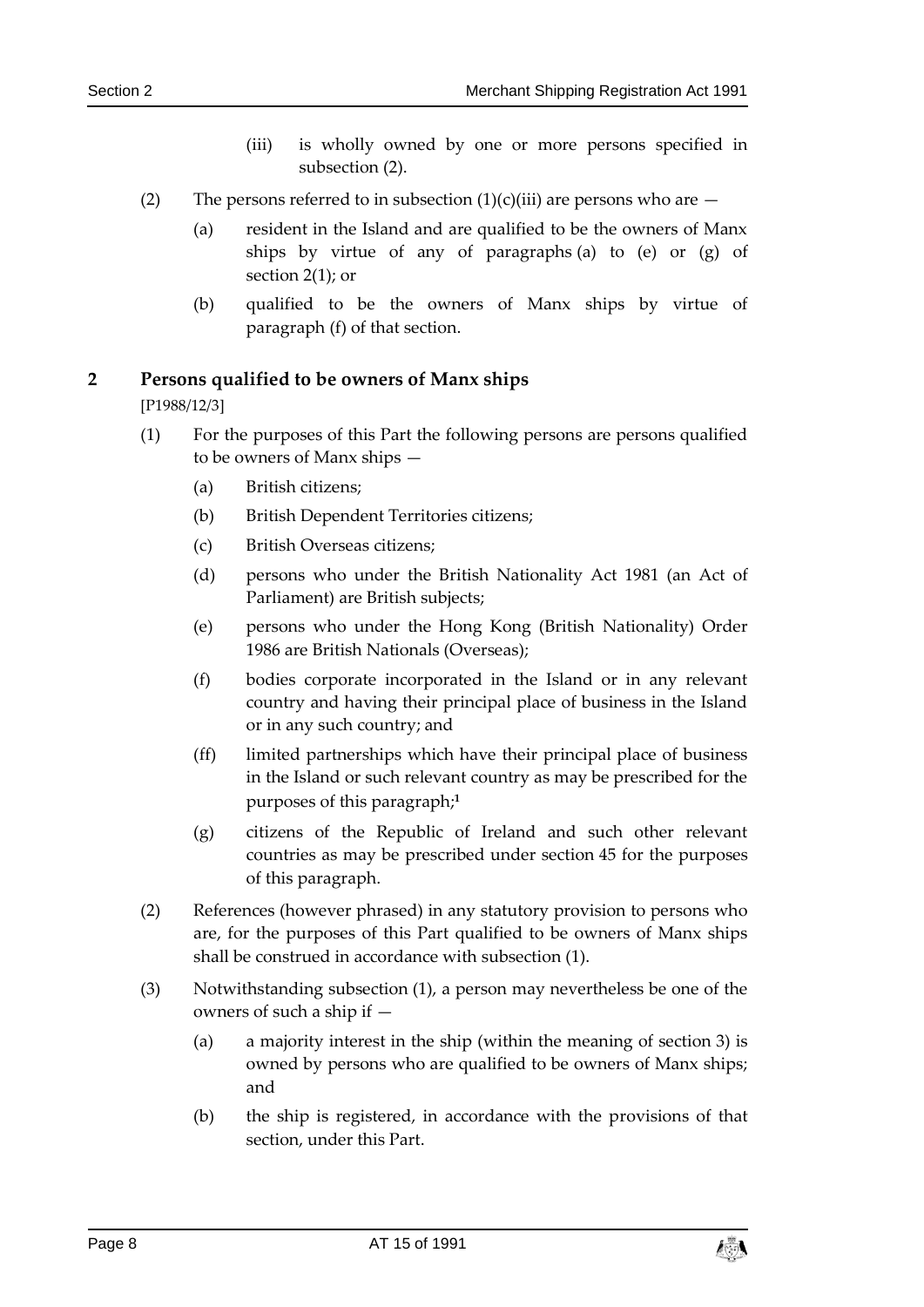# <span id="page-8-0"></span>**3 Entitlement to registration under this Part**

[P1988/12/4]

- (1) Subject to sections 6, 15 and regulations under this Act, this section has effect for the purpose of determining whether a ship is entitled to be registered under this Part.
- (2) Subject to subsection (3), a ship shall be entitled to be registered if a majority interest in the ship is owned by one or more persons qualified to be owners of Manx ships by virtue of section 2(1).
- (3) Where
	- (a) a ship falling within subsection (2) is 24 metres or more in length, and
	- (b) the person, or (as the case may be) each of the persons, by whom the majority interest in the ship is owned is not resident in the Island,

the ship shall only be entitled to be registered if a representative person is appointed in relation to the ship.

- (4) A ship shall not be entitled to be registered if  $-$ 
	- (a) it is a fishing vessel; or
	- (b) it is registered under Part II.
- (5) For the purposes of this section
	- (a) one or more persons shall be treated as owning a majority interest in a ship if there is vested in that person or in those persons, taken together, the legal title to 33 or more of the 64 shares into which the property in the ship is divided, for the purposes of registration, in accordance with section 5 (there being left out of account for this purpose any share in which any beneficial interest is owned by a person who is not qualified to be an owner of a Manx ship); and
	- (b) a body corporate shall be treated as resident in the Island if it is incorporated in the Island and has its principal place of business there; and
	- (c) a limited partnership shall be treated as resident in the Island if it is registered under Part II of the *Partnership Act 1909* and —
		- (i) has its principal place of business in the Island; or
		- (ii) has a general partner which is either a body corporate which is incorporated in the Island or an individual who is resident in the Island and which has its or his principal place of business in the Island.**2**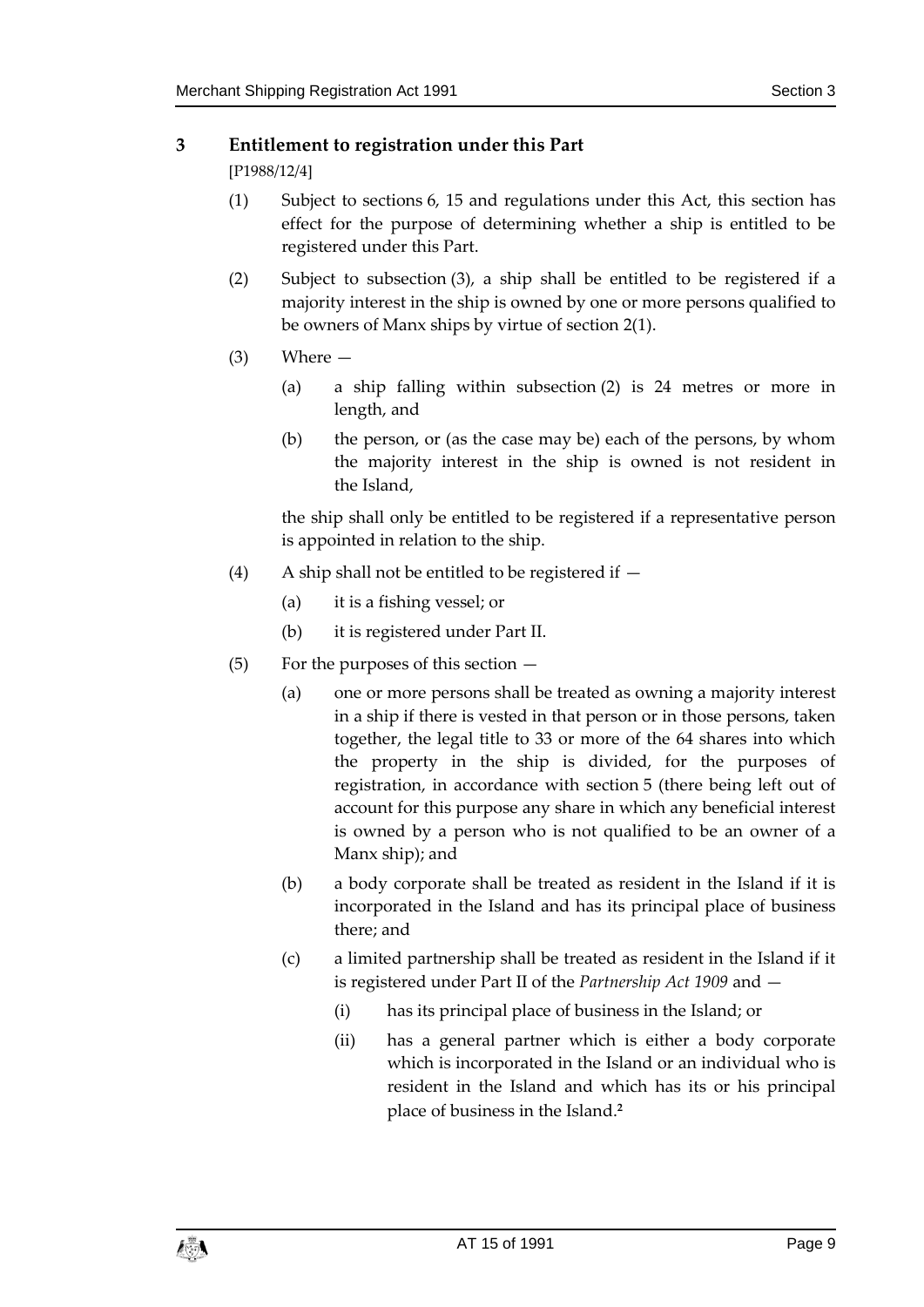# <span id="page-9-0"></span>**4 Representative persons**

[P1988/12/5]

- (1) Where the entitlement of any ship to be registered is, by virtue of any provision of section 3, conditional on the appointment of a representative person in relation to the ship, the owner of the ship shall —
	- (a) before applying for the ship to be registered, appoint an individual or body corporate satisfying the prescribed requirements to be the representative person in relation to the ship, and
	- (b) secure that, so long as the ship remains registered, an individual or body corporate satisfying those requirements is so appointed.
- (2) For the purposes of subsection (1) the prescribed requirements are
	- (a) that the representative person is either
		- (i) an individual resident in the Island, or
		- (ii) a body corporate incorporated in the Island and having its principal place of business there; and
	- (b) such other requirements as the Department may by regulations specify.
- (3) The Department may by regulations provide for, or require, such persons or classes of persons as are specified in the regulations to be treated for the purposes of this Part as the representative person for the time being appointed in relation to the ship if such person is such an individual or body corporate as is mentioned in subsection (2)(a)(i) or (ii).
- (4) The owner of any ship in relation to which any representative person is for the time being appointed shall —
	- (a) on applying for the ship to be registered, notify the Department of the name and address of the representative person; and
	- (b) in the event of any change in the identity, or in the address, of the representative person so appointed, notify the Department of the name and address of the new representative person, or (as the case may be) of the new address, as soon as practicable after the change occurs;

and the Department shall record any particulars notified to it in pursuance of this section in the register kept by it under this Part.

(5) Any person who contravenes subsection  $(1)(b)$  or  $(4)(b)$  shall be guilty of an offence and shall be liable on summary conviction to a fine not exceeding £5,000.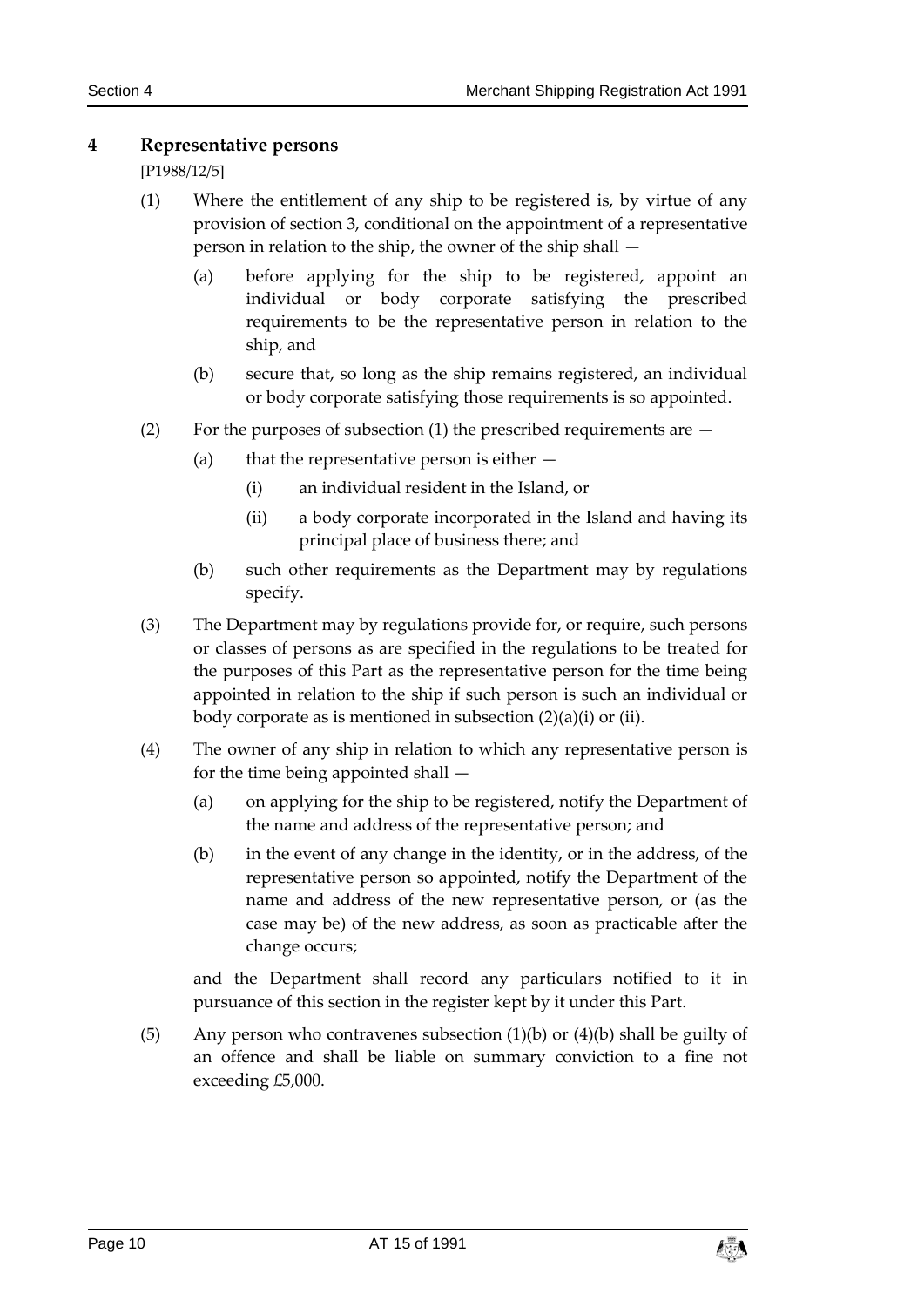# <span id="page-10-0"></span>**5 Register**

[P1894/60/5]

- (1) The Department shall keep a register (which may be in documentary or non-documentary form) of ships (in this Part referred to as "**the register**") for the ports of —
	- (a) Douglas;
	- (b) Ramsey;
	- (c) Peel; and
	- (d) Castletown,

and entries in the register shall be made in accordance with subsections (2) to (8).

- (2) The property in a ship shall be divided into 64 shares.
- (3) Subject to subsections (5) to (7) and section 28(2), not more than 64 individuals shall be entitled to be registered at the same time as owners of any one ship.
- (4) Subsection (3) shall not affect the beneficial title of any number of persons or of any company represented by or claiming under or through any registered owner or joint owner.
- (5) A person shall not be entitled to be registered as owner of a fractional part of a share in a ship.
- (6) Any number of persons not exceeding 5 may be registered as joint owners of a ship or of any share or shares therein.
- (7) Joint owners shall be considered as constituting one person only as regards the persons entitled to be registered, and shall not be entitled separately to dispose of their individual interests in a ship, or in any share therein in respect of which they are registered.
- (8) A corporation may be registered as owner by its corporate name.
- (9) A limited partnership may be registered as owner by its partnership name.**<sup>3</sup>**
- (10) Subsection (3) shall not affect the title of any partners or other persons represented by or claiming under or through any limited partnership registered as owner or joint owner.**<sup>4</sup>**
- (11) Subsection (6) shall not prevent the registration of a ship in the name of a limited partnership where there are more than 5 members of that partnership.**<sup>5</sup>**
- (12) The members of a limited partnership shall be considered as constituting one person only as regards the persons entitled to be registered, and shall not be entitled separately to dispose of their individual interests in a ship, or in any share therein in respect of which the limited partnership is registered.**6**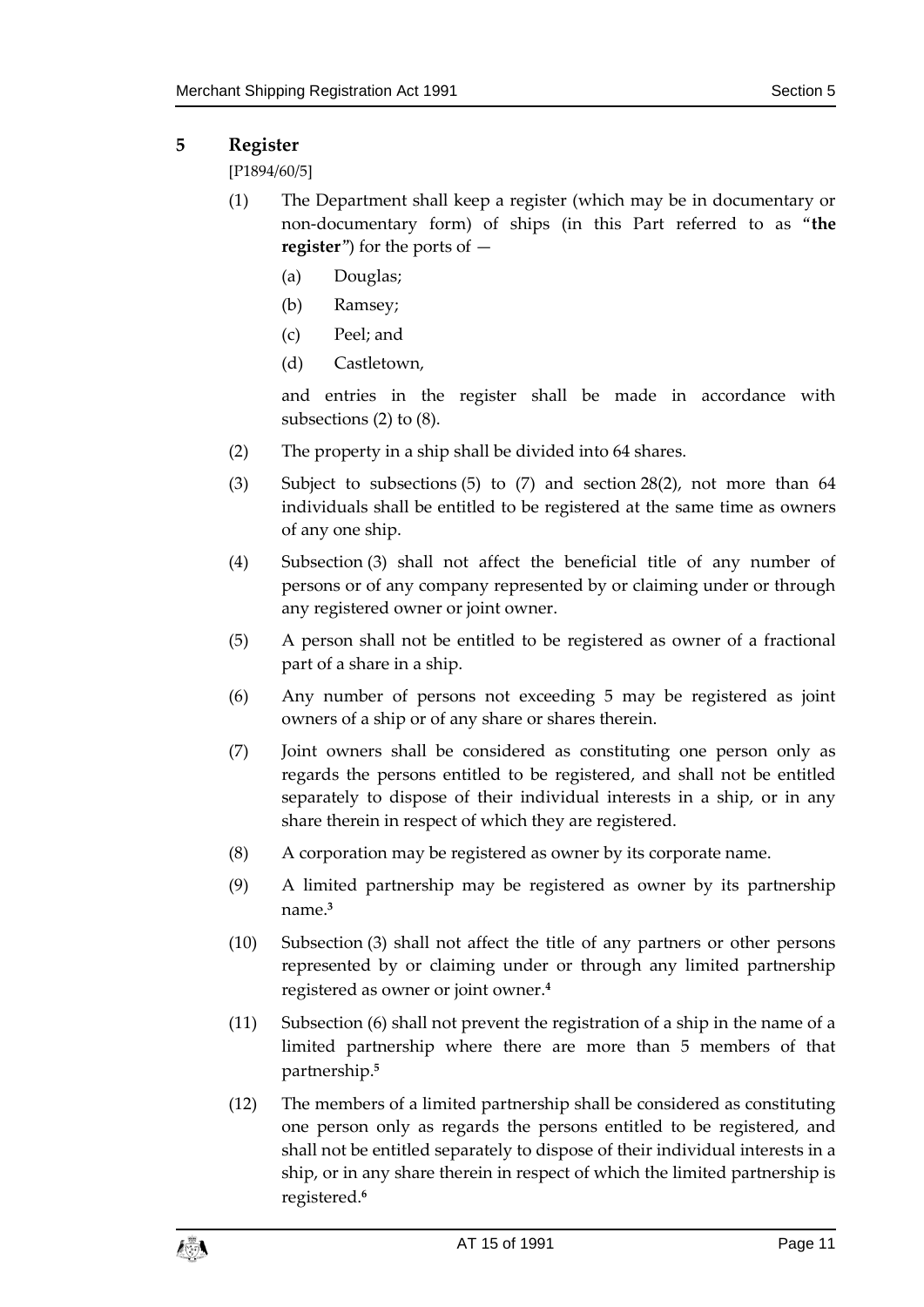- (13) Where a limited partnership is registered as the owner of a ship in accordance with this Part, any reference to the owner in a statutory provision relating directly or indirectly to merchant shipping, safety of life at sea, masters and seamen, or pollution from ships shall be construed as a reference to —
	- (a) the general partner; and
	- (b) where there are two or more general partners, to the general partners jointly.**<sup>7</sup>**

# <span id="page-11-0"></span>**6 Refusal of registration**

- (1) Notwithstanding that any ship in respect of which an application for registration has been made is entitled to be registered, the Department may refuse to register the ship if it is satisfied that —
	- (a) having regard
		- (i) to the condition of the ship so far as relevant to its safety or to any risk of pollution;
		- (ii) to the safety, health and welfare of persons employed or engaged in any capacity on board the ship; or
		- (iii) to the interests of the Island or international merchant shipping,

it would be inappropriate for the ship to be registered; or

- (b) such conditions as are prescribed by regulations have not been complied with; or
- (c) the ship is of a class or description, the registration of which is prohibited by regulations; or
- (d) the name by which it is proposed to register the ship is, in the opinion of the Department, undesirable.
- (2) Every ship shall before registry be inspected by a person authorised by the Department for the purpose of reporting to the Department in relation to the matters referred to in subsection (1).
- (3) Where the Department refuses to register a ship by virtue of this section, it shall serve a notice on the applicant stating that registration is refused because it is satisfied as mentioned in paragraph  $(a)$ ,  $(b)$ ,  $(c)$  or  $(d)$  of subsection (1).

# <span id="page-11-1"></span>**7 Survey and measurement of ship**

#### [P1894/60/6]

Every ship shall before registry be surveyed and its tonnage ascertained in accordance with tonnage regulations, and a certificate shall be issued specifying the ship's tonnage and build, and such other particulars descriptive of the

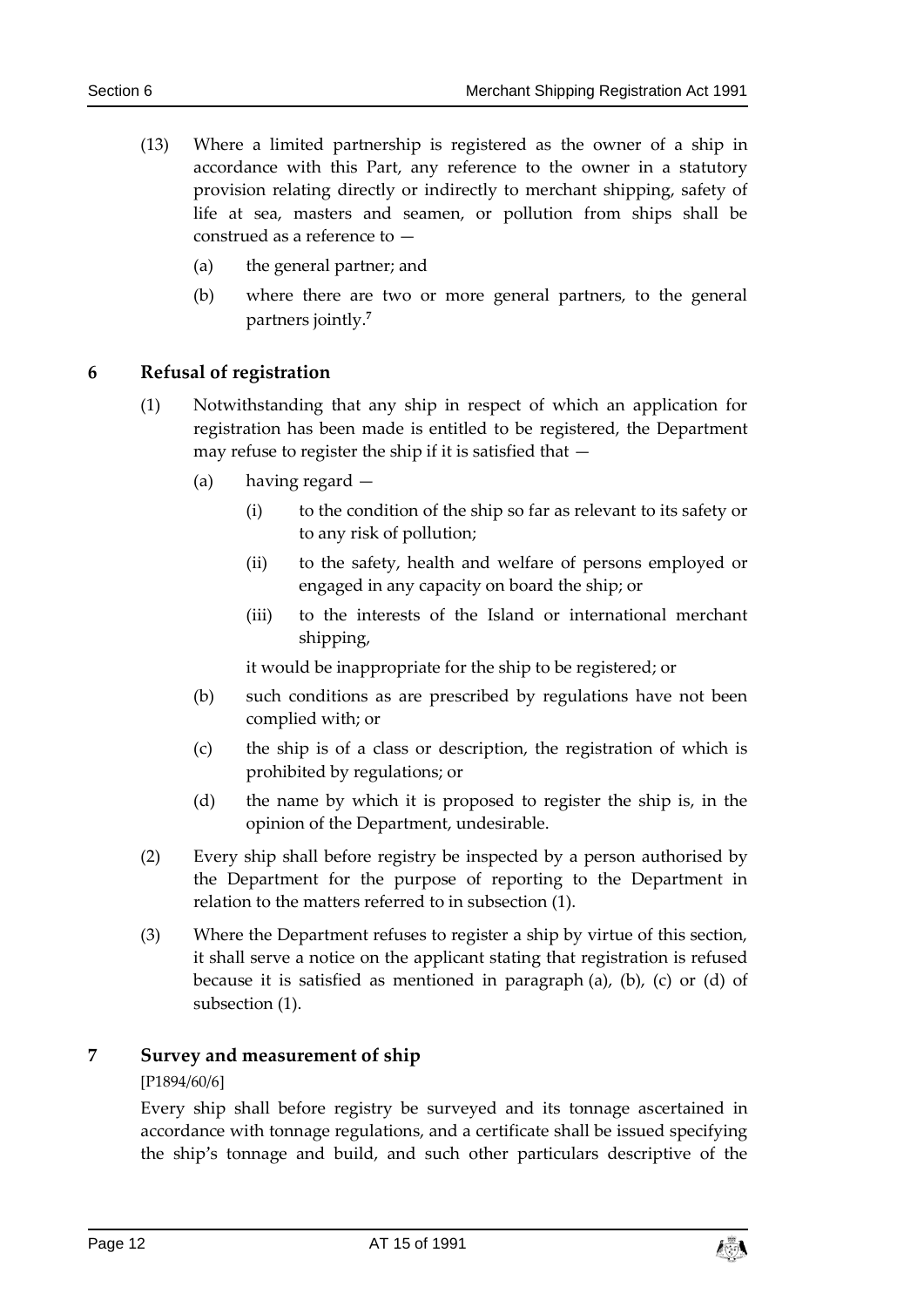identity of the ship as may for the time being be required by the Department and such certificate shall be delivered to the Department before registry.

# <span id="page-12-0"></span>**8 Marking of ship**

[P1894/60/7]

- (1) Every ship shall before registry be marked permanently and conspicuously to the satisfaction of the Department in accordance with regulations.
- (2) Any marks required under this section shall be permanently continued, and no alteration shall be made to them except where permitted under this Act.
- (3) If any mark required under this section is so inaccurate as to be likely to mislead, the owner of the ship shall be guilty of an offence and shall be liable on summary conviction to a fine not exceeding £5,000.
- (4) Subject to subsection (2), if any person
	- (a) being an owner or master of a registered ship, neglects to keep the ship marked as required under this section; or
	- (b) conceals, removes, alters, defaces, or obliterates any such marks; or
	- (c) causes or permits another to conceal, remove, alter, deface, or obliterate any such marks,

that person shall be guilty of an offence and shall be liable on summary conviction to a fine not exceeding £5,000.

(5) On a certificate from a marine surveyor or an inspector that a ship is insufficiently or inaccurately marked the ship may be detained until the insufficiency or inaccuracy has been remedied.

# <span id="page-12-1"></span>**9 Application for registry**

[P1894/60/8]

An application for registry of a ship may be made by the persons specified in regulations and shall be in such form as the Department requires.

# <span id="page-12-2"></span>**10 Declaration of ownership on registry**

[P1894/60/9 and 10]

(1) No person shall be entitled to be registered as owner of a ship or of a share therein unless he, or in the case of a corporation or limited partnership the person authorised by this Act to make declarations on behalf of the corporation or limited partnership, has made and signed a declaration of ownership in such form and containing such particulars as the Department may require.**8**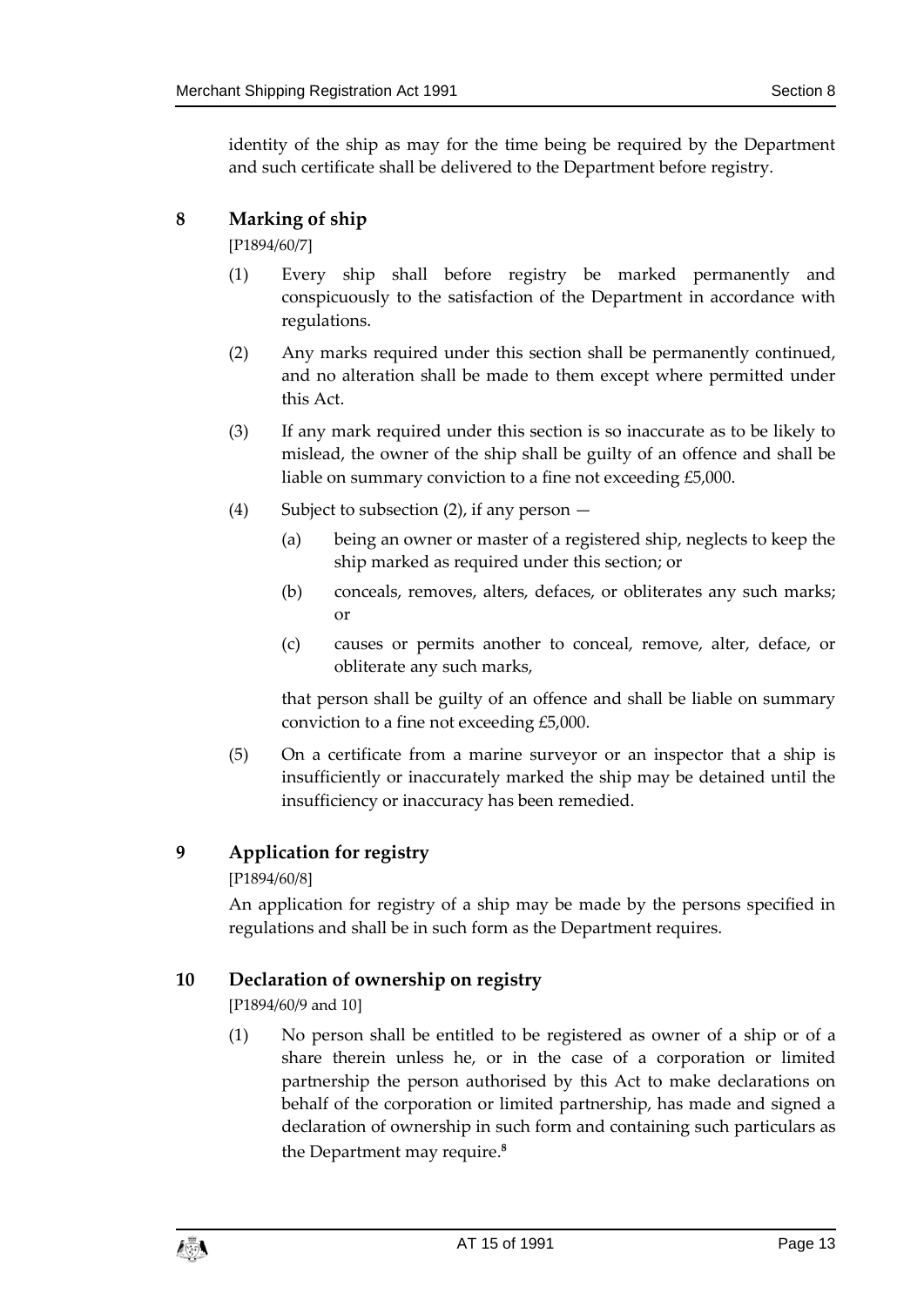(2) On the first registry of a ship there shall be produced in addition to the declaration of ownership such evidence as is specified in regulations.

# <span id="page-13-0"></span>**11 Entry of particulars in register**

[P1894/60/11]

As soon as the requirements of this Act preliminary to registry have been complied with the Department shall enter in the register the prescribed particulars respecting the ship.

# <span id="page-13-1"></span>**12 Duty of owner of registered ship to secure termination of any overseas registration**

[P1988/12/9]

- (1) Where a ship becomes registered at a time when it is already registered under the law of any country outside the Island, the owner of the ship shall take all reasonable steps to secure the termination of the ship's registration under the law of that country.
- (2) Any person who contravenes subsection (1) shall be guilty of an offence and shall be liable on summary conviction to a fine not exceeding £2,500.

# <span id="page-13-2"></span>**13 Documents to be retained by the Department**

[P1894/60/12]

On the registry of a ship the Department shall retain in its possession such documents as may be prescribed.

# <span id="page-13-3"></span>**14 Port of registry**

[P1894/60/13]

The port at which a ship is registered for the time being shall be the port of registry of the ship and the port to which it belongs.

# <span id="page-13-4"></span>**15 Power of Department to remove ship from the register**

[P1988/12/16]

- (1) If for any reason it appears to the Department that a registered ship may no longer be entitled to be registered, it may by notice served on —
	- (a) the owner of the ship, or
	- (b) any representative person for the time being appointed in relation to the ship,

require that person to furnish it with such information as it thinks necessary for the purpose of determining whether the ship is entitled to be registered.

(2) Where the Department has served a notice under subsection (1) with respect to any ship, then, unless it has become satisfied that the ship is entitled to be registered, it shall, as soon as practicable after the end of

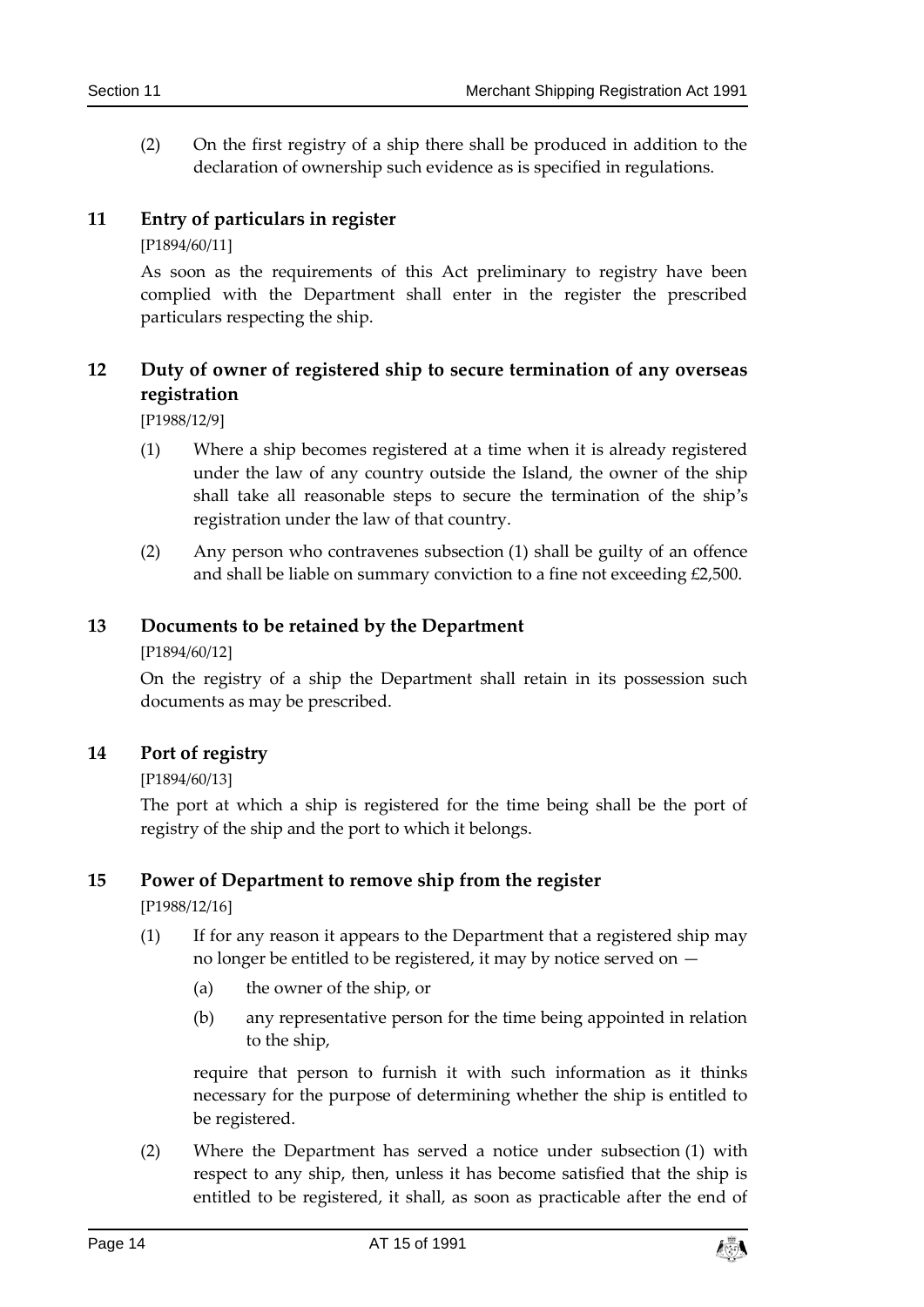the period of 7 days beginning with the date of service of that notice, serve a notice under subsection (4) on the owner or on any representative person for the time being appointed in relation to the ship.**<sup>9</sup>**

- (3) Where the Department is satisfied
	- (a) that, having regard to the matters mentioned in paragraphs (a) to (c) of section 6(1), it would be inappropriate for a registered ship to continue to be registered;
	- (b) that any penalty imposed on the owner of a registered ship in respect of a contravention of any statutory provision relating to merchant shipping has remained unpaid for a period of more than 3 months (and no appeal against the penalty is pending); or
	- (c) that any summons for any such contravention has been duly served on the owner of a registered ship but the owner failed to appear at the time and place appointed for the trial of the information or complaint in question and a period of not less than 3 months has elapsed since that time; or
	- (d) that by virtue of section 26(3) it may treat a ship as no longer entitled to be registered,

the Department may serve a notice under subsection (4) either on the owner or on any representative person for the time being appointed in relation to the ship.

- (4) A notice under this subsection is a notice stating
	- (a) that the Department is not satisfied that the ship in question is entitled to be registered or (as the case may be) that it is satisfied as mentioned in paragraph (a), (b), (c) or (d) of subsection  $(3)$ ; and
	- (b) that it intends, after the end of the period of 7 days beginning with the date of service of the notice, to direct that the ship in question should cease to be registered unless it is satisfied that it would be inappropriate to do so by any representations made to it by or on behalf of the owner within that period.**<sup>10</sup>**
- (5) As soon as practicable after the end of that period the Department shall accordingly terminate the ship's registration unless it is satisfied that it would be inappropriate to do so by any such representations.
- (6) Where the registration of any ship has terminated by virtue of this section, the Department may subsequently, if it is satisfied that it would be appropriate to do so, restore the ship's registration.

# <span id="page-14-0"></span>**16 Offences relating to furnishing of information**

[P1988/12/8]

Any person who —

(a) in purported compliance with the requirements of a notice under section 15(1), or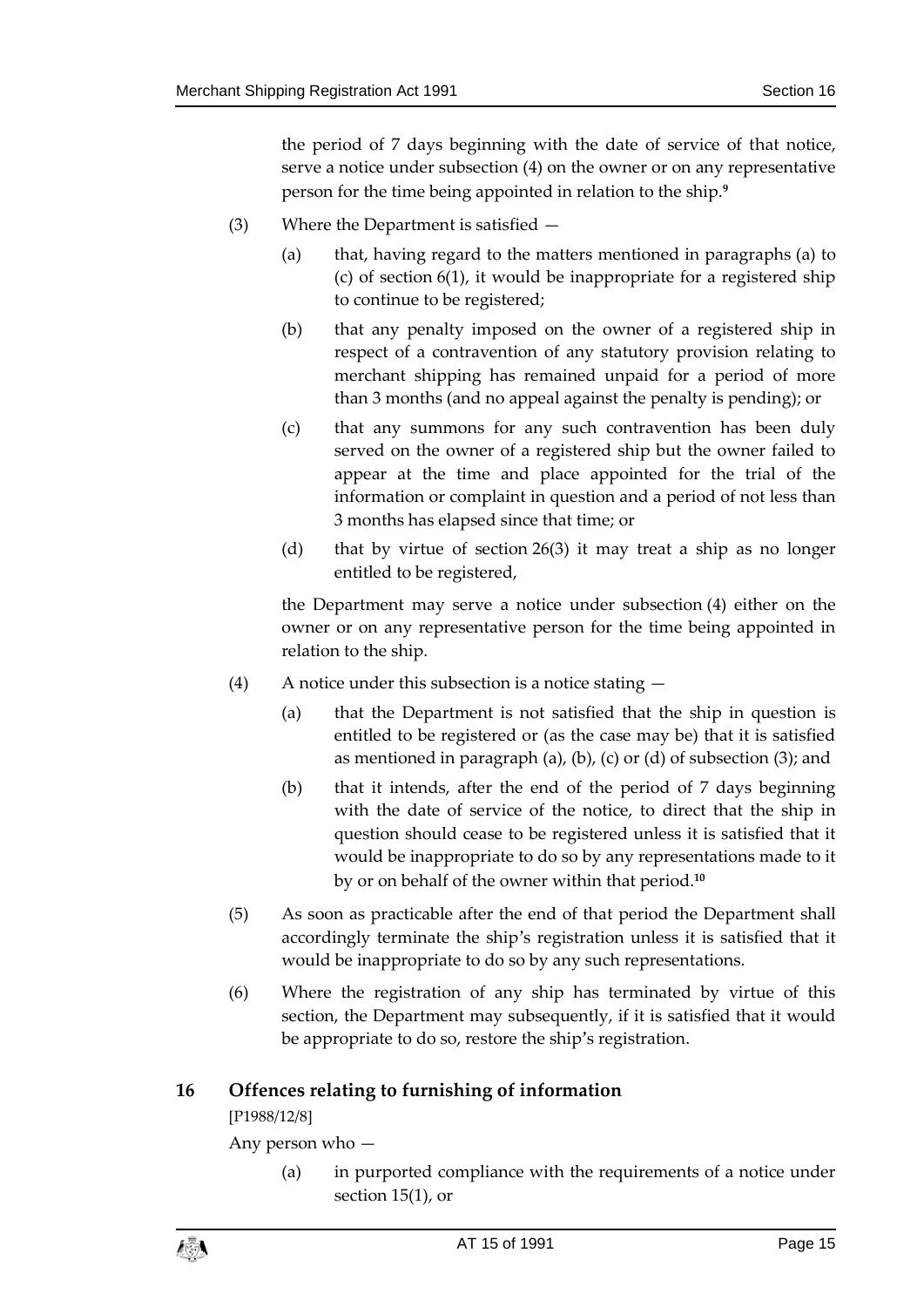(b) in connection with the making of any representations in pursuance of section 15(4)(b),

knowingly or recklessly furnishes information which is false in a material particular shall be guilty of an offence and liable —

- (i) on summary conviction, to a fine not exceeding  $£5,000;$
- (ii) on conviction on information, to a fine.

# Certificate *of registry*

# <span id="page-15-1"></span><span id="page-15-0"></span>**17 Certificate of registry**

[P1894/60/14]

On completion of the registry of a ship, the Department shall grant a certificate of registry comprising such of the particulars entered in the register as are prescribed.

#### <span id="page-15-2"></span>**18 Custody of certificate**

[P1894/60/15]

- (1) The certificate of registry shall be used only for the lawful navigation of the ship, and shall not be subject to detention by reason of any title, lien, charge, or interest whatever had or claimed by any mortgagee, or other person to, on, or in the ship.
- (2) Any person, whether interested in the ship or not, who, without reasonable excuse, refuses on request to deliver up the certificate of registry when in his possession or under his control to —
	- (a) the person entitled to custody of the certificate for the purposes of the lawful navigation of the ship;
	- (b) the Department or any person authorised by the Department;
	- (c) an officer of customs and excise;
	- (d) any other person entitled by law to require such delivery,

shall be guilty of an offence and shall be liable on summary conviction to a fine not exceeding £2,500.

(3) If the person so refusing is outside the Island, or if he persists in not delivering up the certificate, section 21 shall apply as if the certificate had been lost.

#### <span id="page-15-3"></span>**19 Penalty for use of improper certificate**

#### [P1894/60/16]

If the master or owner of a ship uses for its navigation a certificate of registry which was not granted under this Act in respect of the ship, he shall, in respect of each offence, be guilty of an offence and shall be liable on summary

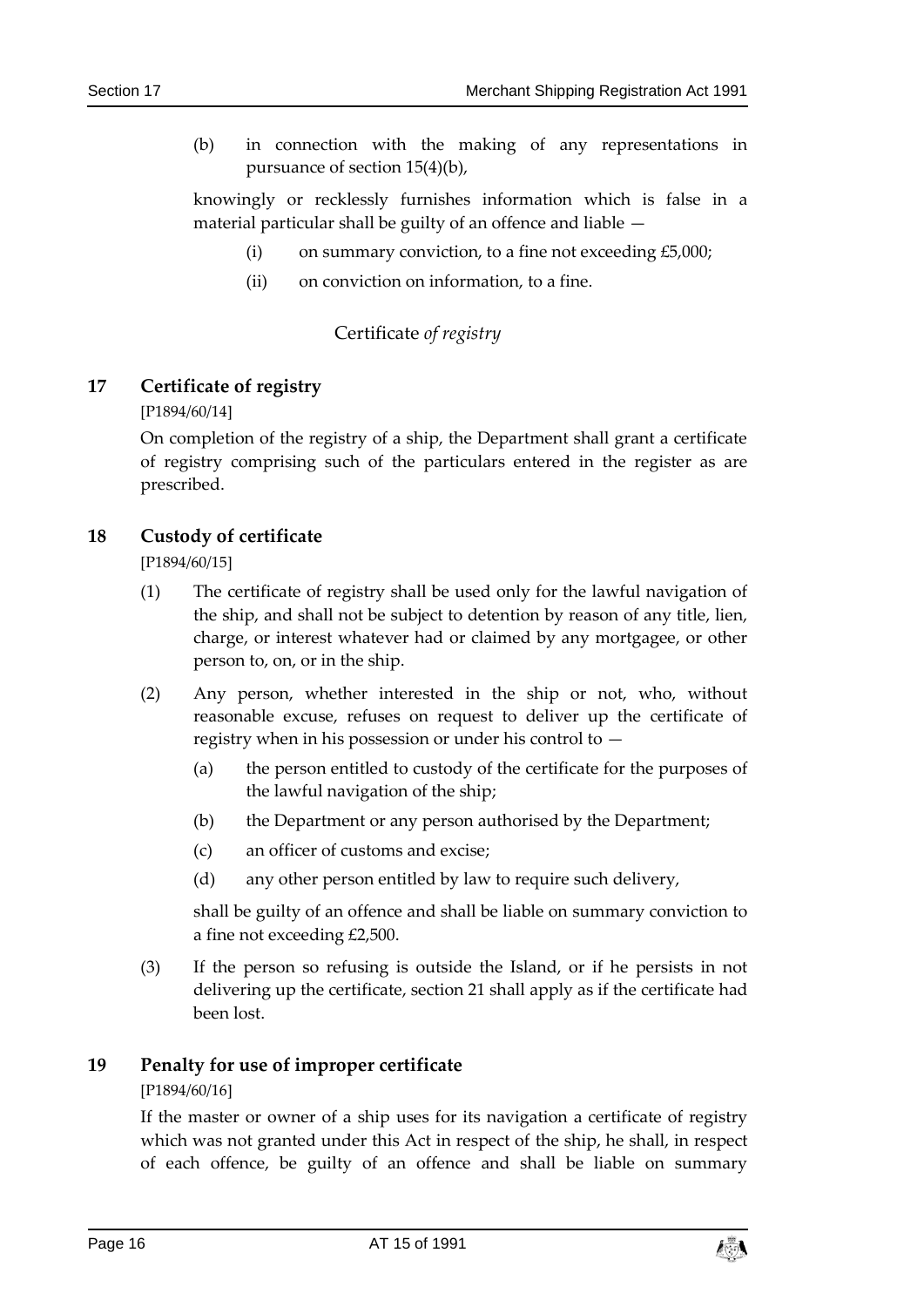conviction to a fine not exceeding £5,000 or to imprisonment for a term not exceeding 6 months.

# <span id="page-16-0"></span>**20 Power to grant new certificate**

[P1894/60/17]

The Department may on the delivery up to it of the certificate of registry of a ship, grant a new certificate in lieu thereof.

# <span id="page-16-1"></span>**21 Provision for loss of certificate**

[P1894/60/18]

In the event of the certificate of registry of a ship being mislaid, lost, or destroyed, the Department shall grant a new certificate of registry in lieu of its original certificate.

# <span id="page-16-2"></span>**22 Endorsement of change of ownership on certificate**

[P1894/60/20]

- (1) Whenever a change occurs in the registered ownership of a ship, the change of ownership shall be endorsed on the certificate of registry by the Department.
- (2) The master shall, for the purpose of such endorsement by the Department, deliver the certificate of registry to the Department forthwith after the change.
- (3) If the master fails to deliver to the Department the certificate of registry as required by this section he shall be guilty of an offence and liable on summary conviction to a fine not exceeding £1,000.

# <span id="page-16-3"></span>**22A Notification of change in general partner**

- (1) Where a limited partnership is registered as the owner of a ship in accordance with this Part and —
	- (a) a new general partner is appointed; or
	- (b) a person ceases to be a general partner; or
	- (c) a change occurs in any of the particulars of the general partner,

the person who is the general partner immediately following the change, or if there is more than one such general partner, all of them, shall forthwith give notice of the change to the Department.

(2) If the general partner of partners fail, without reasonable cause, to comply with subsection (1), he and they shall be guilty of an offence and shall be liable on summary conviction to a fine not exceeding £1,000.**11**

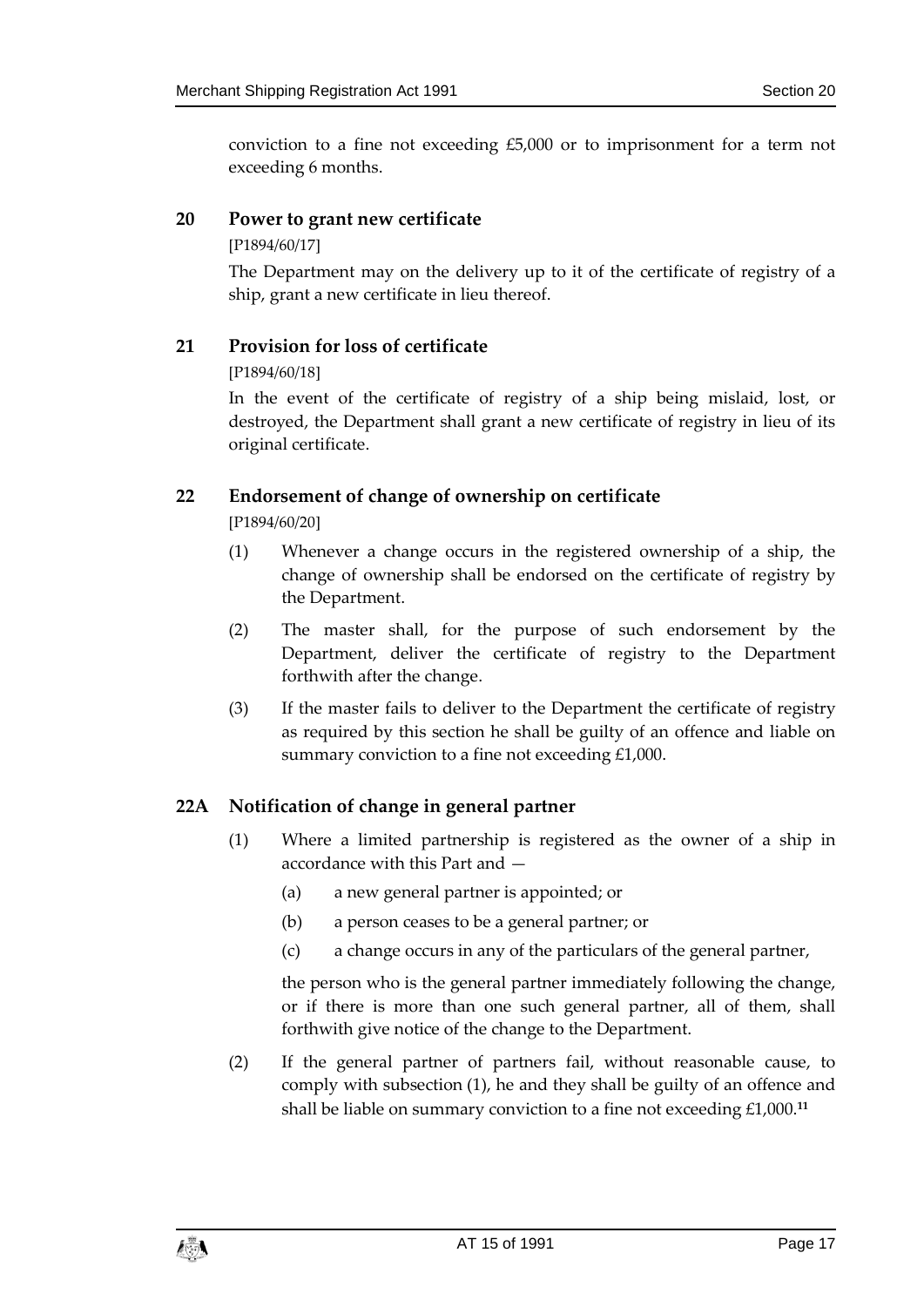# <span id="page-17-0"></span>**22B Members of limited partnerships**

- (1) The Department may by notice in writing require a general partner of a limited partnership which is registered as the owner of a ship in accordance with this Part to provide to it the names and addresses of all the members of that limited partnership verified in a specified manner or provided in a specified form.
- (2) Any person who fails to provide any information required under subsection (1) when required to do so by the Department is guilty of an offence and shall be liable on summary conviction to a fine not exceeding £2,500.
- (3) Any person who, in purported compliance with a requirement under subsection (1), provides information which he knows to be false in a material particular or recklessly provides information which is false in a material particular, is guilty of an offence.**<sup>12</sup>**

# <span id="page-17-1"></span>**23 Delivery up of certificate of ship lost or ceasing to be Manx owned** [P1894/60/21]

- (1) In the event of a registered ship
	- (a) being either actually or constructively lost, burnt or broken up,
	- (b) ceasing to be entitled to be registered (whether because a majority interest in the ship is no longer owned by persons qualified to be owners of Manx ships or for any other reason), or
	- (c) becoming registered, otherwise than under this Part, in the Island,

every registered owner of the ship or any share in the ship shall, immediately on obtaining knowledge of the event, if no notice thereof has already been given to the Department, give notice thereof to the Department, and it shall make an entry thereof in the register and the registry of the ship shall terminate forthwith.

- (2) Except where the ship's certificate of registry is lost or destroyed, the master of the ship shall, as soon as practicable after the event, deliver up the certificate to the Department.
- (3) If an owner or master fails, without reasonable cause, to comply with this section, he shall be guilty of an offence and shall be liable on summary conviction to a fine not exceeding £1,000.
- (4) The registry of a registered ship shall also terminate if
	- (a) the owner of the ship gives notice to the Department that he desires to terminate the ship's registry, and
	- (b) the Department records the giving of that notice in the register.
- (5) Where the registry of a ship terminates by reason of  $-$ 
	- (a) any notice given under subsection (4), or

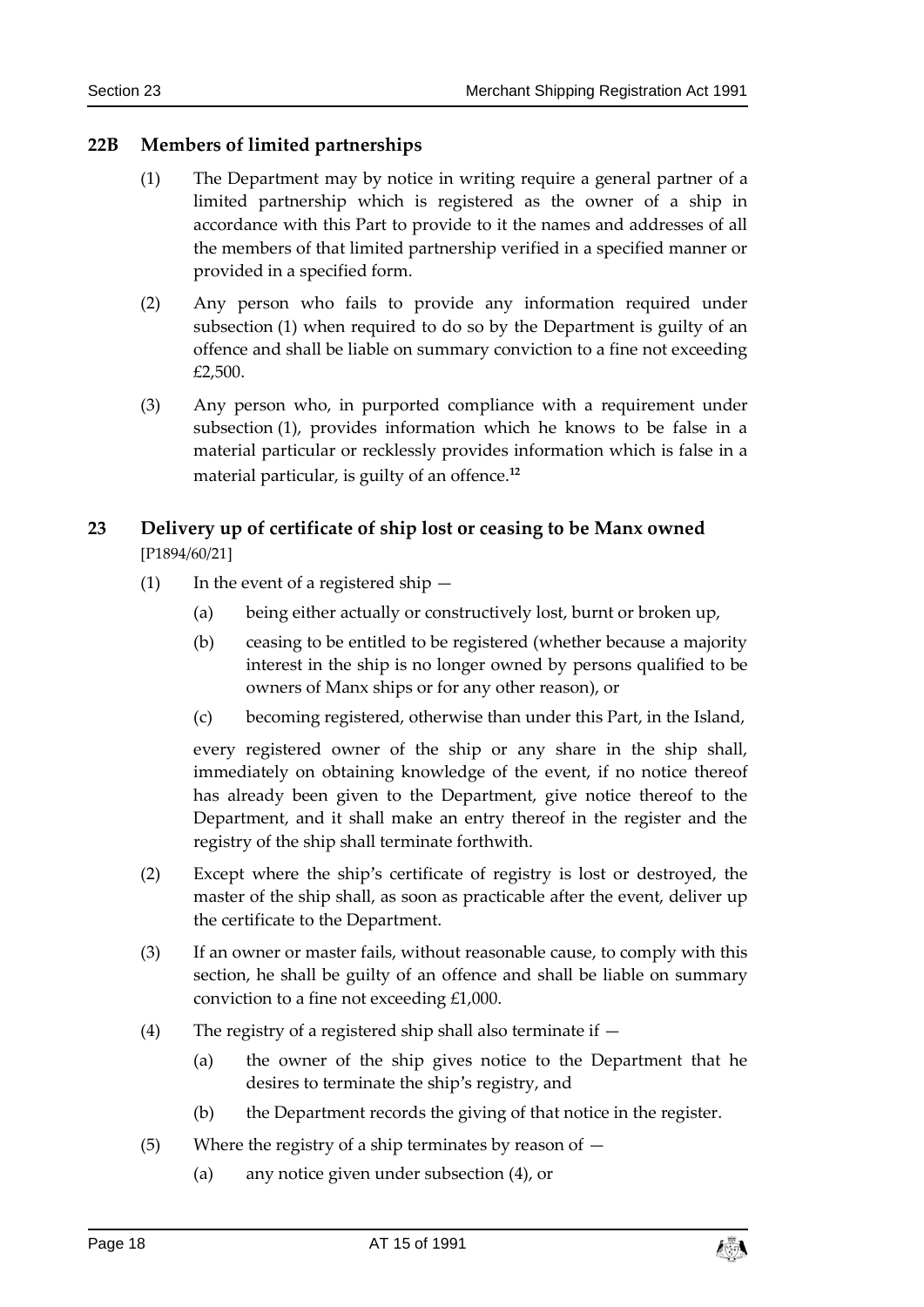(b) any notice given by the Department under section 15;

subsections (2) and (3) shall have effect in relation to the delivering up and forwarding of the ship's certificate of registry as if the giving of that notice or direction were the event referred to in subsection (2).

- (6) Where the registry of a ship terminates
	- (a) under subsection (1) or (4); or
	- (b) as mentioned in subsection (5)(b),

the termination of its registry shall not affect any entry made in the register so far as relating to any undischarged registered mortgage, or any existing certificate of mortgage, of that ship or of any share in it.

(7) Subsection (6) shall not apply to an entry in the register in a case where the Department is satisfied that every person appearing on the register to be interested as a mortgagee under the mortgage in question has consented to the entry ceasing to have effect.

# <span id="page-18-0"></span>**24 Provisional certificate for ship acquired out of Island**

[P1894/60/22]

- (1) Regulations under this Act may make provision
	- (a) for ships acquired outside the Island which are eligible to be registered under this Part to be provisionally registered as such pending their registration in the register;
	- (b) for any such provisional registration to terminate in specified circumstances (including failure to comply with requirements imposed by or under the regulations).
- (2) Provisional registration shall not be granted unless the Department is satisfied that an application under section 9 for registry of the ship has been made or is intended.

#### *Transfers and transmissions*

# <span id="page-18-2"></span><span id="page-18-1"></span>**25 Transfer of ships or shares**

[P1894/60/24]

- (1) Any transfer of
	- (a) a registered ship, or
	- (b) a share in such ship,

shall be effected by a bill of sale, unless the transfer will result in a majority interest in the ship no longer being owned by persons qualified to be owners of Manx ships.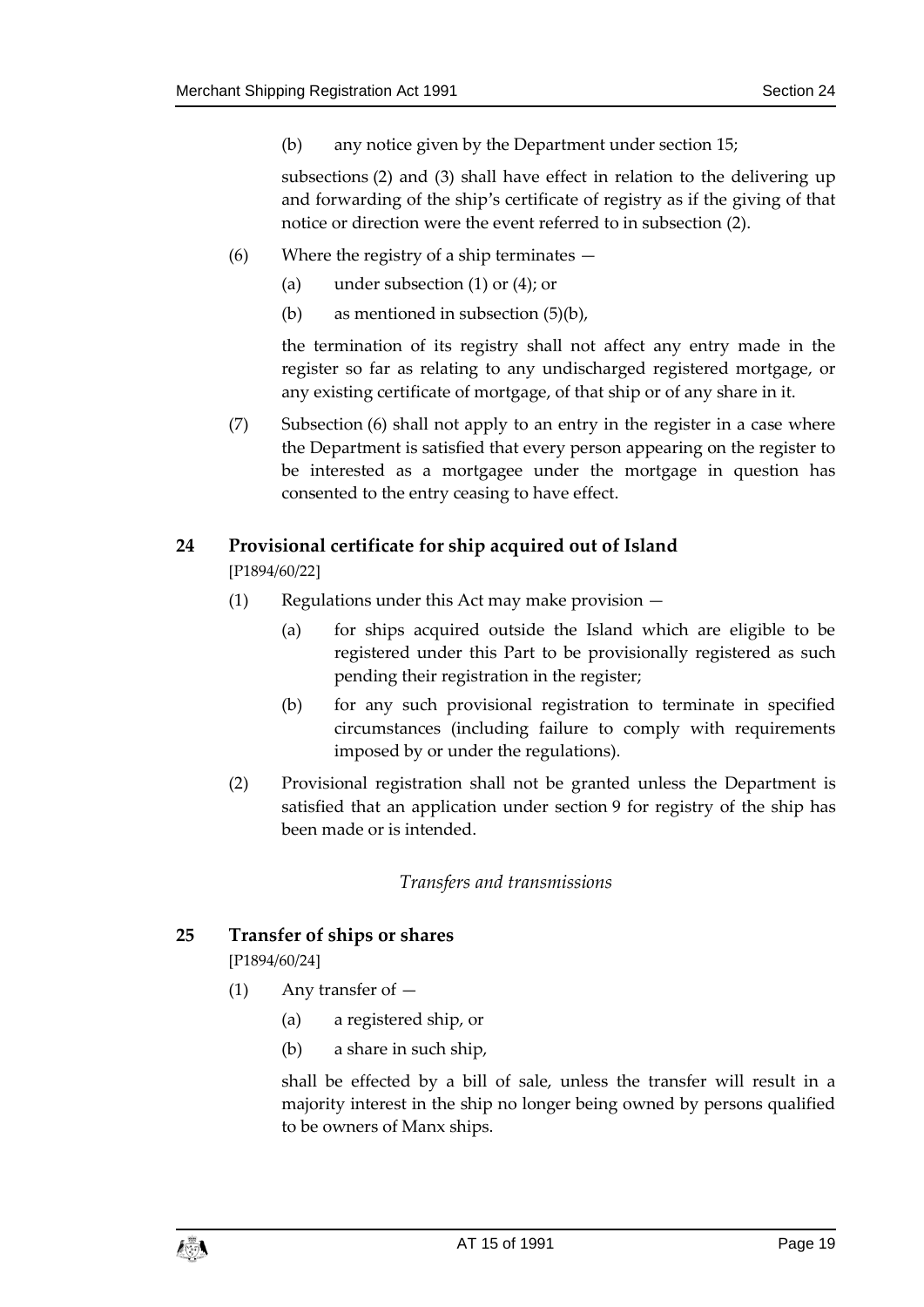(2) The bill of sale shall be in such form and contain such information as may be authorised by the Department and shall be executed by the transferor in the presence of, and be attested by, a witness or witnesses.

# <span id="page-19-0"></span>**26 Notification and declaration of transfer**

[P1894/60/25]

- (1) A person who ceases to be the owner of a registered ship or a share in such a ship shall, within 21 days of the date on which he ceased to be the owner, serve on the Department written particulars of such date and the name and address of the new owner.
- (2) Any person who fails to comply with subsection (1) shall be guilty of an offence and shall be liable on summary conviction to a fine not exceeding £2,500.
- $(3)$  Where  $-$ 
	- (a) written particulars have been served on the Department in accordance with subsection (1); and
	- (b) on the expiry of a period of 6 months beginning with the date referred to in subsection (1), the transferee has not been entered in the register as the owner of the ship or share,

the Department may treat the ship as no longer entitled to be registered.

(4) Where a registered ship or a share therein is transferred in accordance with section 25(1), the transferee shall not be registered as owner of that ship or share unless he, or, in the case of a corporation or limited partnership, the person authorised by this Act to make declarations on behalf of the corporation, has made and signed a declaration (in this Act referred to as a "**declaration of transfer**") referring to the ship, in such form and containing such particulars as the Department may require.**<sup>13</sup>**

# <span id="page-19-1"></span>**27 Registry of transfer**

[P1894/60/26]

- (1) Every bill of sale for the transfer of a registered ship or of a share therein, when duly executed, shall be produced to the Department, with the declaration of transfer, and the Department shall thereupon enter in the register the name of the transferee as owner of the ship or share, and shall endorse on the bill of sale the fact of that entry having been made, with the day and hour thereof.
- (2) Bills of sale shall be registered in the order in which they are produced to the Department for the purposes of registration.

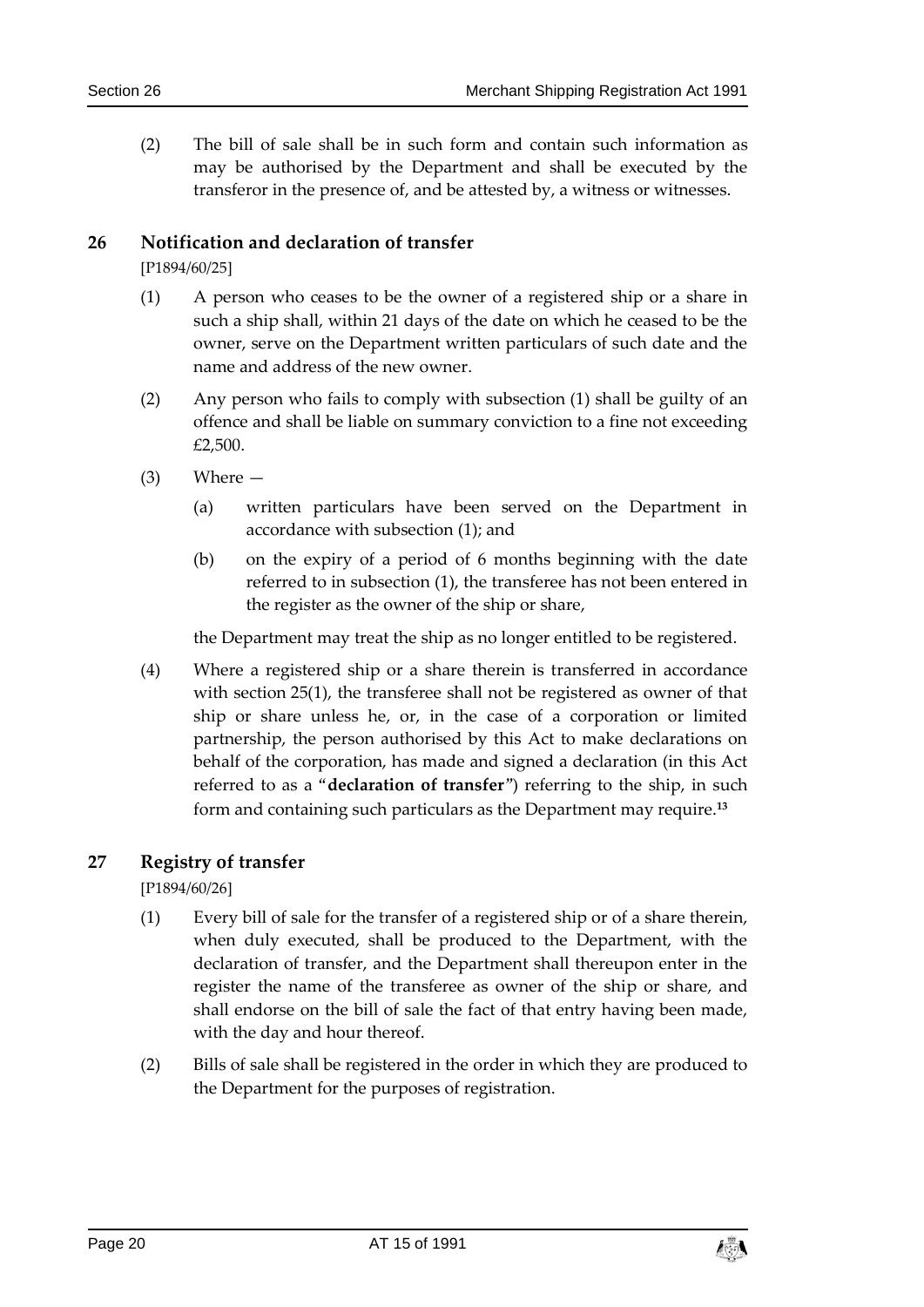# <span id="page-20-0"></span>**28 Transmission of property in ship on death, bankruptcy, marriage etc** [P1894/60/27]

- (1) Where the property in a registered ship or share therein is transmitted to any person by any lawful means other than a transfer under section 25 and a majority interest in the ship remains in the ownership of persons qualified to be owners of Manx ships, that person shall authenticate the transmission by making and signing a declaration (in this Act referred to as a "**declaration of transmission**") in such form, containing such particulars and accompanied by such documents as the Department may require identifying the ship.
- (2) The Department, on receipt of the declaration of transmission, shall enter in the register the name of the person entitled under the transmission as owner of the ship or share the property in which has been transmitted, and where there is more than one such person, shall enter the names of all those persons, but those persons, however numerous, shall, for the purpose of the provision of this Act with respect to the number of persons entitled to be registered as owners, be considered as one person.

# <span id="page-20-1"></span>**29 Order for sale on transmission to unqualified person**

[P1894/60/28]

- (1) Where the property in a registered ship or share therein is transmitted to any person by any lawful means other than a transfer under section 25, but as a result a majority interest in the ship no longer remains in the ownership of persons qualified to be owners of Manx ships, then the High Court may, on an application by or on behalf of that person, order a sale of the property so transmitted and direct that the proceeds of sale, after deducting the expenses of the sale, shall be paid to that person or otherwise as the court direct.
- (2) The Court may require any evidence in support of the application it thinks requisite, and may make the order on any terms and conditions it thinks just, or may refuse to make the order, and generally may act in the case as the justice of the case requires.
- (3) Every such application for sale must be made within 4 weeks after the occurrence of the event on which the transmission has taken place, or within such further time (not exceeding in the whole 1 year from the date of the occurrence) as the Court allows.
- (4) If such an application is not made within the time aforesaid, or if the court refuse an order for sale, the ship or share transmitted shall thereupon be subject to forfeiture under this Act.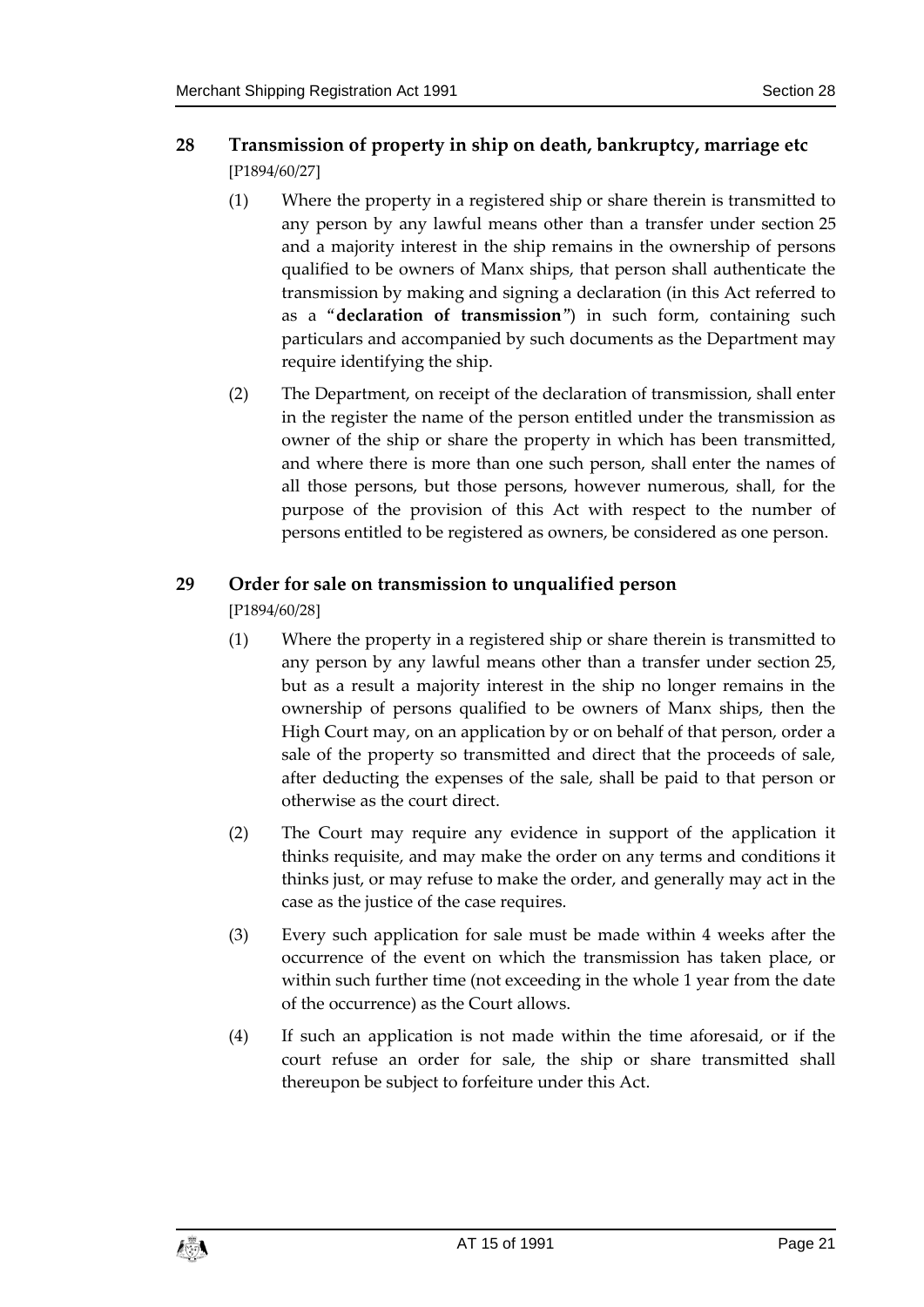# <span id="page-21-0"></span>**30 Transfer of ship on sale by order of court**

[P1894/60/29]

- (1) Where any court, whether under this Act or otherwise, orders the sale of any ship or share therein, the order of the court shall contain a declaration vesting in some person named by the court the right to transfer that ship or share, and that person shall thereupon be entitled to transfer the ship or share in the same manner and to the same extent as if he were the registered owner thereof.
- (2) The Department shall obey the requisition of a person so named in respect of any transfer to the same extent as if such person were the registered owner.

# <span id="page-21-1"></span>**31 Power of court to prohibit transfer**

[P1894/60/30]

- (1) The High Court may, if it thinks fit (without prejudice to the exercise of any other power of the court), on the application of any interested person make an order prohibiting for a time specified any dealing with a ship or any share therein.
- (2) The Court may make the order on any terms or conditions it thinks just, or may refuse to make the order, or may discharge the order when made, with or without costs, and generally may act in the case as the justice of the case requires.
- (3) The Department without being made a party to the proceedings, shall on being served with a certified copy of the order obey the same.

# <span id="page-21-2"></span>**32 Mortgage of a ship or share**

Schedule 1 (which makes provision with respect to the registration of mortgages) shall have effect for the purposes of this Part.

# <span id="page-21-3"></span>**33 Rules as to name of ship**

[P1894/60/47]

- (1) A ship shall not be described by any name other than that by which it is for the time being registered.
- (2) A change shall not be made in the name of a ship without the previous written permission of the Department.
- (3) Application for that permission shall be in writing, and if the Department is of opinion that the application is reasonable it may entertain it, and thereupon require notice thereof to be published in such form and manner as it thinks fit.

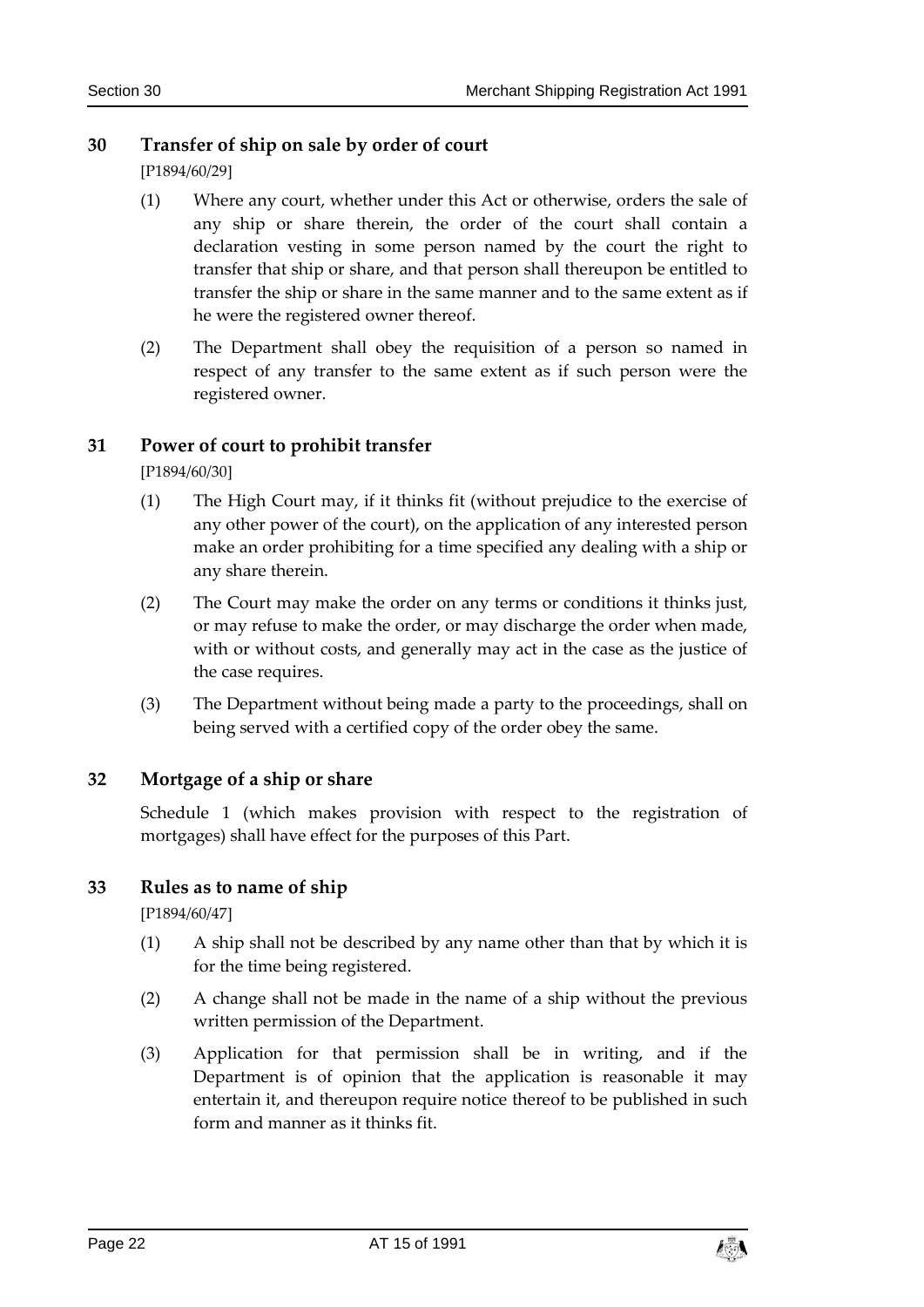- (4) On permission being granted to change the name, the ship's name shall forthwith be altered in the register, in the ship's certificate of registry, and on its bows and stern.
- (5) If it is shown to the satisfaction of the Department that the name of any ship has been changed without its permission it shall direct that its name be altered into that which it bore before the change, and on its bows and stern accordingly.
- (6) Where a ship having once been registered has ceased to be so registered no person unless ignorant of the previous registry (proof whereof shall lie on him) shall apply to register the ship, except by the name by which it was previously registered, except where the Department has given its written permission before such application is made.
- (7) Where a foreign ship not having at any previous time been registered as a Manx ship, becomes a Manx ship, no person shall apply to register, and the Department shall not knowingly register, the ship, except by the name which it bore as a foreign ship immediately before becoming a Manx ship, except where the Department has given its written permission before such application is made.
- (8) If any person acts, or suffers any person under his control to act, in contravention of this section, or omits to do, or suffers any person under his control to omit to do, anything required by this section, he shall be liable on summary conviction to a fine not exceeding £1,000, and (except in the case of an application being made under the section with respect to a foreign ship which not having at any previous time been registered as a Manx ship has become a Manx ship) the ship may be detained until this section is complied with.

*Registry of alterations, registry anew and transfer of registry*

# <span id="page-22-1"></span><span id="page-22-0"></span>**34 Registry of alterations**

[P1894/69/48]

- (1) When a registered ship is so altered as not to correspond with the particulars relating to its tonnage or description contained in the register, then the Department shall, on application being made to it, and on receipt of a certificate from a marine surveyor stating the particulars of the alteration, either cause the alteration to be registered, or direct that the ship be registered anew.
- (2) If default is made in registering anew a ship, or in registering an alteration of a ship so altered as aforesaid, the owner of the ship shall be liable on summary conviction to a fine not exceeding £2,500 and in addition, to a fine not exceeding £100 for every day during which the offence continues after conviction.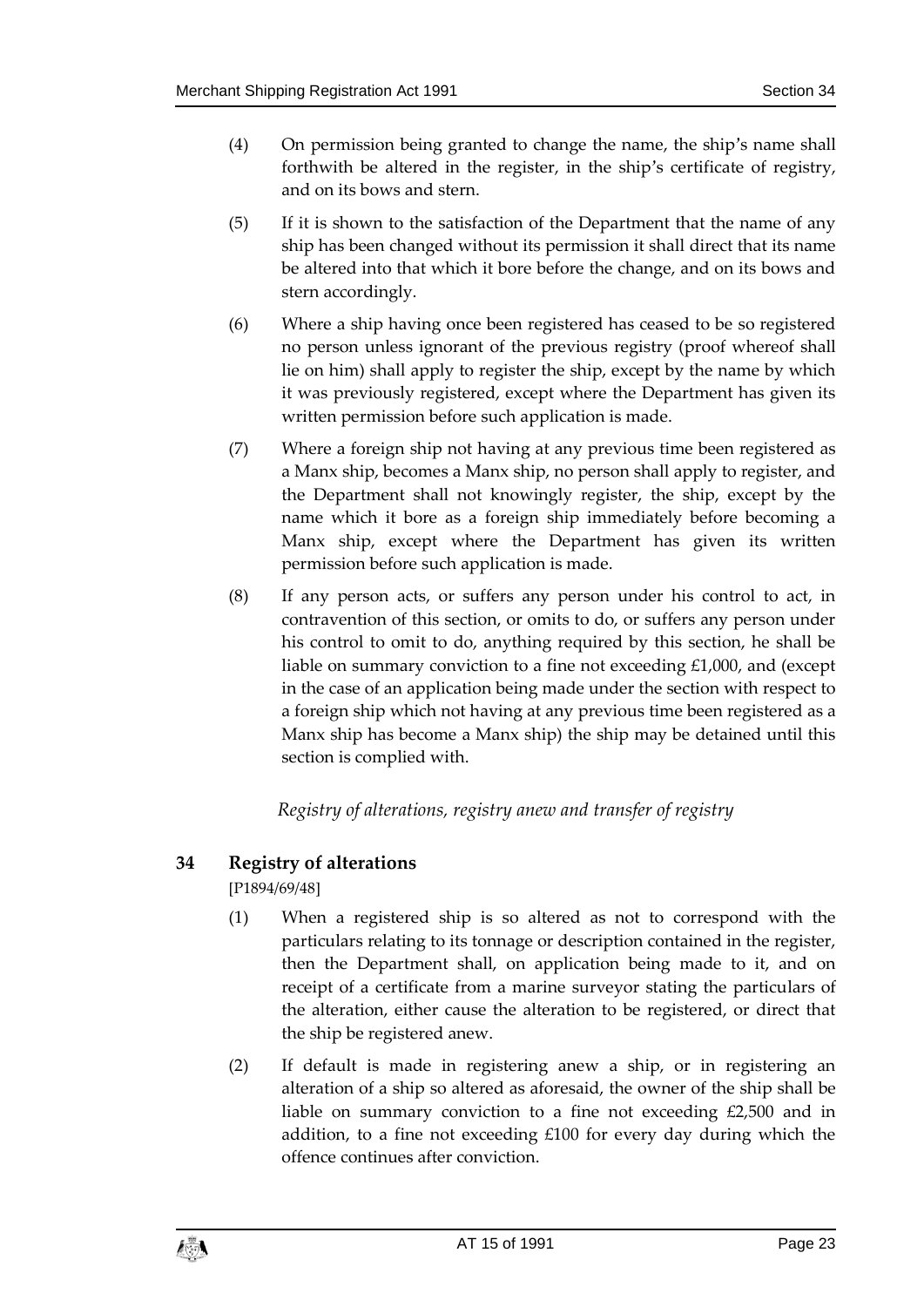# <span id="page-23-0"></span>**35 Regulations for registry of alteration**

[P1894/60/49]

- (1) For the purpose of the registry of an alteration in a ship, the ship's certificate of registry shall be produced to the Department, and the Department shall, in its discretion, either retain the certificate of registry and grant a new certificate of registry containing a description of the ship as altered, or endorse and sign on the existing certificate a memorandum of the alteration.
- (2) The particulars of the alteration so made, and the fact of the new certificate having been granted, or endorsement having been made, shall be entered by the Department in the register.

# <span id="page-23-1"></span>**36 Registry anew on change of ownership**

[P1894/60/51]

Where the ownership of any ship is changed, the Department may, on the application of the owners of the ship register the ship anew, although registration anew is not required under this Act.

# <span id="page-23-2"></span>**37 Procedure for registry anew**

[P1894/60/52]

- (1) Where a ship is to be registered anew, the Department shall proceed as in the case of first registry, and on the delivery up to it of the existing certificate of registry, and on the other requisites to registry, or in the case of a change of ownership such of them as it thinks material, being duly complied with, shall make such registry anew, and grant a certificate thereof.
- (2) When a ship is registered anew, its former register shall be considered as closed, except so far as relates to any unsatisfied mortgage entered thereon, but the names of all persons appearing on the former register to be interested in the ship, as owners or mortgagees shall be entered on the new register, and the registry anew shall not in any way affect the rights of any of those persons.

# <span id="page-23-3"></span>**38 Transfer of registry**

- (1) The Department may make such regulations as it thinks expedient for the transfer of registry between ports in the Island or to or from a port in the Island from or to a port in the United Kingdom or in a relevant country on the application to the Department by all the persons appearing on the register to be interested in the ship as owners or mortgagees.
- (2) Without prejudice to the generality of subsection (1), regulations may include provisions —

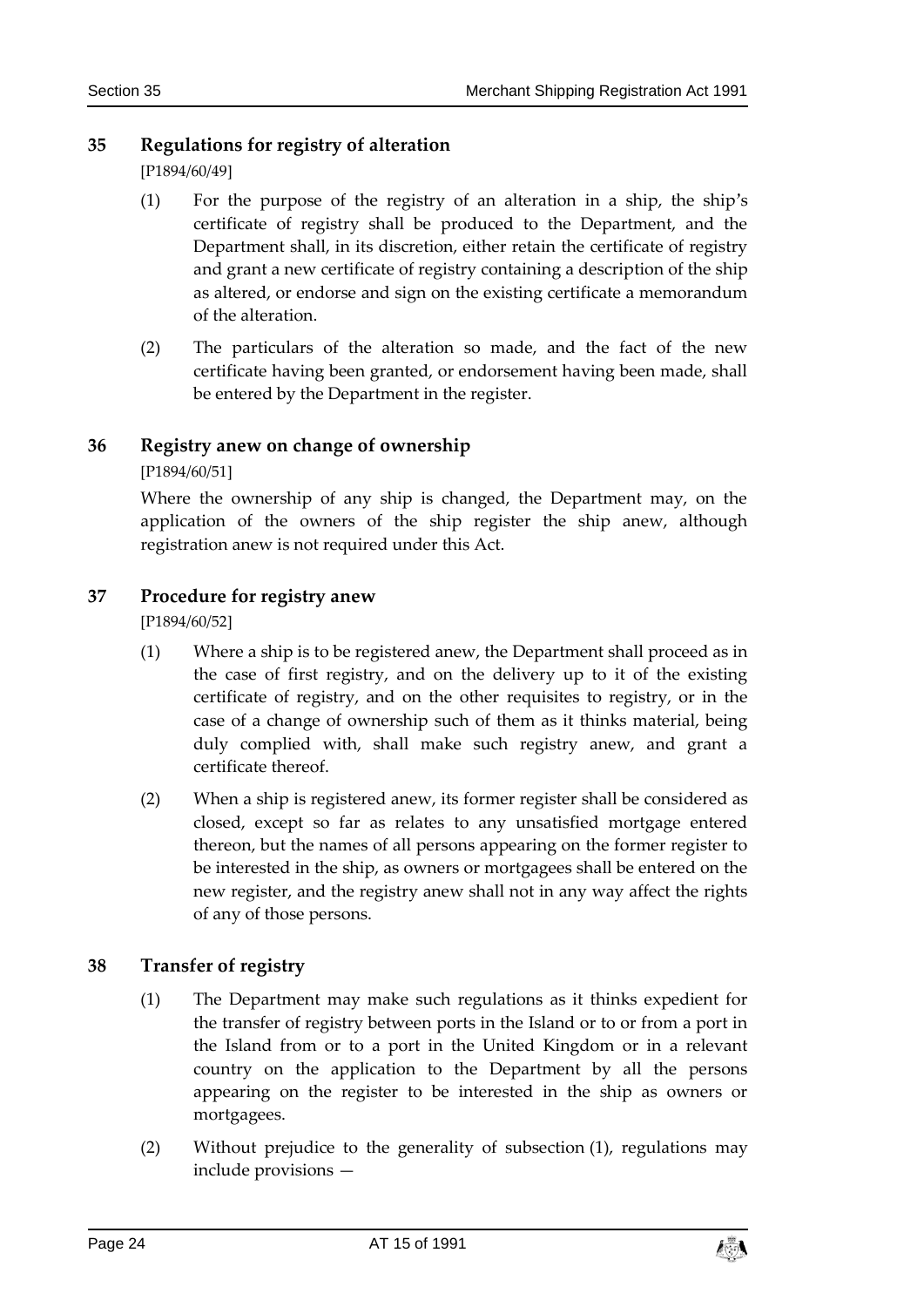- (a) specifying circumstances in which a transfer under this section may or may not be made;
- (b) specifying conditions subject to which any such transfer may be made;
- (c) requiring the consent of specified persons before such a transfer may be made;
- (d) modifying this Part (except this section and sections 1 to 4) in its application to such transfers.
- (3) The transfer of registry under this section shall not in any way affect the rights of any person having an interest in the ship, and those rights shall in all respects continue in the same manner as if no such transfer had been effected.

# *Trusts and equitable rights*

#### <span id="page-24-1"></span><span id="page-24-0"></span>**39 Notice of trusts not received**

#### [P1894/60/56]

No notice of any trust, express, implied, or constructive, shall be entered in the register or be receivable by the Department, and subject to any rights and powers appearing to the Department to be vested in any other person, the registered owner of a ship or of a share therein shall have power absolutely to dispose in manner in this Act provided of the ship or share, and to give effectual receipts for any money paid or advanced by way of consideration.

# <span id="page-24-2"></span>**40 Equities not excluded by Act**

# [P1894/60/57]

The expression "**beneficial interest**", where used in this Part, includes interests arising under contract and other equitable interests; and the intention of this Part is, that without prejudice to the provisions of this Part for preventing notice of trusts from being entered in the register or received by the Department, and without prejudice to the powers of disposition and of giving receipts conferred by this Part on registered owners and mortgagees, and without prejudice to the provisions of this Part relating to the exclusion of unqualified persons from the ownership of Manx ships, interests arising under contract or other equitable interests may be enforced by or against owners and mortgagees of ships in respect of their interest therein in the same manner as in respect of any other personal property.

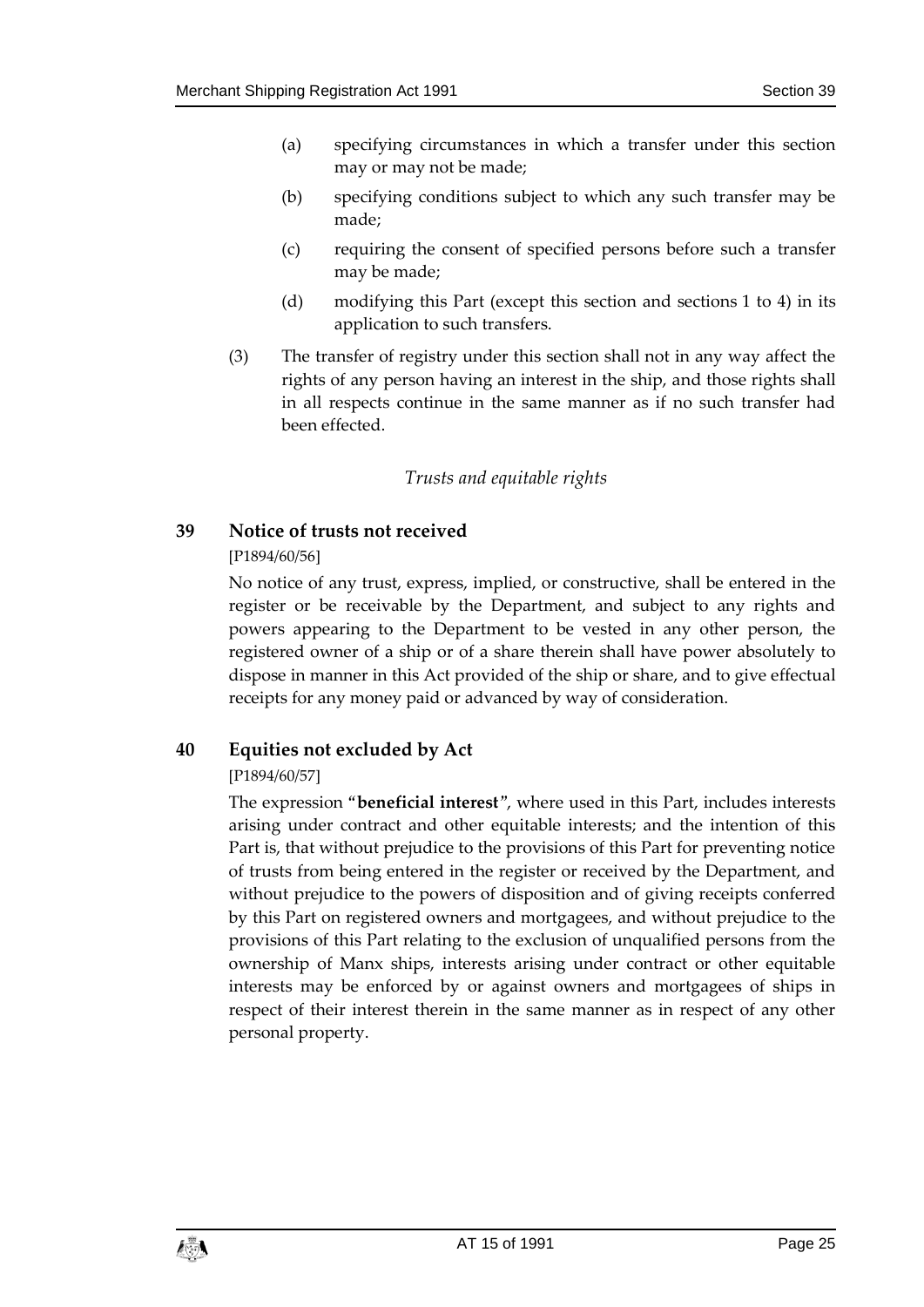*Liability of beneficial owner*

# <span id="page-25-1"></span><span id="page-25-0"></span>**41 Liability of owners**

#### [P1894/60/58]

Where any person is beneficially interested, otherwise than by way of mortgage, in any ship or share in a ship registered in the name of some other person as owner, the person so interested shall, as well as the registered owner, be subject to all pecuniary penalties imposed by this or any other Act on the owners of ships or shares therein, so nevertheless that proceedings may be taken for the enforcement of any such penalties against both or either of the aforesaid parties, with or without joining the other of them.

#### *Supplementary*

# <span id="page-25-3"></span><span id="page-25-2"></span>**42 Returns to be made by Department**

#### [P1894/60/63]

The Department shall at such times as may be agreed with the Registrar-General of Shipping and Seamen of the United Kingdom, transmit to him a full return, in such form as may be agreed, of all registries, transfers, transmissions, mortgages, and other dealings with ships which have been registered by or communicated to it under this Part, and of the names of the persons concerned in the same, and of such other particulars as may be agreed.

# <span id="page-25-4"></span>**43 Tonnage once ascertained to be the tonnage of ship**

#### [P1894/60/82]

Whenever the tonnage of any ship has been ascertained and registered in accordance with the tonnage regulations, the same shall thenceforth be deemed to be the tonnage of the ship, and shall be repeated in every subsequent registry thereof, unless any alteration is made in the form of capacity of the ship, or unless it is discovered that the tonnage of the ship has been erroneously computed; and in either of those cases the ship shall be re-measured, and its tonnage determined and registered according to the tonnage regulations.

# <span id="page-25-5"></span>**44 Tonnage regulations**

[P1965/47/1]

- (1) The tonnage of any ship to be registered under this Part and Part III shall be ascertained in accordance with regulations made by the Department.
- (2) Regulations under this section
	- (a) may make any provision of such regulations dependent on compliance with such conditions, to be evidenced in such manner, as may be specified in the regulations;
	- (b) may prohibit or restrict the carriage of goods or stores in spaces not included in the registered tonnage of a ship and may provide

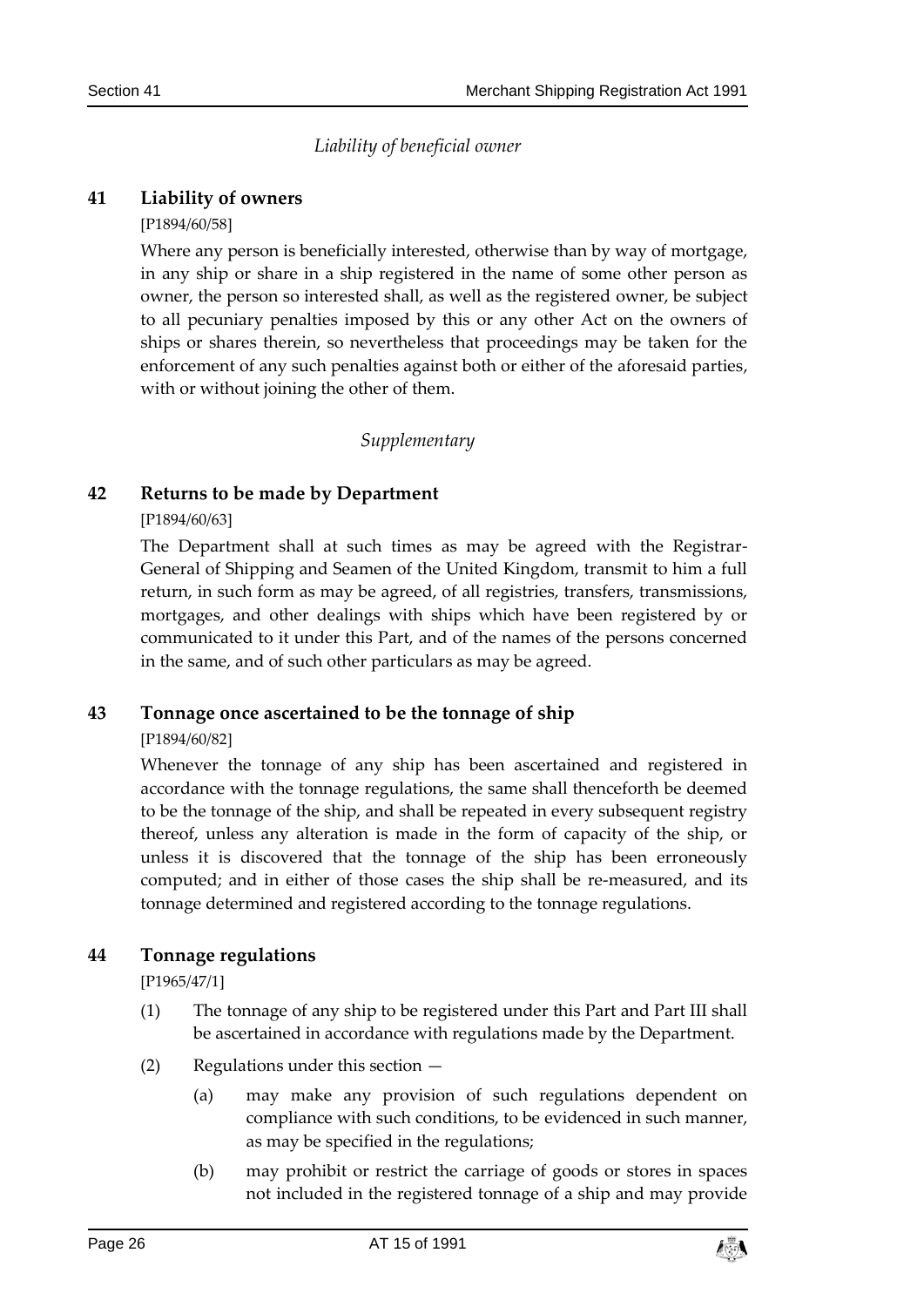for making the master and the owner each liable to a fine not exceeding £1,000 where such a prohibition or restriction is contravened.

- (3) Regulations under this section may make provision for assigning to a ship, either instead of or as an alternative to the tonnage ascertained in accordance with the other provisions of the regulations, a lower tonnage applicable where the ship is not loaded to the full depth to which it can be safely loaded, and for indicating on the ship, by such mark as may be specified in the regulations, that such a lower tonnage has been assigned to it and, where it has been assigned to it as an alternative, the depth to which the ship may be loaded for the lower tonnage to be applicable.
- (4) Regulations under this section may make provision for the alteration (notwithstanding section 43) of the particulars relating to the registered tonnage of a ship.
- (5) Regulations under this section may provide for the issue of certificates of the registered tonnage of any ship or of the tonnage which is to be taken for any purpose specified in the regulations as the tonnage of a ship not registered in the Island, and for the cancellation and delivery up of such certificates in such circumstances as may be prescribed by the regulations.
- (6) Regulations under this section requiring the delivery up of any certificate may make a failure to comply with the requirement an offence punishable on summary conviction with a fine not exceeding £1,000.

# <span id="page-26-0"></span>**45 Interpretation: Part I**

 $(1)$  In this Part  $-$ 

"**limited partnership**" means —

- (a) a partnership which is either
	- (i) registered under Part II of the *Partnership Act 1909*, or
	- (ii) a partnership having similar incidents which is formed under the law of such relevant country as may be prescribed for the purposes of this paragraph; and
- (b) the general partner of which is either
	- (i) a body corporate which is incorporated in the Island or in any country prescribed for the purposes of paragraph (a)(ii) and has its principal place of business in the Island or in any such country; or
	- (ii) an individual who is resident in the Island or in any country prescribed for the purposes of paragraph (a)(ii);**<sup>14</sup>**

"**general partner**" has the same meaning as in Part II of the *Partnership Act 1909* in relation to a limited partnership registered under that Part and, in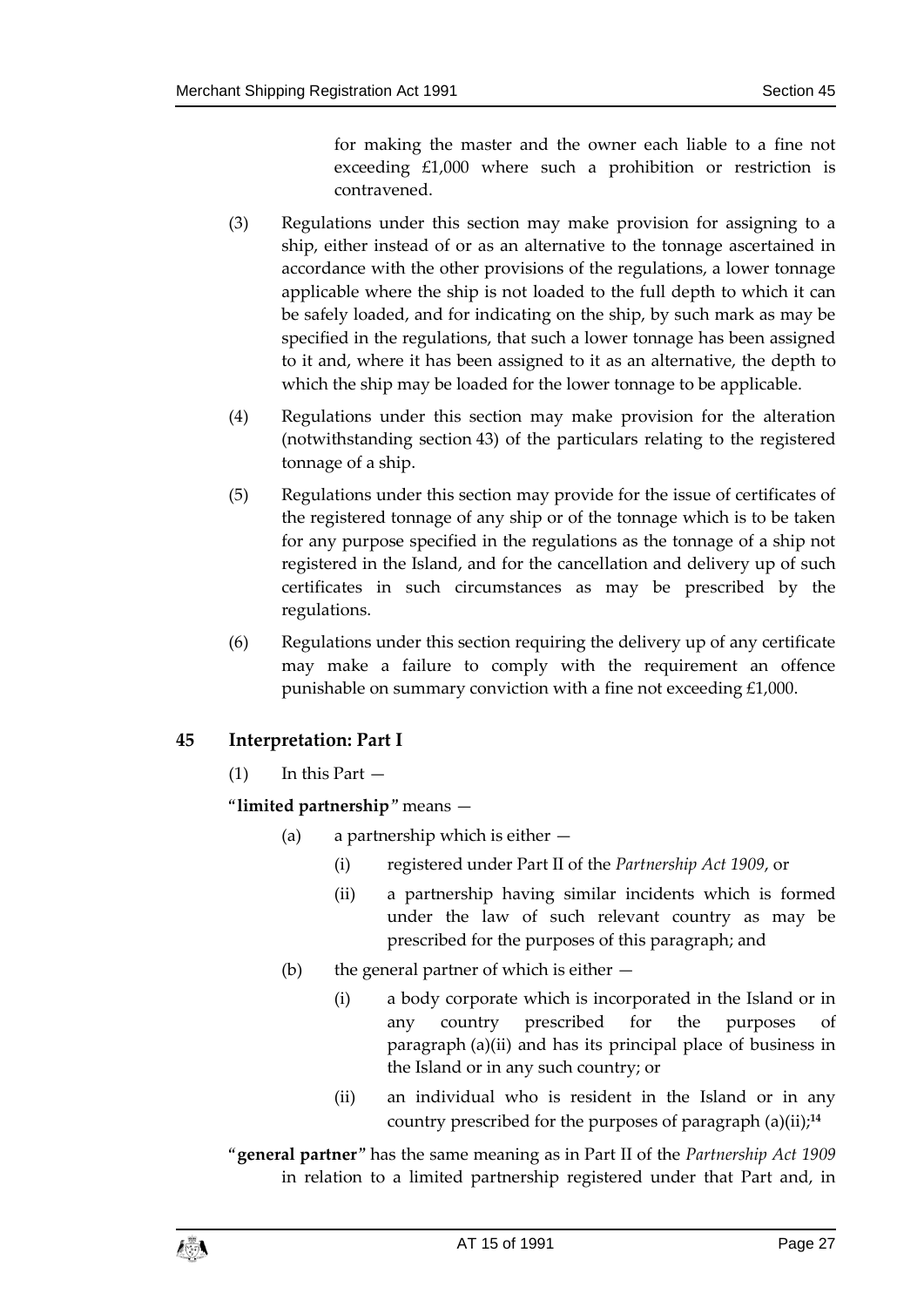relation to any other limited partnership, means a partner who has similar rights and obligations in relation to the partnership;**<sup>15</sup>**

- "**relevant country**" means
	- (a) the United Kingdom;
	- (b) any of the Channel Islands;
	- (c) any colony of the United Kingdom;
	- (d) any Member state of the European Union or other state which is a party to the European Economic Area Agreement;**<sup>16</sup>**
	- (e) such countries as the Department, after consulting the Secretary of State, prescribes.**<sup>17</sup>**
- <span id="page-27-0"></span>(2) [Repealed]**<sup>18</sup>**

# **PART II – SMALL SHIPS REGISTER**

#### <span id="page-27-1"></span>**46 Separate register for small ships**

- (1) The Department may by regulations make provision
	- (a) for the establishment and maintenance of a register (which may be in documentary or non-documentary form); and
	- (b) for the registration in that register of ships of less than 24 metres in length, being ships which —
		- (i) are owned wholly by persons who are, for the purposes of Part I, qualified to be owners of Manx ships; and
		- (ii) are not fishing vessels.
- (2) Subject to the exceptions mentioned in subsection (3), references (however phrased) in any statutory provision to ships registered under Part I or to the registered owners of such ships include a reference to ships registered under this section or, as the case may be, to owners registered under this section of such ships; and connected phrases shall be interpreted accordingly.
- (3) Those exceptions are
	- (a) references in Part I and in this Part; and
	- (b) references in any statutory provision prescribed by regulations under this section.
- (4) Where an application for the registration under this section of a ship registered under Part I is granted —
	- (a) the Department may, if the requirements of regulations under this section as to the closure of registration under that Part are met, close the registration of the ship under that Part by entering the closure in the register; and

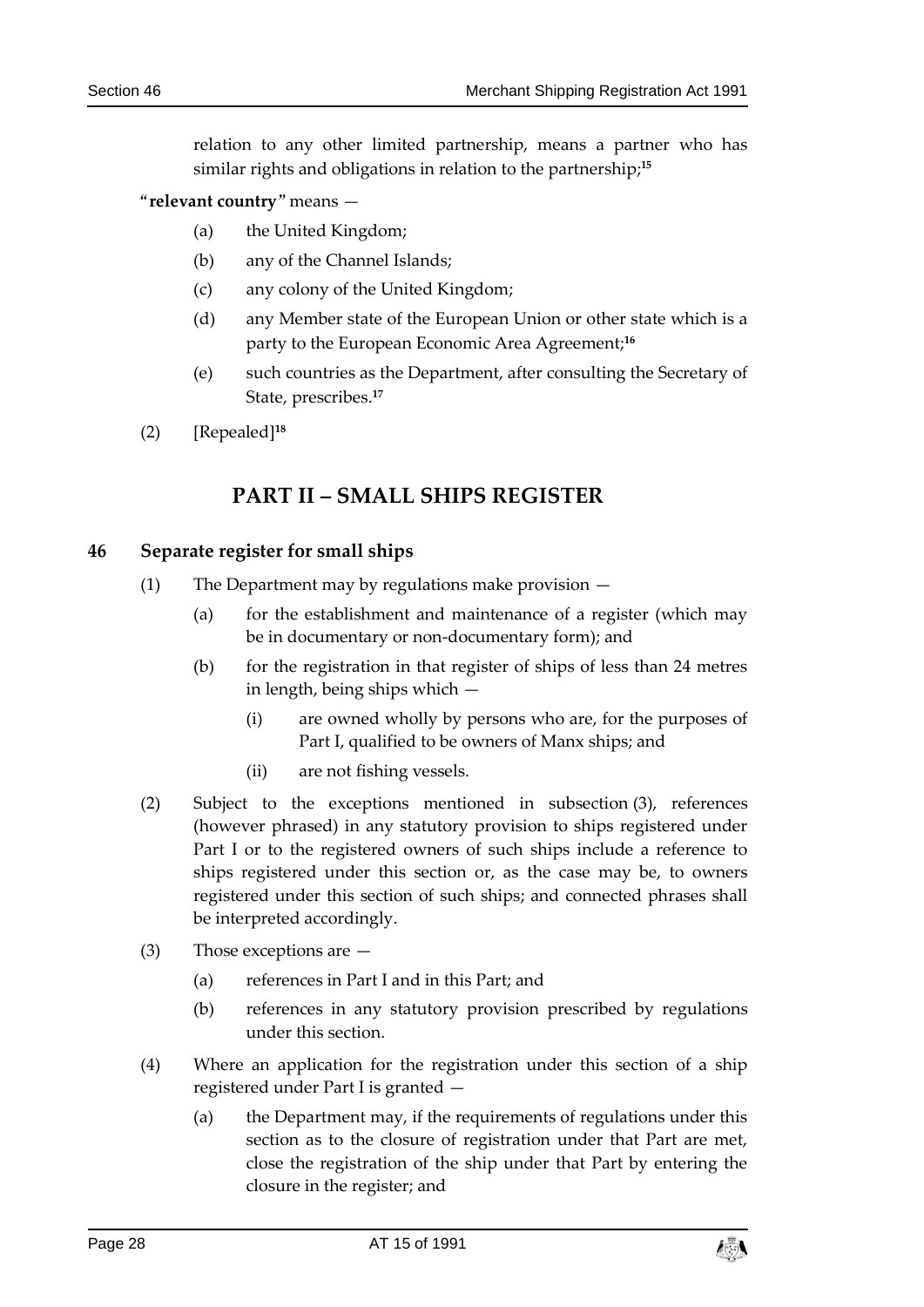- (b) the registration under this section shall not take effect unless the registration under that Part is closed under paragraph (a) and, if it is so closed, shall take effect at the time of closure.
- (5) The registration of a ship under this section shall, if it is subsequently registered under Part I, terminate by virtue of the subsequent registration.
- <span id="page-28-0"></span>(6) Schedule 2 shall have effect for supplementing the provisions of this section.

# **PART III – REGISTRATION OF FISHING VESSELS**

# <span id="page-28-1"></span>**47 Separate registration of fishing vessels**

[P1988/12/13]

- (1) The Department shall by regulations make provision
	- (a) for the establishment and maintenance of a register (which may be in documentary or non-documentary form) of Manx fishing vessels; and
	- (b) for the registration in that register of fishing vessels which are, under section 48, eligible to be registered as Manx fishing vessels.
- (2) Schedule 3 shall have effect for the purpose of supplementing this section.

# <span id="page-28-2"></span>**48 Eligibility for registration as Manx fishing vessel**

[P1988/12/14]

- (1) Subject to subsections (2) and (3), a fishing vessel shall only be eligible to be registered as a Manx fishing vessel if the requirements of regulations under this section are satisfied.
- (2) The Department shall by regulations specify requirements which must be satisfied in order for a fishing vessel to be eligible to be registered as a Manx fishing vessel, being requirements appearing to the Department to be appropriate for securing that such a vessel and its owners and operators have a genuine and substantial connection with the Island.
- (3) Where, in the case of any fishing vessel, the Department is satisfied that it would be appropriate to dispense with a requirement of regulations under this section, the Department may determine that the requirement should be so dispensed with; and, if it does so, the vessel shall, so long as any such determination remains in force, be treated for the purposes of this Part as eligible to be registered as a Manx fishing vessel.
- (4) For the purpose of determining whether a fishing vessel is eligible to be registered as a Manx fishing vessel, the Department may, if it thinks fit, appoint a person —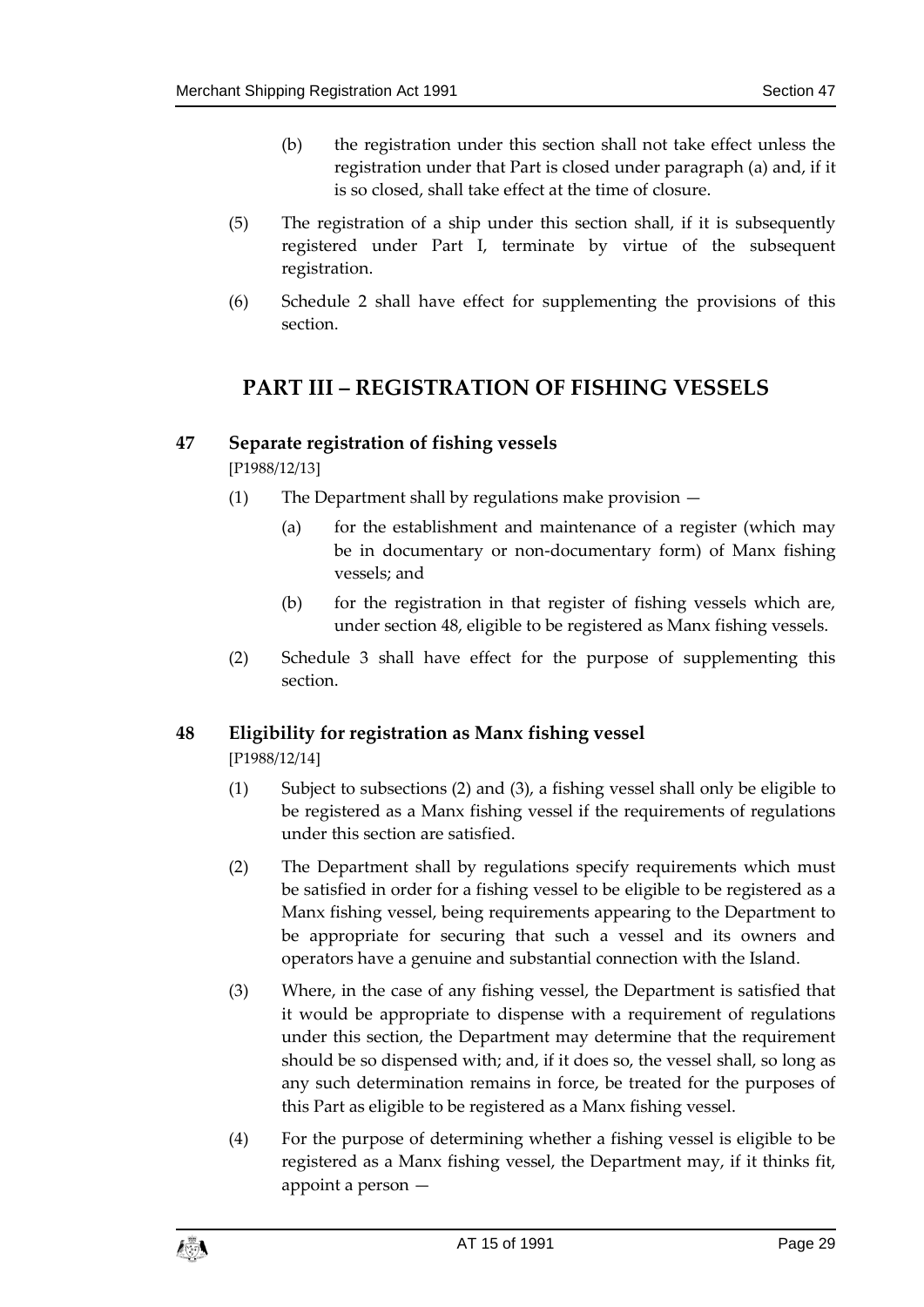- (a) to investigate the eligibility of the vessel to be so registered; and
- (b) to make a report of his conclusions to the Department.
- (5) Any person appointed under subsection (4) shall, for the purpose of conducting the investigation, have the powers conferred on an inspector by section 3 of the *Merchant Shipping Act 1985* (other than paragraphs (d) to (h) of subsection (2) of that section).

# <span id="page-29-0"></span>**49 Grant or refusal of applications for registration of fishing vessels**

[P1988/12/15]

- (1) If, on an application for the registration of a fishing vessel made in accordance with regulations under section 47, the Department is satisfied —
	- (a) that the vessel is eligible to be registered as a Manx fishing vessel, and
	- (b) that any relevant requirements of any such regulations have been complied with in relation to the vessel,

it shall (subject to subsection (2)) cause the vessel to be registered as a Manx fishing vessel.

- (2) Notwithstanding that the Department is so satisfied, it may refuse any such application if it is satisfied that there is not in force in respect of the vessel any certificate required to be so in force by virtue of —
	- (a) section 4 of the *Fishing Vessels (Safety Provisions) Act 1974* (prohibition on going to sea without appropriate certificates); or
	- (b) the Fishing Vessel (Safety of 15 24 Metre Vessels) Regulations 2002; or
	- (c) the Fishing Vessel (Code of Practice for the Safety of Small Fishing Vessels) Regulations 2001.**<sup>19</sup>**
- (3) If, on any such application, the Department is not satisfied as mentioned in subsection (1), it shall refuse the application.
- (4) Where the Department refuses an application under this section it shall serve a notice on the applicant stating that the application is refused because —
	- (a) it is not satisfied as mentioned in paragraph (a) or (b) of subsection (1); or
	- (b) it is satisfied as mentioned in subsection (2).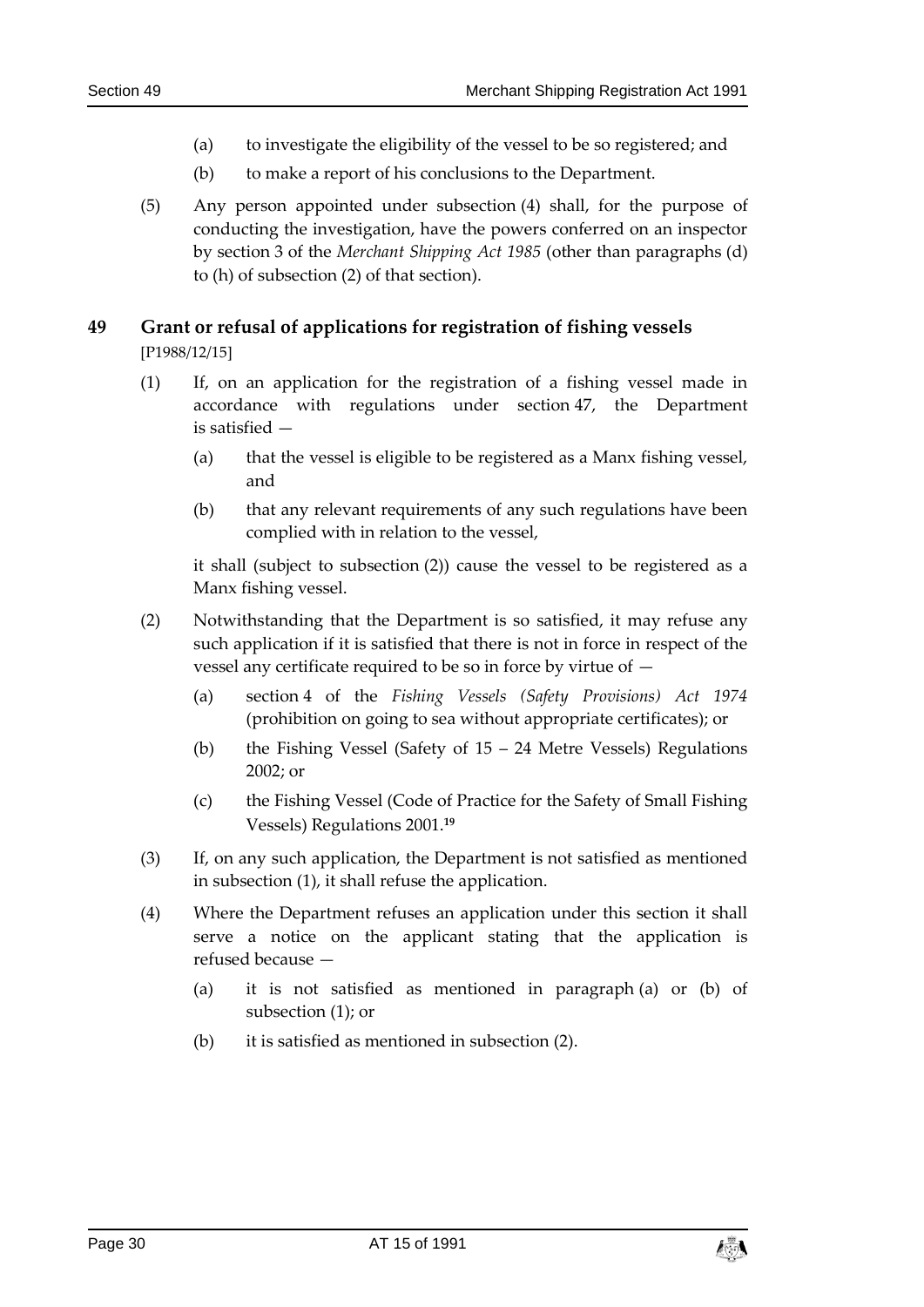# <span id="page-30-0"></span>**50 Termination of registration where vessel is not eligible for registration or is not certificated**

[P1988/12/16]

- (1) If for any reason it appears to the Department that a registered vessel may no longer be eligible to be registered as a Manx fishing vessel, it may by notice served on —
	- (a) the owner of the vessel, or
	- (b) any charterer, manager or operator of the vessel,

require that person, at such time or times as may be specified in the notice, to produce to the Department such documents and information as the Department thinks necessary for the purpose of determining whether the vessel is eligible to be registered.

- (2) In a case where the owner of a registered vessel is a company, subsection (1) shall apply to any person holding any shares in the company as it applies to the company.
- (3) Where the Department has served a notice under subsection (1) with respect to any vessel, then, unless it has become satisfied that the vessel is eligible to be registered as a Manx fishing vessel —
	- (a) it shall, as soon as practicable after the end of the period of 30 days beginning with the date of service of that notice, serve a notice under subsection (6) on the owner of the vessel, and
	- (b) the vessel's registration shall terminate by virtue of this subsection at the relevant time.
- (4) Where it appears to the Department that there is not in force in respect of any registered vessel any such certificate as is mentioned in section 49(2), it may by notice served on the owner of the vessel require the vessel to be presented for a survey under the fishing vessel survey rules , the Fishing Vessel (Safety of 15 – 24 Metre Vessels) Regulations 2002 or the Fishing Vessel (Code of Practice for the Safety of Small Fishing Vessels) Regulations 2001 as is applicable to the size of the vessel within the period of 30 days beginning with the date of service of the notice.**<sup>20</sup>**
- (5) If the vessel is not presented for such a survey within that period  $-$ 
	- (a) the Department shall serve a notice under subsection (6) on the owner of the vessel, and
	- (b) the vessel's registration shall terminate by virtue of this subsection at the relevant time.
- (6) A notice under this subsection is a notice stating  $-$ 
	- (a) that the Department is not satisfied that the vessel in question is eligible to be registered as a Manx fishing vessel, or
	- (b) that the vessel has not been presented for a survey as required by a notice under subsection (4),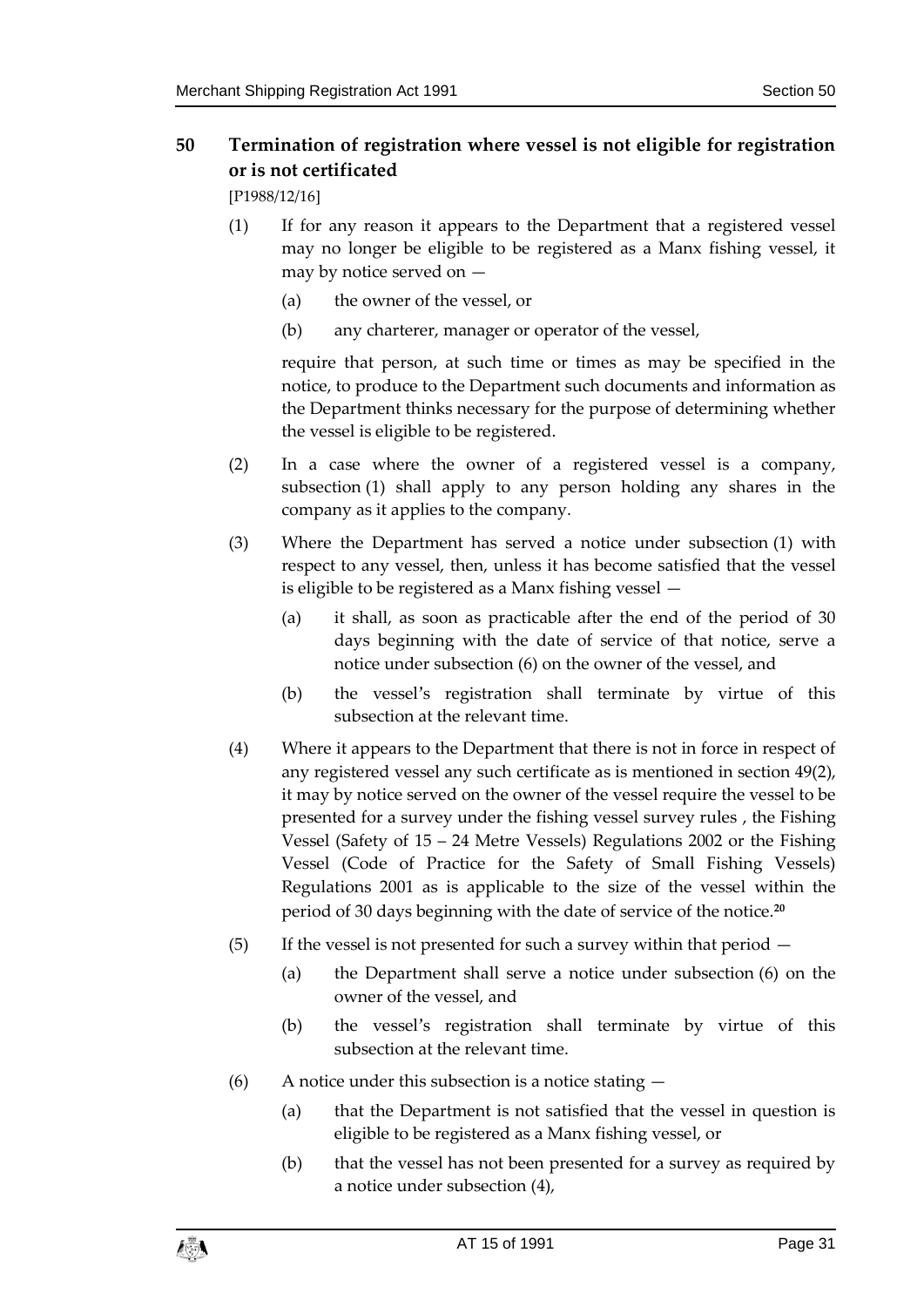as the case may be, and that the vessel's registration will accordingly terminate at the relevant time by virtue of subsection (3) or (5).

(7) In this section "the relevant time", in relation to a notice under subsection (6), means the end of the period of 14 days beginning with the date of service of that notice.

# <span id="page-31-0"></span>**51 Consequences of termination of registration by virtue of section 50** [P1988/12/17]

- (1) Where the registration of any vessel has terminated by virtue of section 50(3) or (5), then, without prejudice to the operation of any other provision of this Part or of regulations under this Part, the vessel shall not again be registered as a Manx fishing vessel unless —
	- (a) the Department is satisfied that the earlier failure of the vessel to be eligible to be so registered or (as the case may be) to be presented for a survey was due to inadvertence, and (in the latter case) that the vessel has since been presented for a survey, or
	- (b) the Department consents to the vessel being so registered, or
	- (c) in the case of a vessel whose registration terminated by virtue of section 50(3), the Department is satisfied that the vessel has been disposed of by its former registered owner by means of a transaction at arm's length and that no person who for the time being is a relevant owner of the vessel was a relevant owner of it at the time when its registration terminated.
- (2) In subsection  $(1)(a)$  "survey" means a survey under the fishing vessel survey rules, the Fishing Vessel (Safety of 15 – 24 Metre Vessels) Regulations 2002 or the Fishing Vessel (Code of Practice for the Safety of Small Fishing Vessels) Regulations 2001 as is applicable to the size of the vessel.**<sup>21</sup>**
- (3) For the purposes of subsection  $(1)(c)$  a person is a relevant owner of a vessel at any time if at that time —
	- (a) the legal title to the vessel or any share in it is vested in that person, or
	- (b) the vessel or any share in it is beneficially owned by that person, or
	- (c) any shares in a company falling within paragraph (a) or (b) are legally or beneficially owned by that person,

whether vested in, or (as the case may be) owned by, that person alone or together with any other person or persons.

# <span id="page-31-1"></span>**52 Transfer of vessel or share by bill of sale**

[P1988/12/19]

(1) Any transfer of —

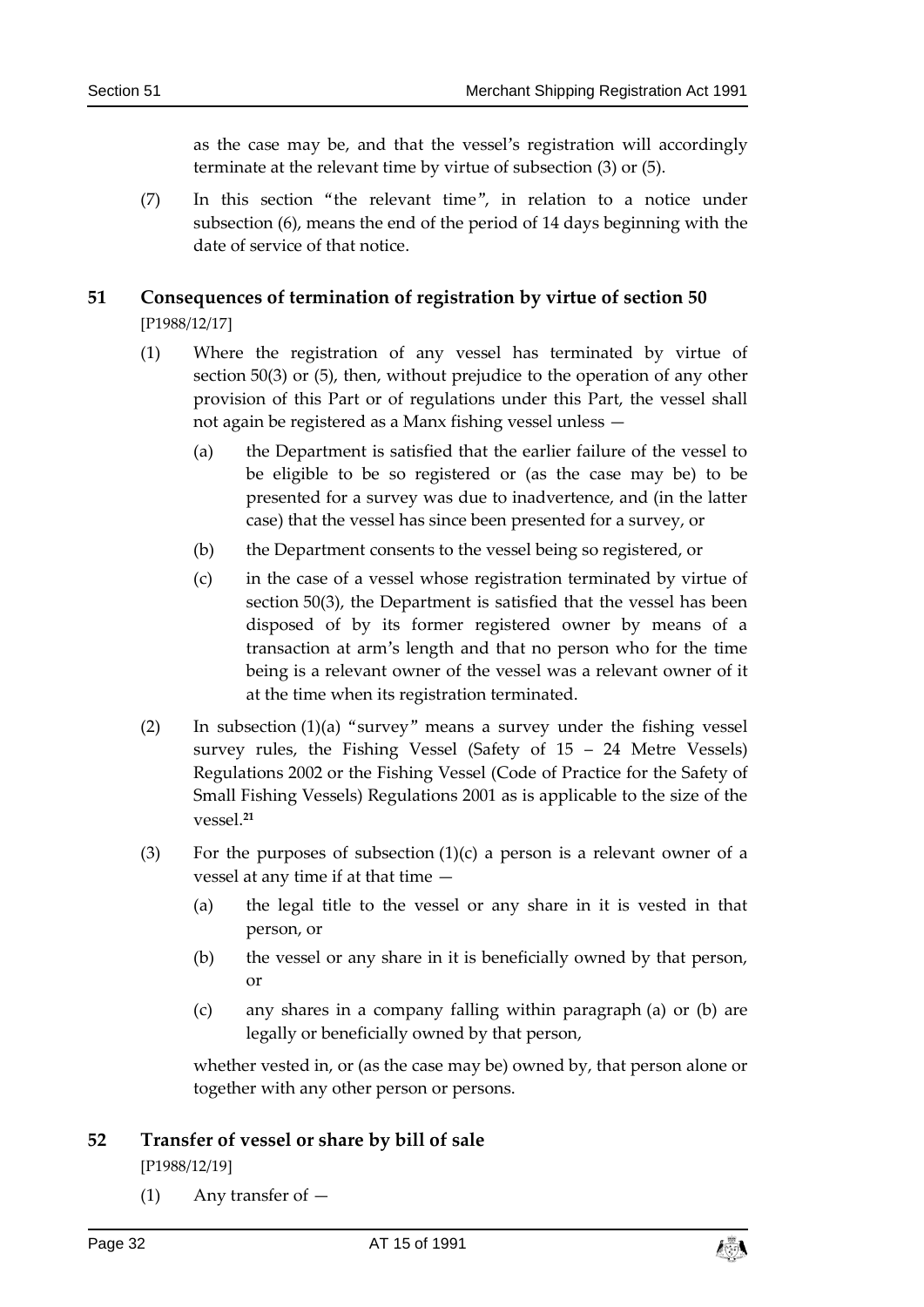- (a) a registered vessel (not being a vessel registered in pursuance of paragraph 2(c) of Schedule 3), or
- (b) a share in any such vessel,

shall be effected by a bill of sale satisfying the requirements specified in subsection (2), unless the transfer will result in the vessel ceasing to satisfy regulations under section 48.

- (2) Those requirements are that the bill of sale is in such form and contains such information as may be required by the Department.
- (3) Where any such vessel or share has been transferred in accordance with subsection (1), the transferee shall not be registered as owner of the vessel or share unless —
	- (a) he has made an application for the purpose in accordance with regulations under section 47 and has produced to the Department the bill of sale by which the vessel or share has been so transferred, and
	- (b) the Department is satisfied as mentioned in section 49(1);

and section 49(2) and (3) shall apply in relation to an application under this subsection as they apply in relation to an application for the registration of a fishing vessel.

- (4) If an application under subsection (3) is granted by the Department, the Department shall —
	- (a) register the bill of sale referred to in paragraph (a) of that subsection by causing the applicant's name to be entered in the register as owner of the vessel or share in question, and
	- (b) endorse on the bill of sale the fact that that entry has been made, together with the date and time when it was made.
- (5) Bills of sale shall be registered under subsection (4) in the order in which they are produced to the Department for the purpose of registration.
- (6) If on an application under subsection (3) the Department is not satisfied that the vessel with respect to which the application is made is eligible to be registered as a Manx fishing vessel —
	- (a) the Department shall serve a notice under subsection (7) on the owner of the vessel; and
	- (b) the vessel's registration shall terminate by virtue of this subsection at the end of the period of 14 days beginning with the date of service of that notice.
- (7) A notice under this subsection is a notice stating  $-$ 
	- (a) that the Department is not satisfied that the vessel in question is eligible to be registered as a Manx fishing vessel; and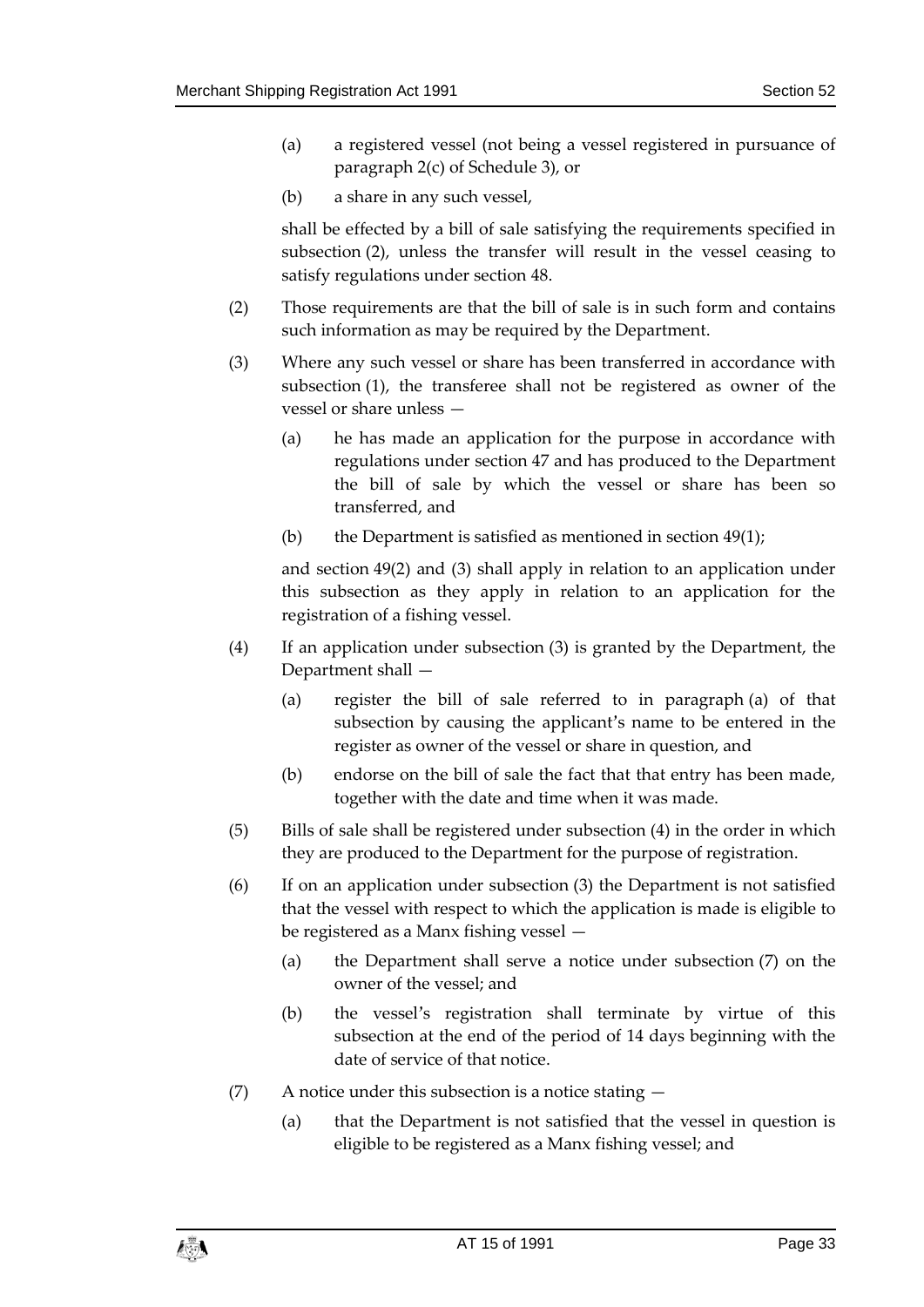(b) that the vessel's registration will accordingly terminate by virtue of subsection (6) at the end of the period referred to in that subsection.

# <span id="page-33-0"></span>**53 Transmission of property in vessel or share other than under section 52** [P1988/12/20]

- (1) Where a registered vessel, or a share in a registered vessel, is transmitted to any person by any lawful means other than by a transfer under section 52, that person shall not be registered as owner of the vessel or share unless —
	- (a) he has made an application for the purpose in accordance with regulations under section 47 and has produced to the Department such evidence of the transmission as may be prescribed; and
	- (b) the Department is satisfied as mentioned in section 49(1);

and section 49(2) and (3) shall apply in relation to an application under this subsection as they apply in relation to an application for the registration of a fishing vessel.

- (2) If an application under subsection (1) is granted by the Department, it shall cause the applicant's name to be entered in the register as owner of the vessel or share.
- (3) The preceding provisions of this section shall apply in relation to the transmission of the interest of a joint owner in a registered vessel or in a share in any such vessel as they apply in relation to the transmission of any such vessel or share, except that anything required to be done by virtue of subsection (1)(a) shall be done by both or all of the joint owners of the vessel or share.
- (4) If on an application under subsection (1) the Department is not satisfied that the vessel with respect to which the application is made is eligible to be registered as a Manx fishing vessel —
	- (a) the Department shall serve a notice under subsection (5) on the owner of the vessel; and
	- (b) the vessel's registration shall terminate by virtue of this subsection at the end of the period of 14 days beginning with the date of service of that notice.
- (5) A notice under this subsection is a notice stating
	- (a) that the Department is not satisfied that the vessel in question is eligible to be registered as a Manx fishing vessel; and
	- (b) that the vessel's registration will accordingly terminate by virtue of subsection (4) at the end of the period referred to in that subsection.

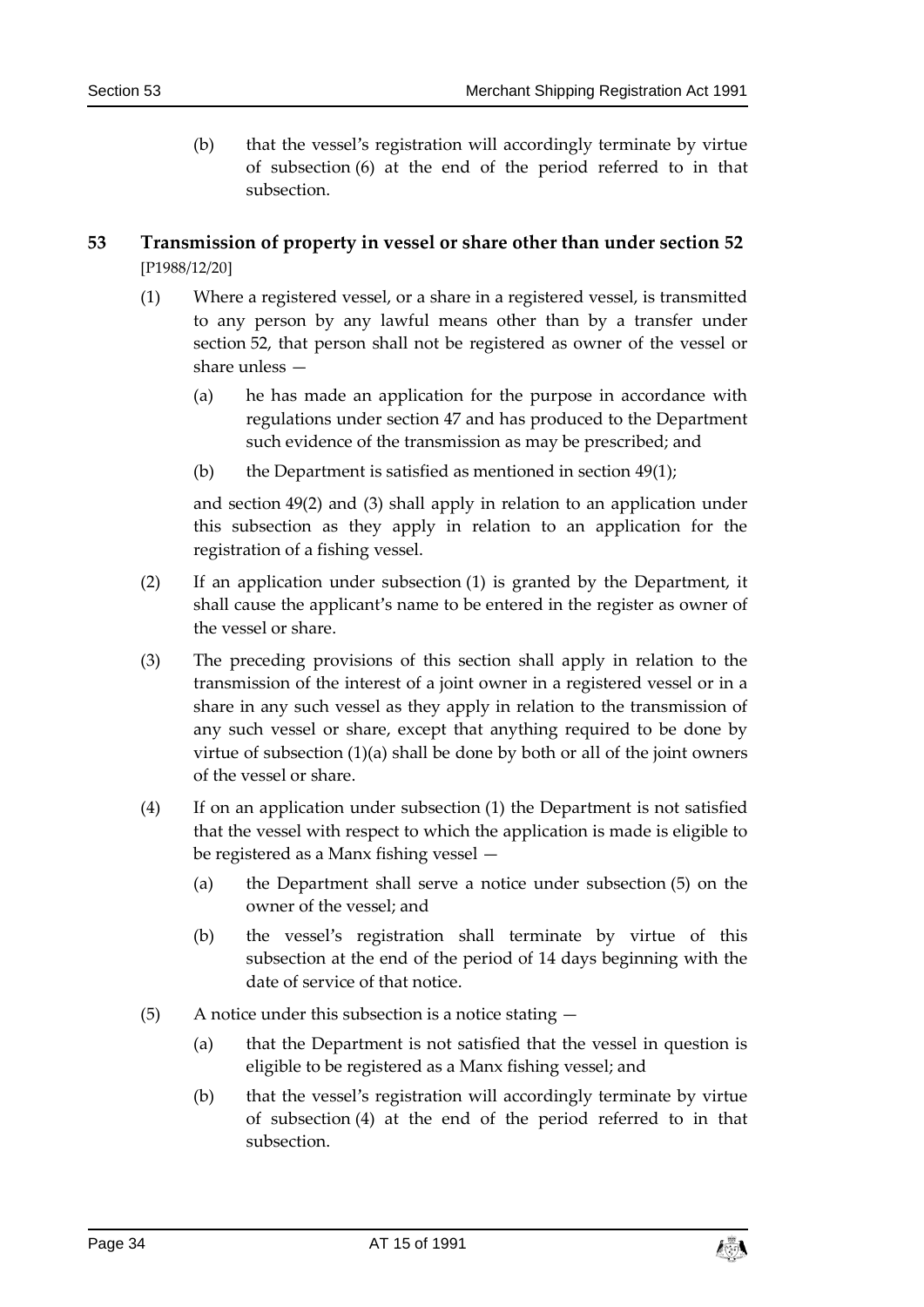# <span id="page-34-0"></span>**54 Mortgages of registered vessels**

[P1988/12/21]

- (1) Schedule 1 (which makes provision with respect to the registration of mortgages) shall have effect for the purposes of this part.
- (2) Where the registration of any fishing vessel terminates by virtue of any provision of this Act, the termination of that registration shall not affect any entry made in the register under Schedule 1 so far as relating to any undischarged registered mortgage of that vessel or of any share in it.
- (3) In subsection (2) "registered mortgage" has the same meaning as in Schedule 1.

# <span id="page-34-1"></span>**55 Offences relating to, and liabilities of, unregistered fishing vessels** [P1988/12/22]

- (1) Subject to subsection (5), if any prescribed marks are displayed on a fishing vessel which is not a registered vessel, the skipper, the owner and any charterer of the vessel shall each be guilty of an offence.
- (2) If the skipper or owner of a fishing vessel which is not a registered vessel does anything, or permits anything to be done, for the purpose of causing the vessel to appear to be a registered vessel, then (subject to subsection  $(5)$ ) –
	- (a) the skipper, the owner and any charterer of the vessel shall each be guilty of an offence; and
	- (b) the vessel shall be liable to forfeiture.
- (3) Where a fishing vessel is not a Manx ship and is not registered under the law of any country outside the Island, but —
	- (a) it is eligible to be registered under this Part, or
	- (b) it is wholly owned by one or more persons qualified to be owners of Manx ships for the purposes of Part I; or
	- (c) (subject to subsection (5)) any prescribed marks are displayed on it,

then (notwithstanding that the vessel is not entitled to any benefits, privileges, advantages or protection usually enjoyed by a Manx ship) the vessel shall, for the purposes mentioned in subsection (4), be dealt with in the same manner in all respects as if the vessel were a Manx ship.

- (4) Those purposes are
	- (a) the payment of dues, fees or other charges;
	- (b) liability to fines and forfeiture; and
	- (c) the punishment of offences committed on board the vessel, or by any persons belonging to it.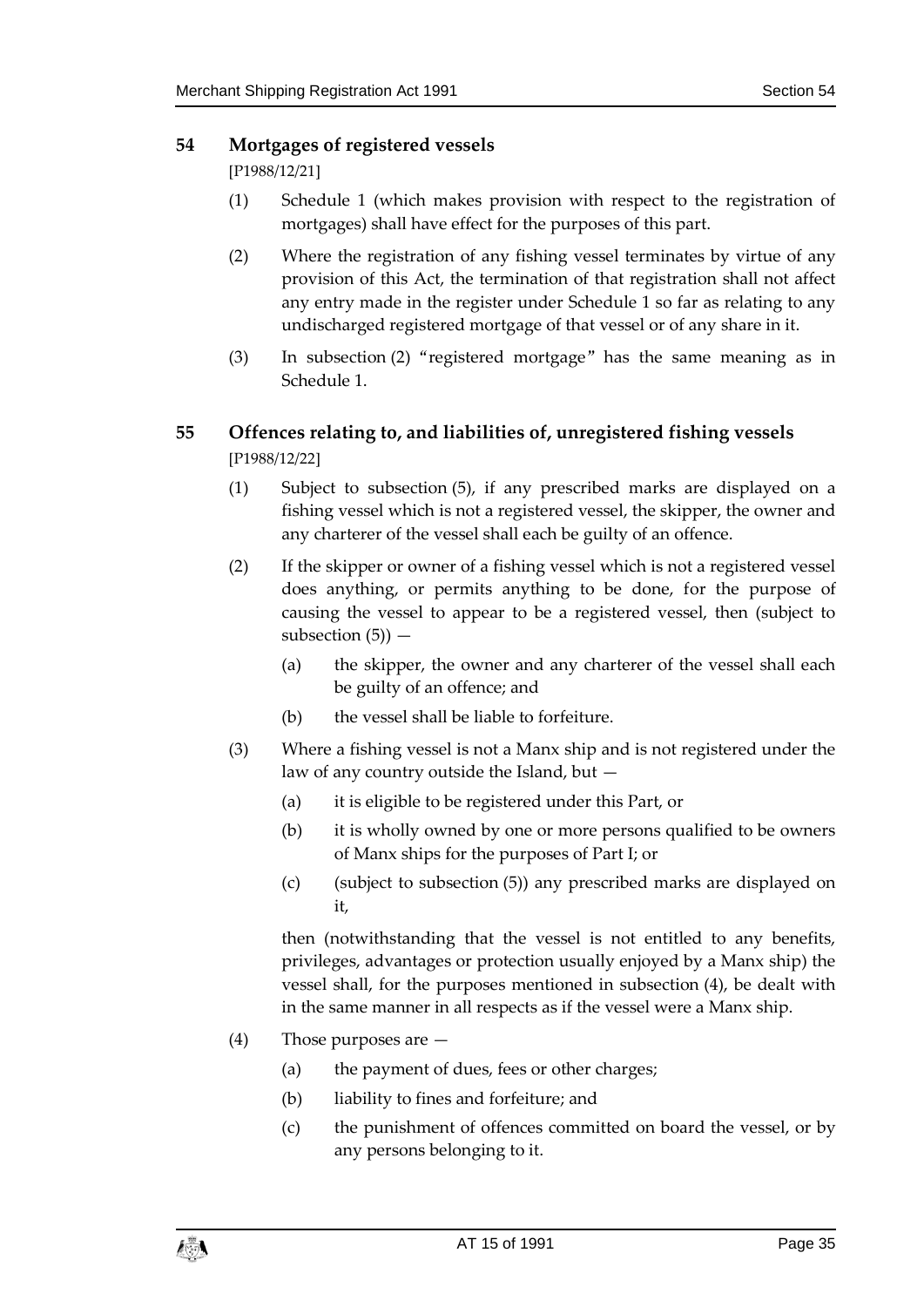- (5) Where the registration of any vessel has terminated by virtue of any provision of this Part, any prescribed marks displayed on the vessel within the period of 14 days beginning with the date of termination of that registration shall be disregarded for the purposes of subsections (1) to (3).
- (6) Subsections (1) and (2)(a) apply to offences falling within those provisions wherever committed.

# <span id="page-35-0"></span>**56 Notification of changes in ownership etc and offences relating to furnishing of information**

[P1988/12/23]

- (1) If at any time there occurs, in relation to a registered vessel  $-$ 
	- (a) any change affecting the eligibility of the vessel to be registered as a Manx fishing vessel, or
	- (b) any change (not falling within paragraph (a)), in the beneficial ownership of property in the vessel,

the owner of the vessel shall, as soon as practicable after the change occurs, notify the Department in writing of that change.

- (2) Any person who contravenes subsection (1) shall be guilty of an offence.
- (3) Any person who
	- (a) in connection with the registration of any vessel or the making of any other entry in the register in pursuance of this Part, or
	- (b) in purported compliance with the requirements of any notice under section 50(1),

knowingly or recklessly furnishes information which is false in a material particular shall be guilty of an offence.

(4) Any person who intentionally alters, suppresses, conceals or destroys a document which he has been required to produce by a notice under section 50(1) shall be guilty of an offence.

# <span id="page-35-1"></span>**57 Penalties for offences under section 55 or 56 and other provisions relating to such offences**

[P1988/12/24]

- (1) Any person guilty of an offence under section 55 or 56 shall be liable
	- (a) on summary conviction, to a fine not exceeding  $£5,000;$
	- (b) on conviction on information, to imprisonment for a term not exceeding 2 years or a fine, or both.
- (2) Proceedings for an offence under section 55 or 56 shall not be instituted except by or with the consent of the Attorney General.

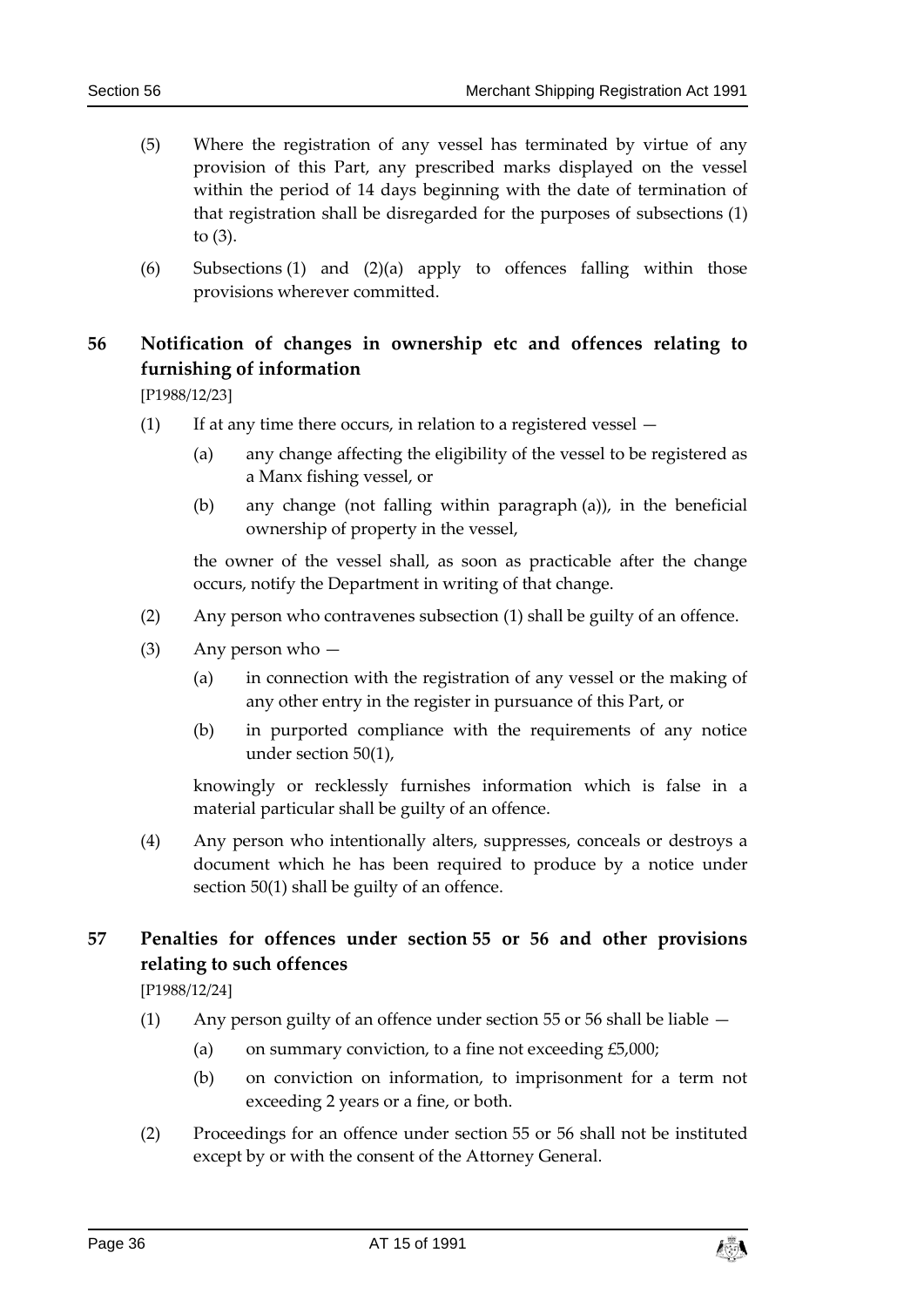(3) Proceedings for an offence under section 55 may be taken, and the offence may for all incidental purposes be treated as having been committed, in any place in the Island.

# <span id="page-36-0"></span>**58 Application of other enactments etc**

#### [P1988/12/25]

Any reference (however phrased) in any statutory provision not contained in this Act to the registration of a fishing vessel under —

- (a) Part I or IV of the Merchant Shipping Act 1894 (an Act of Parliament);
- (b) Section 373 of that Act;
- (c) Part II of the Merchant Shipping Act 1988 (an Act of Parliament),

(as those Acts have effect in the Island); shall be construed as, or as including, a reference to the registration of a fishing vessel under this Part; and connected phrases shall be construed accordingly.

# <span id="page-36-1"></span>**59 Interpretation etc of Part III**

- $(1)$  In this Part  $-$
- "**fishing vessel survey rules**" has the meaning given by section 2 of the *Fishing Vessels (Safety Provisions) Act 1974*, and any reference to a survey under the fishing vessel survey rules is a reference to such a survey carried out in the Island;
- "**owner**", in relation to a registered fishing vessel, means registered owner;
- "**the register**" means the register of Manx fishing vessels referred to in section  $47(1)(a)$ ;
- "**sea fish**" means fish of any description found in the sea and includes shellfish, salmon and migratory trout;
- "**share**", in relation to a fishing vessel, means one of the shares into which the property in the vessel is divided, for the purposes of registration, in accordance with section 5 as applied by subsection (5) of this section.
- (2) A vessel for the time being used (or intended to be used) wholly for the purpose of conveying persons wishing to fish for pleasure is not a fishing vessel for the purposes of this Part.
- (3) References in this Part to a fishing vessel being eligible to be registered as a Manx fishing vessel shall be construed in accordance with section 48.
- (4) For the purposes of this Part the beneficial ownership of a fishing vessel shall be determined by reference to every beneficial interest in that vessel, however arising (whether held by a trustee or nominee or arising under a contract or otherwise), other than an interest held by any person as mortgagee.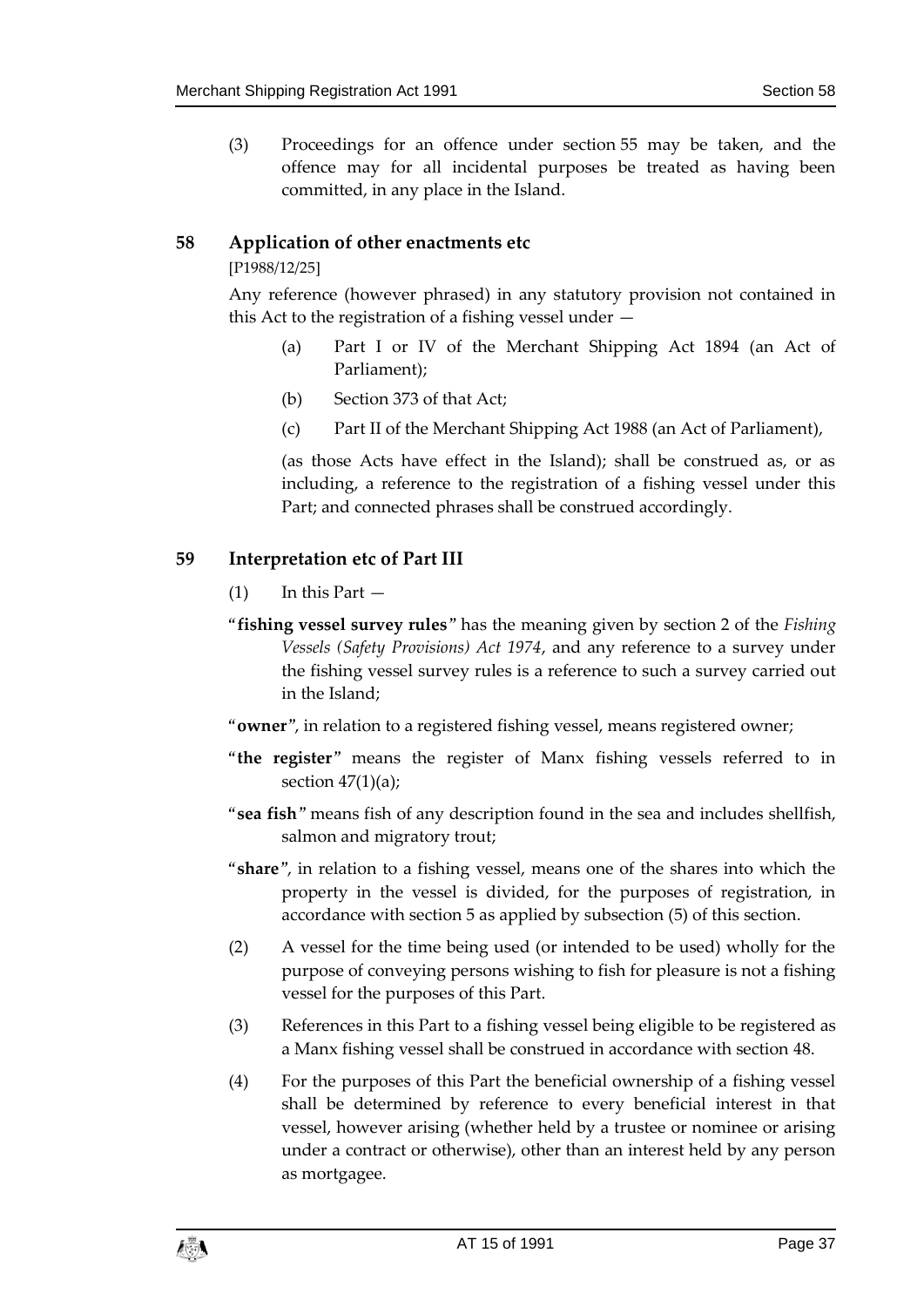(5) Sections 5(2) to (8) and 12 shall apply for the purposes of the registration of a fishing vessel under this Part as they apply for registration of a ship under Part I.

# <span id="page-37-0"></span>**PART IV – REGISTER OF SHIPS CHARTERED BY DEMISE**

# <span id="page-37-1"></span>**60 Register of ships chartered by demise**

- (1) The Department may by regulations make provision for the establishment and maintenance of a register (which may be in documentary or non-documentary form) of ships which —
	- (a) are either
		- (i) registered under the law of a country other than the Island and are chartered by demise to a person qualified to be the owner of a Manx ship for the purposes of Part I; or**<sup>22</sup>**
		- (ii) registered under Part I and are chartered by demise to a person who is not so qualified; and
	- (b) are not fishing vessels; and
	- (c) are not less than 24 metres in length.
- (2) In this section, "charter by demise" means the charter of a ship for a fixed period of time under which the charterer —
	- (a) has possession of the ship; and
	- (b) has operational control of the ship; and
	- (c) has the power to appoint and dismiss the master and crew of the ship; and
	- (d) is responsible to third parties as if he was the shipowner,

but has no right to sell or mortgage the ship.

(3) Schedule 4 shall have effect for supplementing the provisions of this section.

# <span id="page-37-2"></span>**PART IVA - REGISTER OF SHIPS UNDER CONSTRUCTION**

# <span id="page-37-3"></span>**60A Register of ships under construction**

- (1) The Department may by regulations make provision for the establishment and maintenance of a register (which may be in documentary or non-documentary form) of —
	- (a) ships which are under construction; and
	- (b) instruments making a ship under construction or a share in such a ship a security for the repayment of a loan or the discharge of any other obligation.

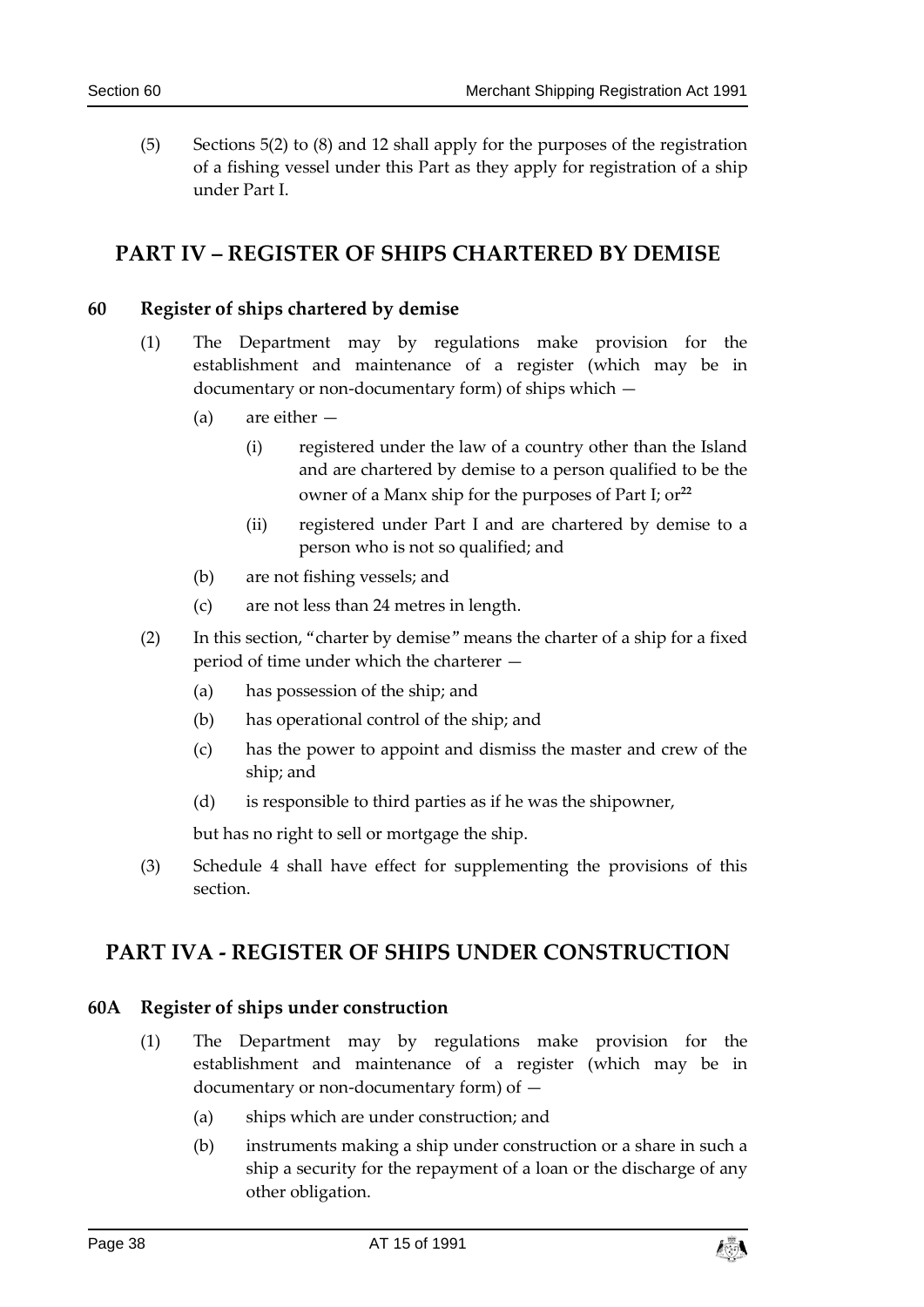<span id="page-38-0"></span>(2) Schedule 4A shall have effect for supplementing the provisions of this section.**<sup>23</sup>**

# **PART V – NATIONAL CHARACTER AND FLAG**

# <span id="page-38-1"></span>**61 National character of ship to be declared before clearance**

[P1894/60/68]

- (1) An officer of customs and excise shall not grant clearance or transire for any ship until the master of such ship has declared to that officer the name of the nation to which he claims that it belongs, and that officer shall thereupon inscribe that name on the clearance or transire.
- (2) If a ship attempts to proceed to sea without such clearance or transire, it may be detained until the declaration is made.

# <span id="page-38-2"></span>**62 Penalty for unduly assuming Manx character**

[P1894/60/69]

- (1) If a person uses the national colours for Manx ships and assumes the Manx national character on board any ship in which a majority interest is not owned by persons qualified to be owners of Manx ships for the purposes of Part I or which is not a fishing vessel registered under Part III, for the purpose of making the ship appear to be a Manx ship, the ship shall be subject to forfeiture under this Act, unless the assumption has been made for the purpose of escaping capture by an enemy or by a foreign ship of war in the exercise of some belligerent right.
- (2) In any proceeding for enforcing any such forfeiture the burden of proving a title to use the national colours for Manx ships and assume the Manx national character shall lie upon the person using and assuming the same.

# <span id="page-38-3"></span>**63 Penalty for concealing Manx character of a ship**

# [P1894/60/70]

If the master or owner of a Manx ship does anything, or permits anything to be done, for the purpose of —

- (a) concealing the nationality of the ship from any person entitled under the law of the Island to inquire into the nationality of the ship, or
- (b) deceiving such a person, or
- (c) causing the ship to appear not to be a Manx ship,

the ship shall be subject to forfeiture under this Act; and the master and the owner of the ship shall each be guilty of an offence and liable on summary conviction to a fine not exceeding £5,000.

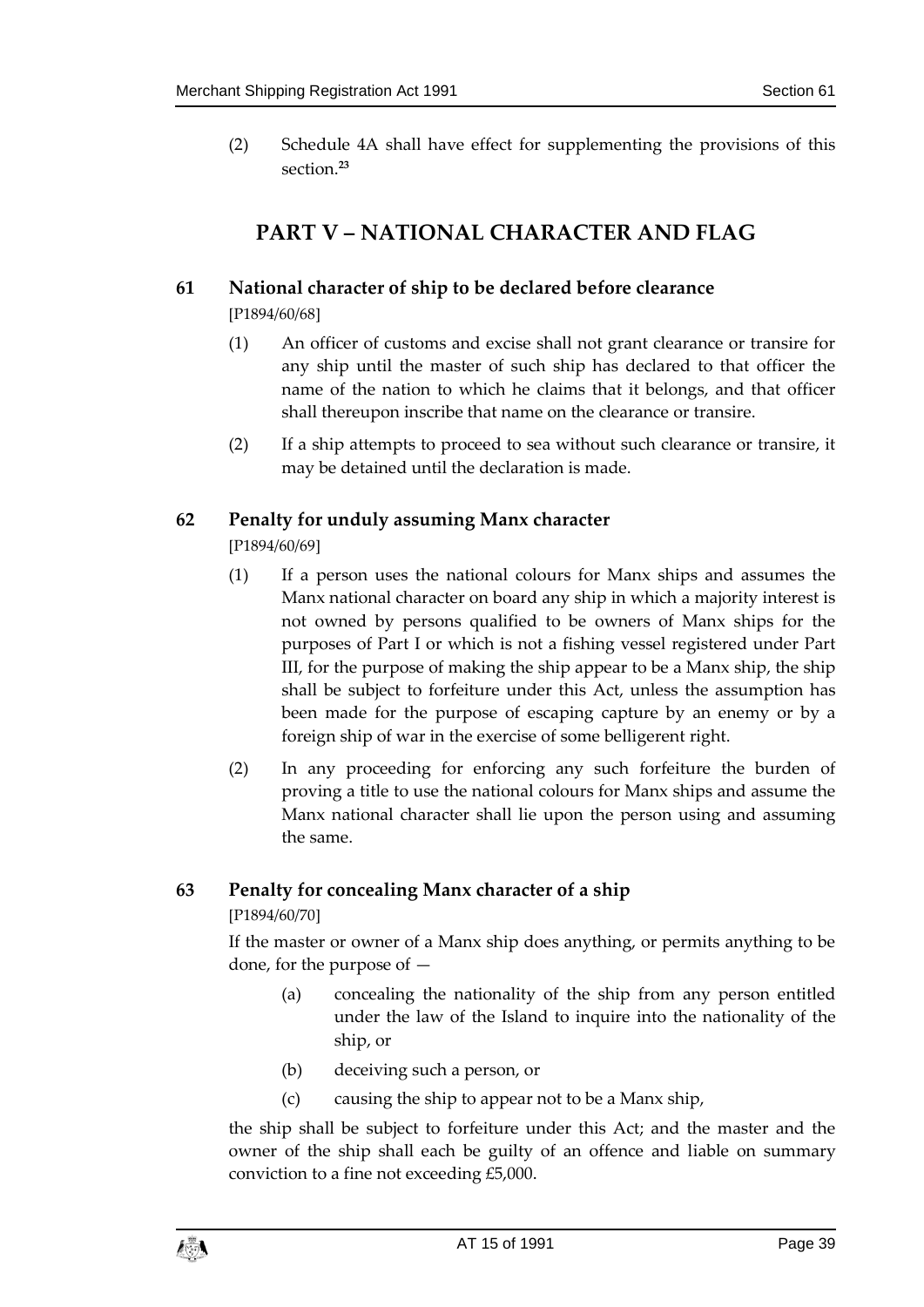# <span id="page-39-0"></span>**64 Liabilities of unregistered ships**

[P1894/60/72]

- (1) Where a ship
	- (a) is 24 metres or more in length, and
	- (b) is wholly owned by one or more persons specified in section 1(2), but
	- (c) is neither registered under Part I, II or III nor registered under the law of any country outside the Island,

then (notwithstanding that the ship is not entitled to any benefits, privileges, advantages or protection usually enjoyed by a Manx ship) the ship shall, for the purposes mentioned in subsection (2), be dealt with in the same manner in all respects as if the ship were a Manx ship.

- (2) Those purposes are
	- (a) the payment of dues, fees or other charges;
	- (b) liability to fines and forfeiture; and
	- (c) the punishment of offences committed on board the ship, or by any persons belonging to the ship.
- (3) In this section "length", in relation to a ship, has the same meaning as in the tonnage regulations.

# <span id="page-39-1"></span>**64A Declarations on behalf of limited partnerships**

Declarations required by this Act may be made on behalf of a limited partnership by a general partner.**<sup>24</sup>**

# <span id="page-39-2"></span>**65 National colours for ships, and penalty on carrying improper colours** [P1894/60/73]

- (1) The red ensign usually worn by merchant ships, without any defacement or modification whatsoever, are the proper national colours for all Manx ships or except where any ship is for the time being allowed to wear any other national colours in pursuance of a warrant from Her Majesty or from the Admiralty.
- (2) If any distinctive national colours, except such red ensign or except the Union Jack with a white border or if any colours usually worn by Her Majesty's ships or resembling those of Her Majesty, or if the pendant usually carried by Her Majesty's ships or any pendant resembling that pendant, are or is hoisted on board any Manx ship without warrant from Her Majesty or from the Admiralty, the master of the ship, or the owner thereof, if on board the same and every other person hoisting the colours or pendant, shall be guilty of an offence and shall be liable on summary conviction to a fine not exceeding £5,000.

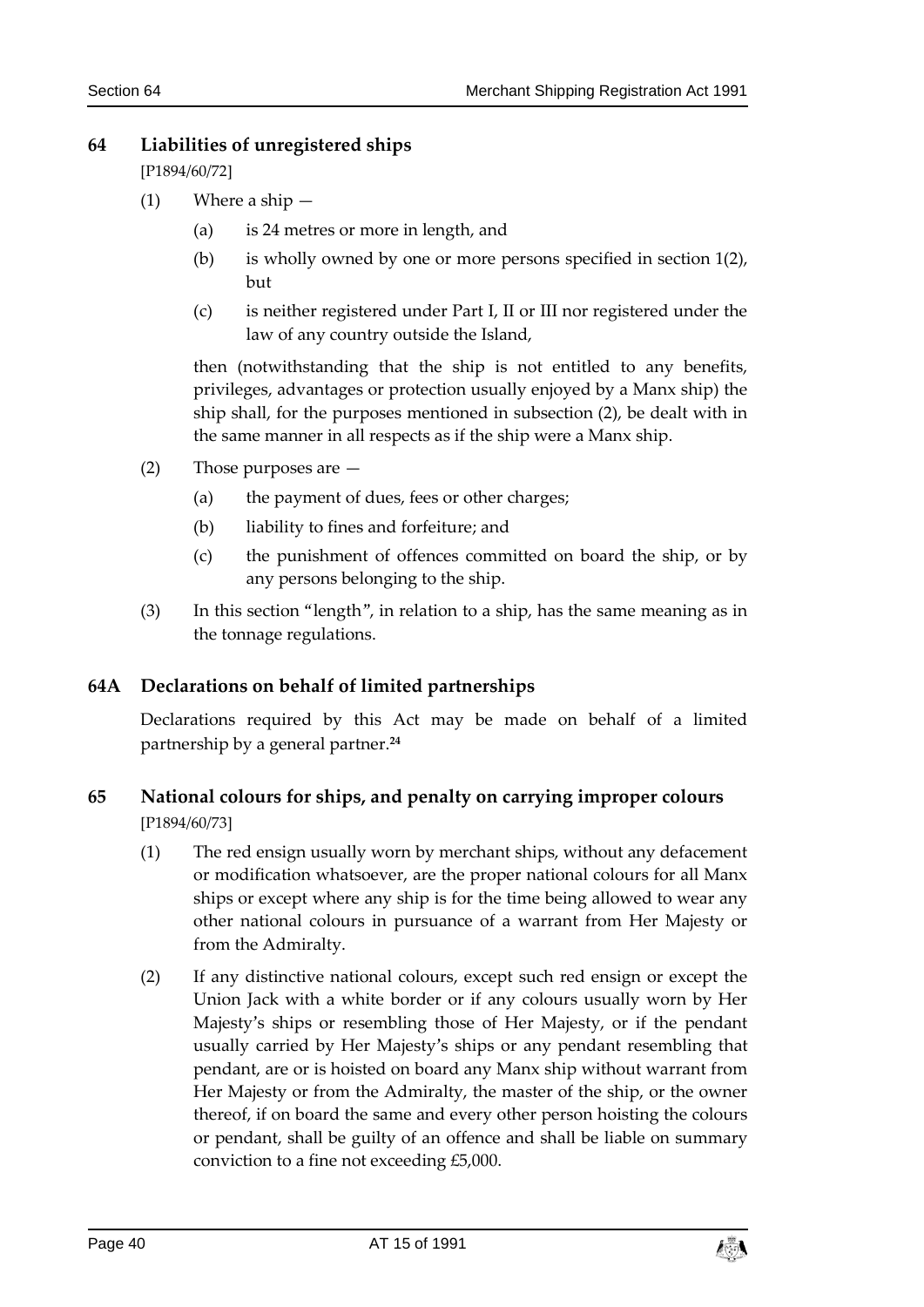(3) Any commissioned officer on full pay in the military or naval service of Her Majesty, or any officer of customs in Her Majesty's dominions, or any British consular officer, may board any Manx ship on which any colours or pendants are hoisted contrary to this Act, and seize and take away the colours or pendant, and the colours or pendant shall be forfeited to Her Majesty.

# <span id="page-40-0"></span>**66 Penalty on ship not showing colours**

[P1894/60/74]

- (1) A ship registered under Part I, II or III shall hoist the proper national colours —
	- (a) on a signal being made to it by one of Her Majesty's ships (including any vessel under the command of an officer of Her Majesty's navy on full pay), and
	- (b) on entering or leaving any foreign port, and
	- (c) if of 24 metres or more in length, on entering or leaving a port in the Island.
- (2) If default is made on board any such ship in complying with this section, the master of the ship shall be guilty of an offence and shall be liable on summary conviction to a fine not exceeding £500.

# <span id="page-40-1"></span>**67 Saving for Admiralty**

[P1894/60/75]

<span id="page-40-2"></span>The provisions of this Act with respect to colours worn by merchant ships shall not affect any other power of the Admiralty in relation thereto.

# **PART VI – MISCELLANEOUS**

*Declarations and inspection of register*

# <span id="page-40-4"></span><span id="page-40-3"></span>**68 Power of Department to dispense with declarations and other evidence** [P1894/60/60]

When, under this Act, any person is required to make a declaration on behalf of himself or of any corporation, or any evidence is required to be produced to the Department and it is shown to the satisfaction of the Department that from any reasonable cause that person is unable to make the declaration, or that the evidence cannot be produced, the Department may, on the production of such evidence and subject to such terms as it may think fit, dispense with the declaration or evidence.

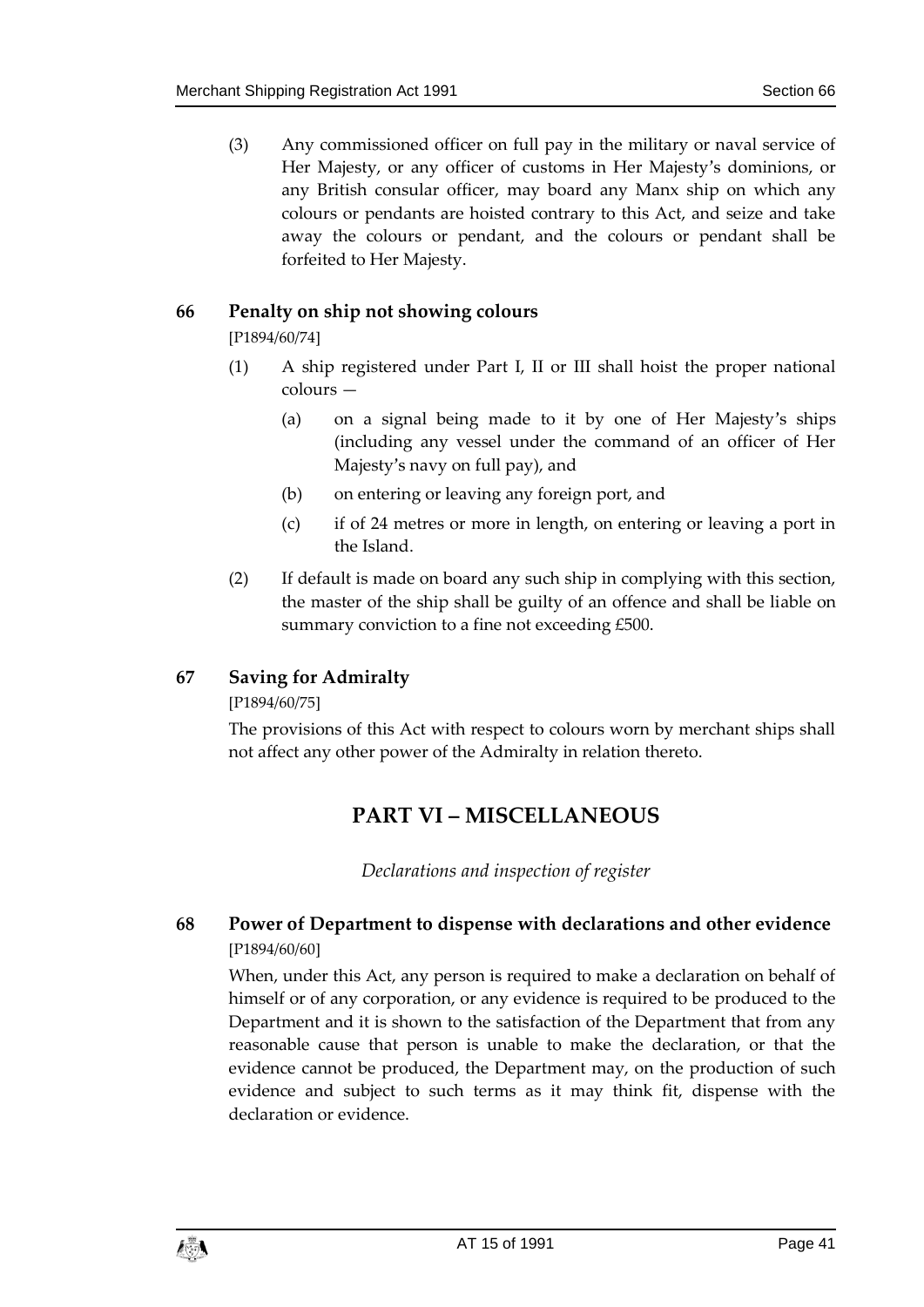# <span id="page-41-0"></span>**69 Mode of making declarations**

#### [P1894/60/61]

Declarations required by this Act may be made on behalf of a corporation by a director, the secretary or any other officer of the corporation authorised by it for the purpose.

# <span id="page-41-1"></span>**70 Evidence of register, certificate of registry, and other documents**

- (1) A person, may, on application to the Department inspect any register kept under this Act.
- (2) The following documents shall be admissible in evidence in the manner provided by this Act —
	- (a) a certificate of registry under this Act purporting to be signed on behalf of the Department;
	- (b) an endorsement on a certificate of registry purporting to be signed on behalf of the Department;
	- (c) every declaration made in pursuance of this Act.
- (3) A person shall be entitled to obtain a copy, certified as a true copy on behalf of the Department of any information contained in the register, and any document purporting to be such a certified copy shall be evidence of the matters stated in the document.
- (4) A person shall be entitled to obtain a statement, certified on behalf of the Department showing who is for the time being the owner of the ship.

# <span id="page-41-2"></span>**71 Forms of documents and instructions as to registry**

# [P1984/60/65]

The Department is not obliged to receive and enter in the register any bill of sale, mortgage, or other instrument of the disposal or transfer of any ship or share, or any interest therein, which is made in any form other than that for the time being required under this Act, or which contains any particulars other than those contained in such form.

# *False declarations*

# <span id="page-41-4"></span><span id="page-41-3"></span>**72 False declarations**

[P1894/60/67]

- (1) If any person in the case of any declaration made under this Act, or in any document or other evidence produced to the Department —
	- (i) intentionally makes, or assists in making, or causes to be made any false statement concerning the title to or ownership of, or the interest existing in any ship, or any share in a ship; or

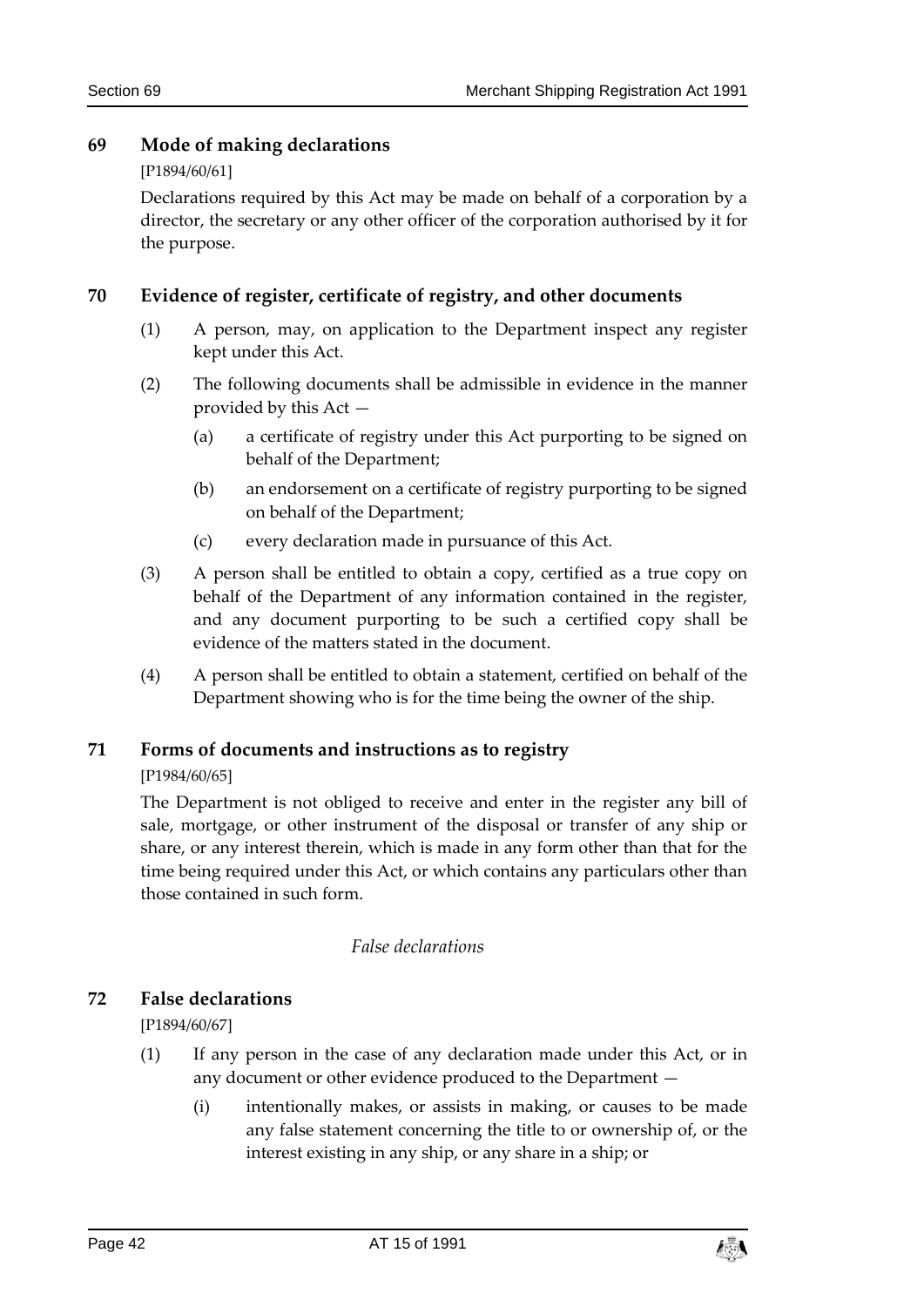(ii) produces or makes use of any declaration or document containing any such false statement knowing the same to be false,

he shall be guilty of an offence and shall be liable —

- (a) on conviction on information to imprisonment for a term not exceeding 2 years or to a fine or to both;
- (b) on summary conviction to imprisonment for a term not exceeding 6 months or to a fine not exceeding £5,000 or to both.
- (2) If any person intentionally makes a false declaration of himself or of any other person or of any corporation to own a Manx ship or any share therein, or the entitlement of a ship to be registered, he shall be guilty of an offence and shall be liable —
	- (a) on conviction on information to imprisonment for a term not exceeding 2 years or to a fine or to both;
	- (b) on summary conviction to imprisonment for a term not exceeding 6 months or to a fine not exceeding £5,000 or to both,

and that ship or share shall be subject to forfeiture under this Act, to the extent of the interest therein of the declarant, and also, unless it is proved that the declaration was made without authority, of any person or corporation on behalf of whom the declaration is made.

# <span id="page-42-0"></span>**73 Proceedings on forfeiture of ship**

[P1894/60/76]

- (1) Where any ship has either wholly or as to any share therein become subject to forfeiture under this Act —
	- (a) any person authorised by the Department for the purposes of this section; or
	- (b) any commissioned officer on full pay in the military or naval service of Her Majesty,

may seize and detain the ship and bring it for adjudication before the High Court, and the Court may thereupon adjudge the ship with its tackle, apparel, and furniture to be forfeited to Her Majesty in right of the Island, and make such order in the case as to the Court seems just, and may award to the officer or other person bringing in the ship for adjudication such portion of the proceeds of the sale of the ship, or any share therein, as the Court think fit.

(2) Any such officer or other person as is mentioned in subsection (1) of this section shall not be responsible either civilly or criminally to any person whomsoever in respect of any such seizure or detention as aforesaid, notwithstanding that the ship has not been brought in for adjudication, or if so brought in is declared not liable to forfeiture, if it is shown to the satisfaction of the Court that there were reasonable grounds for such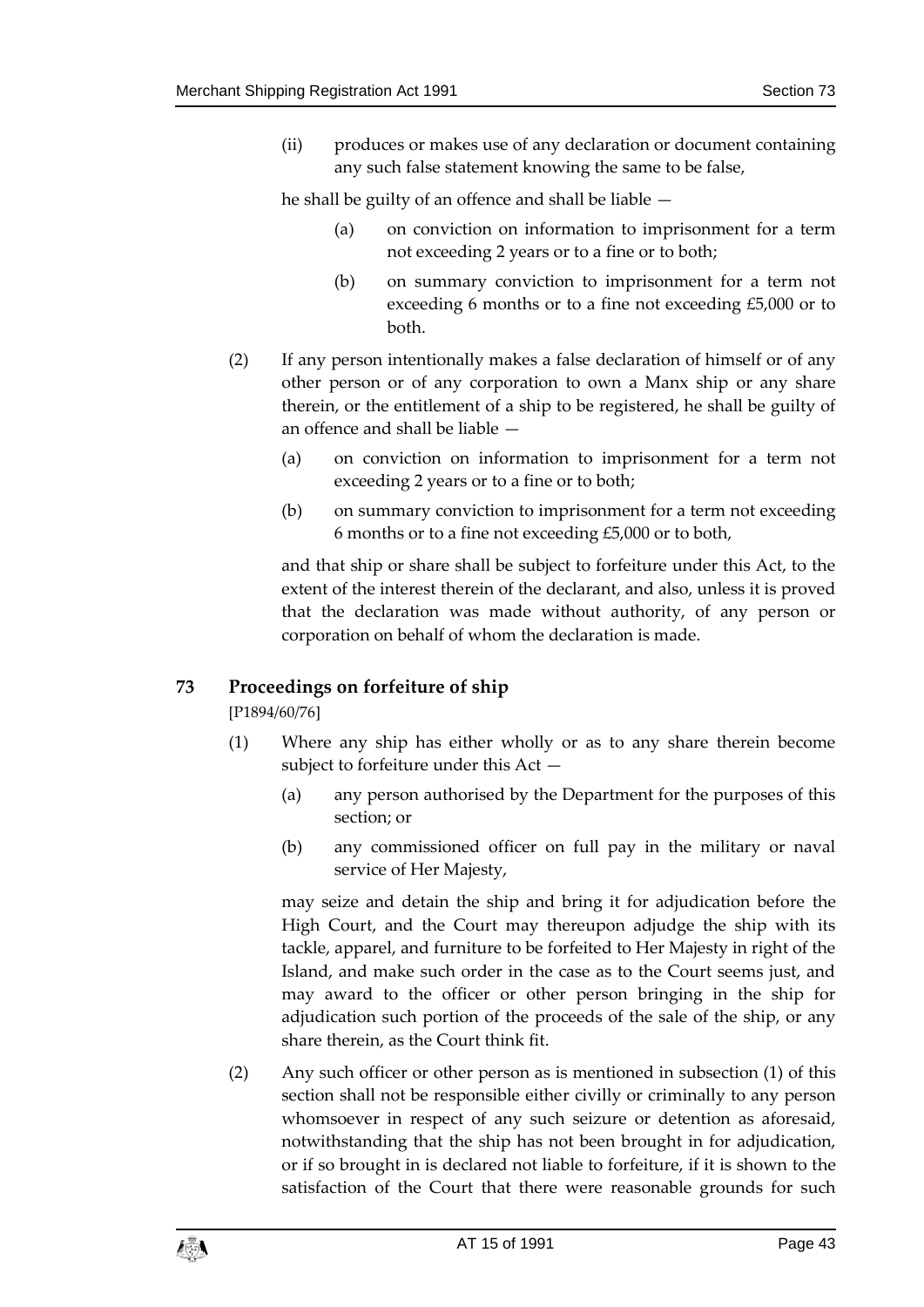seizure or detention; but if no such grounds are shown the Court may award costs and damages to any party aggrieved, and make such other order in the premises as the Court thinks just.

(3) Where any ship or share has been adjudged forfeited under subsection (1), the property in the ship or share therein shall be deemed to vest in the Treasury subject to the terms of the order of the Court under this section.

# <span id="page-43-0"></span>**74 Detention of ships**

- (1) Where under any statutory provision a ship is to be or may be detained, any commissioned officer on full pay in the naval or military service of Her Majesty, or any officer of the Department, or any officer of customs and excise may detain the ship, and if the ship after detention or after service on the master of any notice of or order for detention proceeds to sea before it is released by competent authority, the master of the ship, and also the owner, and any person who sends the ship to sea, if that owner or person is party or privy to the offence, shall be liable on conviction on information to a fine or on summary conviction to a fine not exceeding 10 times level 5 on the standard scale. **25**
- (2) Where a ship so proceeding to sea takes to sea when on board thereof in the execution of his duty any officer authorised to detain the ship, or any marine surveyor or officer of the Department or any officer of customs and excise, the owner and master of the ship shall each be liable to pay all expenses of and incidental to the officer or surveyor being so taken to sea, and also on conviction on information to a fine or on summary conviction to a fine not exceeding £5,000.
- (3) Where under this Act a ship is to be detained, an officer of customs and excise shall, and where under this Act a ship may be detained an officer of customs and excise may, refuse to clear that ship outwards or to grant a transire to that ship.

# <span id="page-43-1"></span>**74A Service of documents**

Any document required or authorised to be served for the purpose of the institution of, or otherwise in connection with, any criminal or civil proceedings shall, where the person to be served is the owner of a registered ship, be treated as duly served on him if —

- (a) delivered to
	- (i) any representative person for the time being appointed in relation to the ship; or
	- (ii) where a limited partnership is registered as the owner of the ship in accordance with Part I, any general partner of the partnership; or

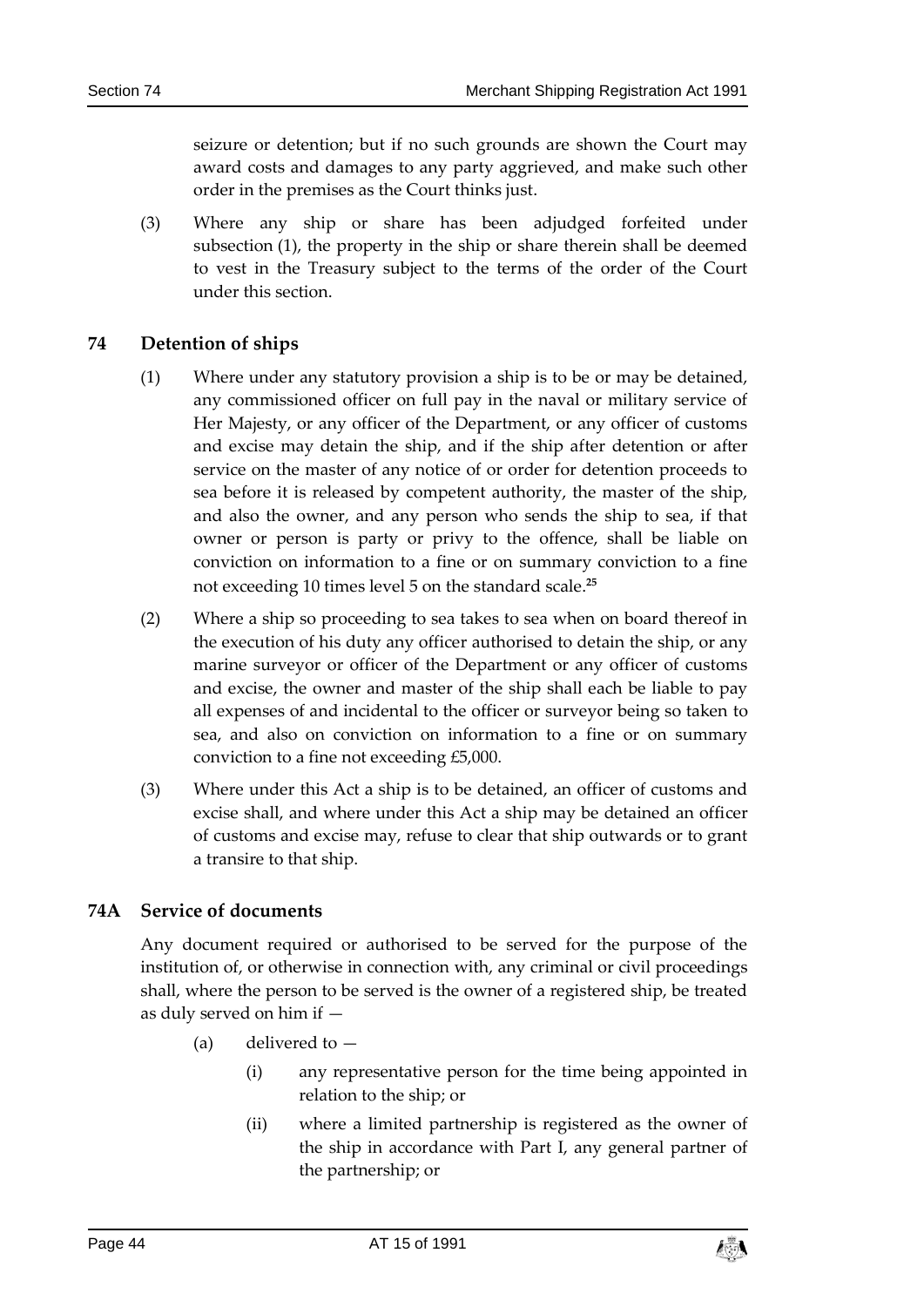- (b) sent to any such person by post at the address notified (or, as the case may be, last notified) to the Department in relation to that person; or
- (c) left for any such person at that address.**<sup>26</sup>**

#### <span id="page-44-0"></span>**75 Offences: supplementary provisions**

- (1) Where an offence under this Act committed by a body corporate is proved to have been committed with the consent or connivance of, or to be attributable to any neglect on the part of, any director, manager, secretary or other similar officer of the body corporate, or any person who was purporting to act in any such capacity, he, as well as the body corporate, shall be guilty of that offence and shall be liable to be proceeded against and punished accordingly.
- (2) Where the affairs of a body corporate are managed by its members, subsection (1) shall apply in relation to the acts and defaults of a member in connection with his functions of management as if he were a director of the body corporate.

# <span id="page-44-1"></span>**76 Public documents: Tynwald procedure**

- (1) The Department may make such regulations as it thinks necessary to give full effect to this Act.
- (1A) Without prejudice to the generality of subsection (1), regulations under this Act may make provision with respect to any of the following matters —
	- (a) the information and evidence (including declarations of connection with the Island) to be provided in connection with applications in relation to registration and such supplementary information or evidence as may be required by the Department;
	- (b) the issue of certificates of registration, their production and surrender;
	- (c) restricting and regulating the names of ships registered or to be registered;
	- (d) the production to the Department of declarations of connection with the Island or other information relating thereto, as respects registered ships, at specified intervals or at its request;
	- (e) matters arising out of the expiration, suspension or termination of registration (including the removal of marks and the cancellation of certificates);
	- (f) inspection of the register.**<sup>27</sup>**
- (1B) Regulations under this Act may —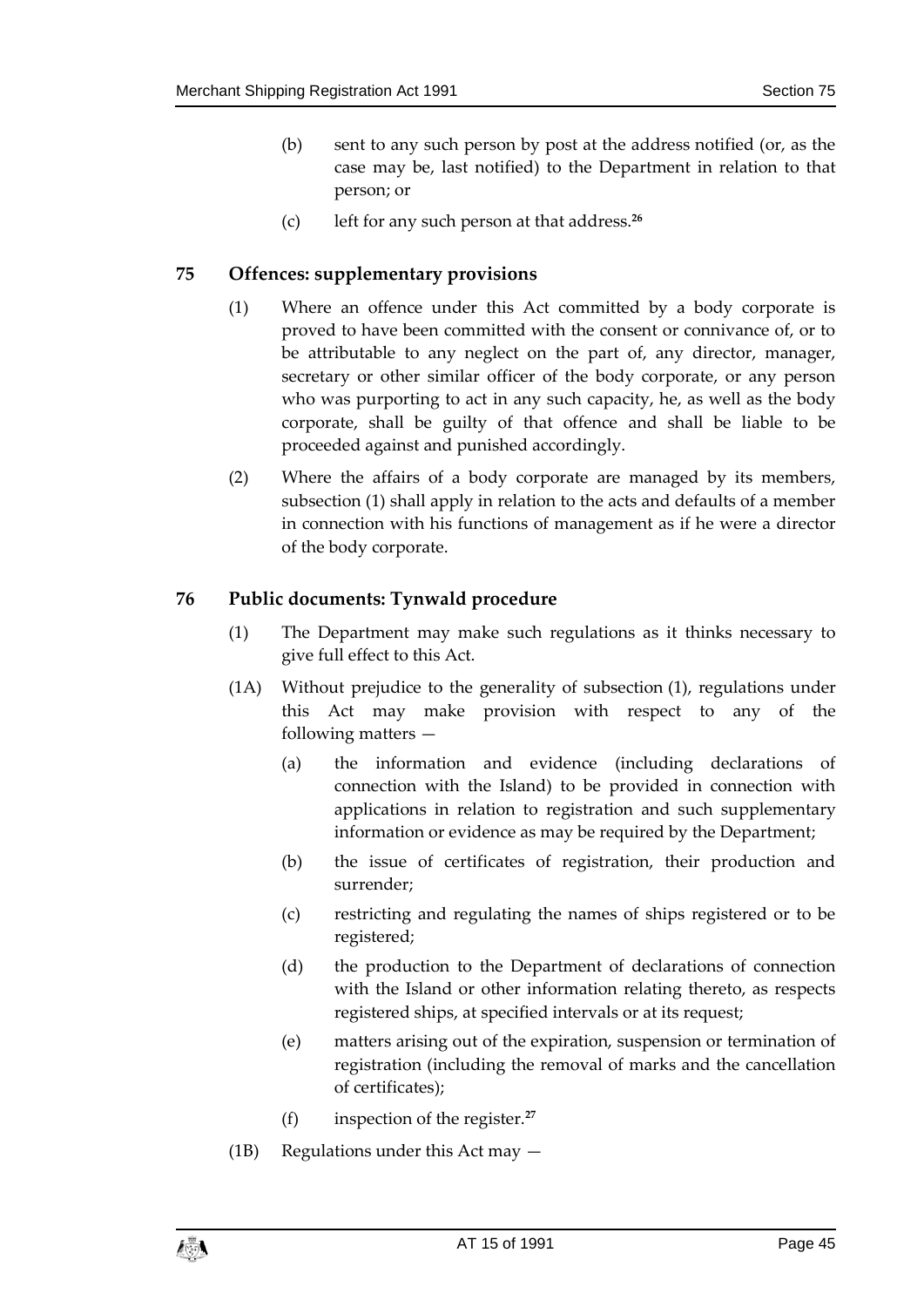- (a) make provision for the granting of exemptions or dispensations by the Department from specified requirements of the regulations, subject to such conditions (if any) as it thinks fit to impose; and
- (b) make such transitional, incidental or supplementary provision as appears to the Department to be necessary or expedient, including provision authorising investigations and conferring powers of inspection for verifying the connection with the Island of a ship.**<sup>28</sup>**
- (2) [Repealed]**<sup>29</sup>**
- (3) Regulations under this Act shall be laid before Tynwald as soon as is practicable after they are made.
- (4) If Tynwald at the sitting before which such regulations are so laid or at the next following sitting fails to approve them, the regulations shall cease to have effect.

#### <span id="page-45-0"></span>**77 Financial**

- (1) The expenses of the Department under this Act shall be paid out of money provided by Tynwald.
- (2) Subject to subsection (3), any money received by the Department under this Act shall be paid into the General Revenue.
- (3) The Department may by regulations provide exemptions from subsection (2) in cases where fees under this Act fall to be paid to marine surveyors who are not officers of the Department.

#### <span id="page-45-1"></span>**78 Interpretation**

 $(1)$  In this Act  $-$ 

"**bankruptcy**" includes insolvency;

"**country**" includes territory;

"**court**" in relation to any proceeding includes any justice of the peace having jurisdiction in the matter to which the proceeding relates;

#### "**Department**" means the Department for Enterprise; **30**

- "**fishing vessel**" means a vessel for the time being used (or, in the context of an application for registration under Part III, intended to be used) for or in connection with fishing for sea fish, other than a vessel used (or intended to be used) for fishing otherwise than for profit;
- "**marine surveyor**" means a surveyor appointed under section 2 of the *Merchant Shipping (Registration) Act 1984* or such persons or classes of person as may be specified in regulations made by the Department;
- "**master**" includes every person (except a pilot) having a command or charge of any ship;

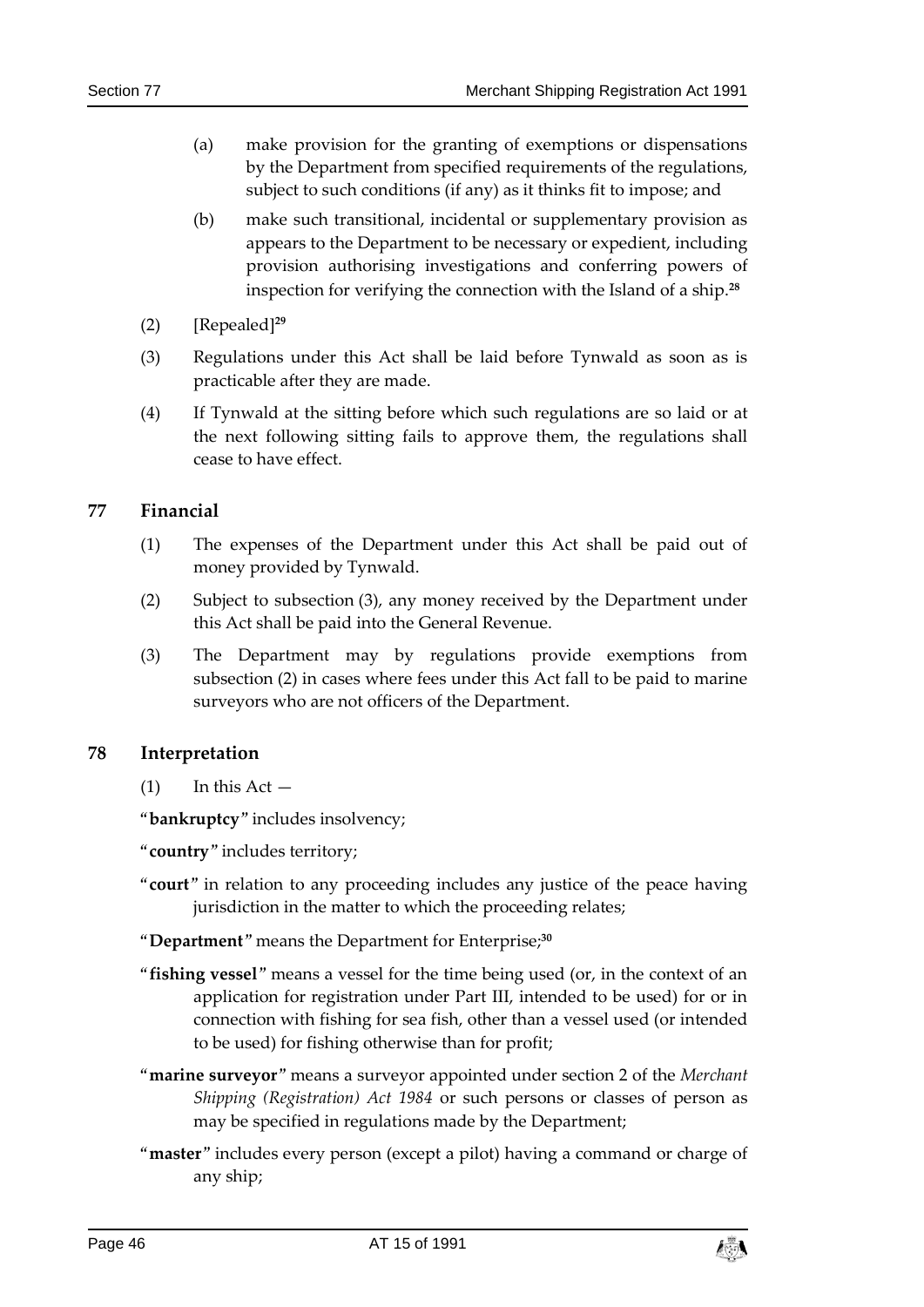"**pilot**" means any person not belonging to a ship who has the conduct thereof;

"**port**" includes place;

- "**prescribed**" means prescribed by regulations made by the Department;
- "**representation**" means a grant of probate or letters of administration;
- "**ship**" includes every description of vessel used in navigation not propelled by oars;
- "**tonnage regulations**" means regulations under section 44;
- "**vessel**" includes any ship or boat, or any other vessel used in navigation.
- (2) Any reference to failure to do any act or thing shall include a reference to refusal to do that act or thing.

#### <span id="page-46-0"></span>**79 Amendments and repeals**

- (1) The enactments referred to in Schedule 5 are amended in accordance with that Schedule.
- (2) The enactments mentioned in Part I of Schedule 6 are repealed to the extent specified in the third column of that Part.
- (3) The Acts of Parliament mentioned in Part II of Schedule 6 are, insofar as they extend to the Island or to ships registered in the Island, repealed to the extent specified in the third column of that Part.
- (4) The transitional and saving provisions in Schedule 7 shall have effect.

#### <span id="page-46-1"></span>**80 Short title and commencement**

- (1) This Act may be cited as the Merchant Shipping Registration Act 1991 and shall come into operation on such day or days as the Department may by order appoint and different days may be so appointed for different provisions and for different purposes.**<sup>31</sup>**
- (2) An order under subsection (1) may include such transitional and saving provisions as the Department considers to be expedient.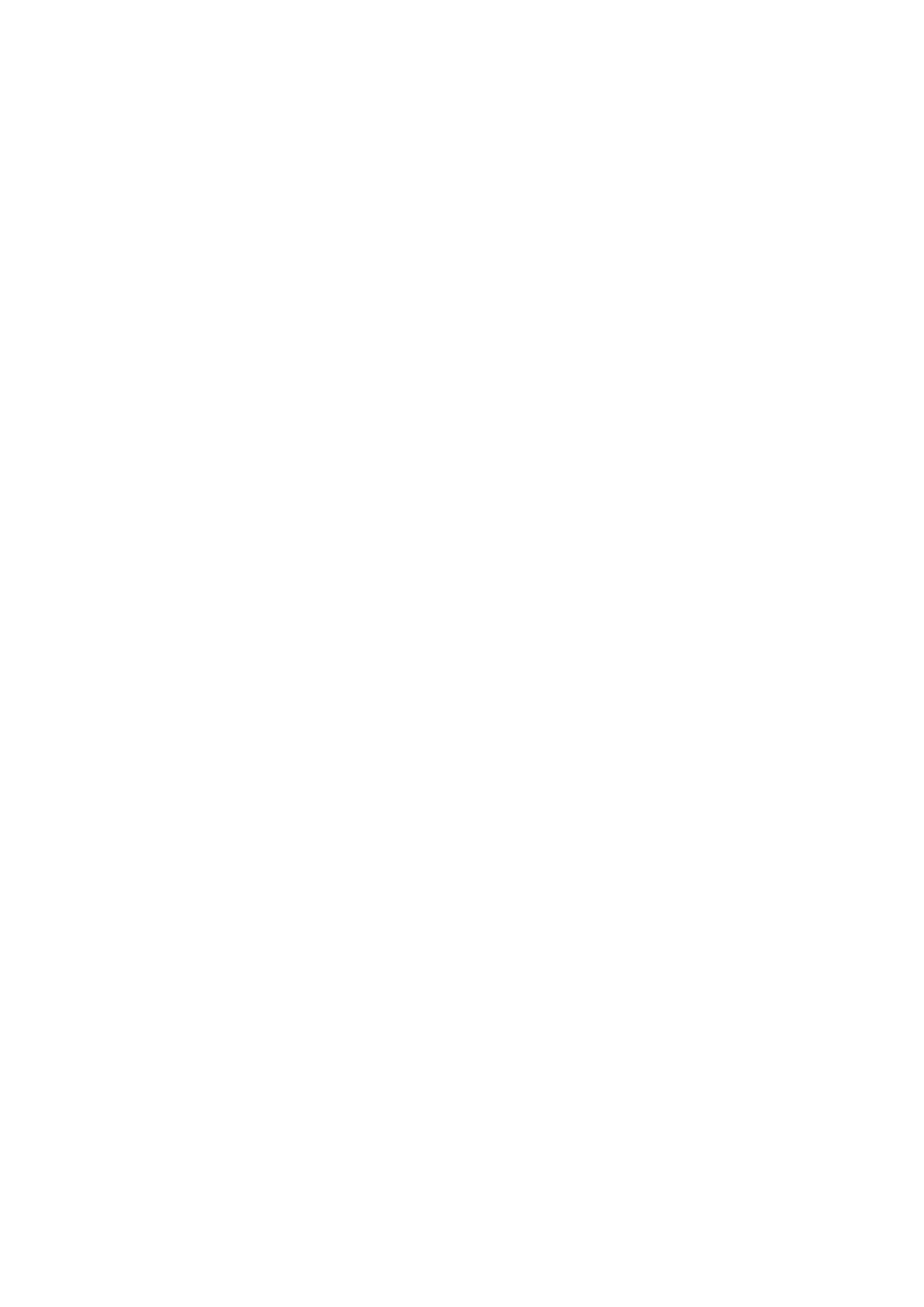# **SCHEDULE 1**

# <span id="page-48-1"></span><span id="page-48-0"></span>**REGISTRATION OF MORTGAGES ON REGISTERED VESSELS**

Sections 32 and 54

*Interpretation*

1. In this Schedule —

"**mortgage**" shall be construed in accordance with paragraph 2(2);

"**registered mortgage**" means a mortgage registered in pursuance of paragraph 2(3); and

"**registered vessel**" means —

- (a) a ship registered under Part I; or
- (b) a fishing vessel registered under Part III otherwise than in pursuance of paragraph 2(c) of Schedule 3,

as the case requires.

# *Mortgages of registered vessels*

2. (1) Any registered vessel or share in a registered vessel may be made a security for the repayment of a loan or the discharge of any other obligation.

(2) The instrument creating any such security (referred to in this Schedule as a mortgage) shall be in such form as is approved by the Department.

(3) Where a mortgage executed in accordance with sub-paragraph (2) is produced to the Department, it shall —

- (a) register the mortgage by causing it to be recorded in the register, and
- (b) endorse on it the fact that it has been recorded, together with the date and time when it was recorded.

(4) Mortgages shall be registered under sub-paragraph (3) in the order in which they are produced to the Department for the purposes of registration.

# *Priority of registered mortgages*

3. Where two or more mortgages are registered in respect of the same vessel or share, the priority of the mortgagees between themselves shall, subject to paragraph 4, be determined by the order in which the mortgages were registered and not by reference to any other matter.

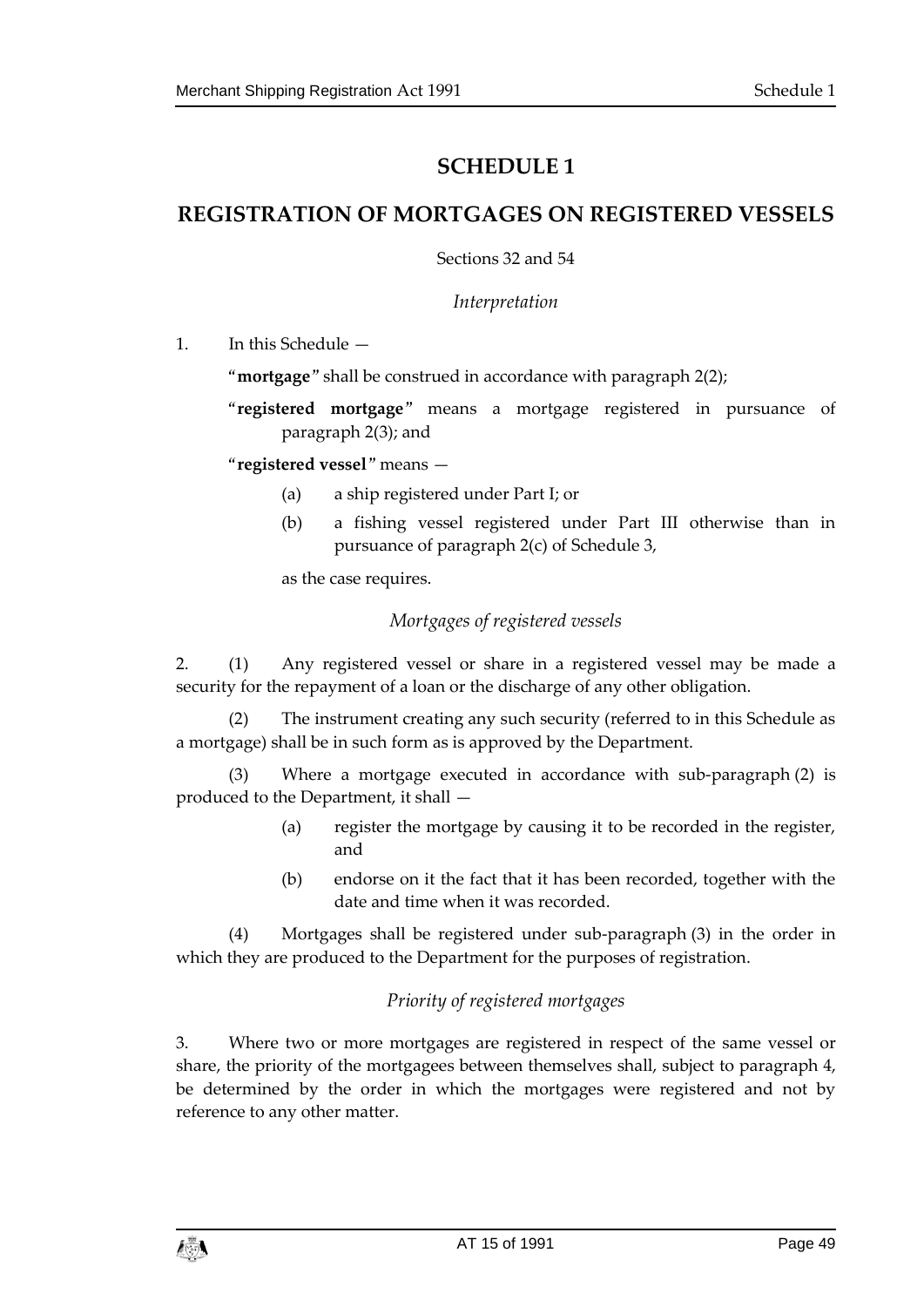*Notices by intending mortgagees of vessels*

4. (1) Where any person who is an intending mortgagee under a proposed mortgage of —

- (a) a vessel, or
- (b) a share in a registered vessel,

notifies the Department in writing of the interest which it is intended that he should have under the proposed mortgage, the Department shall cause that interest to be recorded in the register.

(2) Where any person who is an intending mortgagee under a proposed mortgage of —

- (a) a vessel which is not for the time being registered under Part I or Part III, or
- (b) a share in any such vessel,

notifies the Department in writing of the interest which it is intended that he should have under the proposed mortgage and furnishes it with such particulars of that vessel as may be prescribed, the Department —

- (i) shall cause that interest to be recorded in the register, and
- (ii) if the vessel is subsequently registered (otherwise than in pursuance of paragraph 2(c) of Schedule 3), shall cause the vessel to be registered subject to that interest or, if the mortgage has by then been executed in accordance with paragraph 2(2) and produced to the Department, subject to that mortgage.
- (3) In a case where
	- (a) paragraph 3 operates to determine the priority between two or more mortgagees, and
	- (b) any of those mortgagees gave a notification under subparagraph (1) or (2) with respect to his mortgage,

paragraph 3 shall have effect in relation to that mortgage as if it had been registered at the time when the relevant entry was made in the register under sub-paragraph (1) or (2).

(4) Any notification given by a person under sub-paragraph (1) or (2) (and anything done as a result of it) shall cease to have effect  $-$ 

- (a) if the notification is withdrawn, or
- (b) at the end of the period of 30 days beginning with the date of the notification, unless the notification is renewed in accordance with sub-paragraph (5).

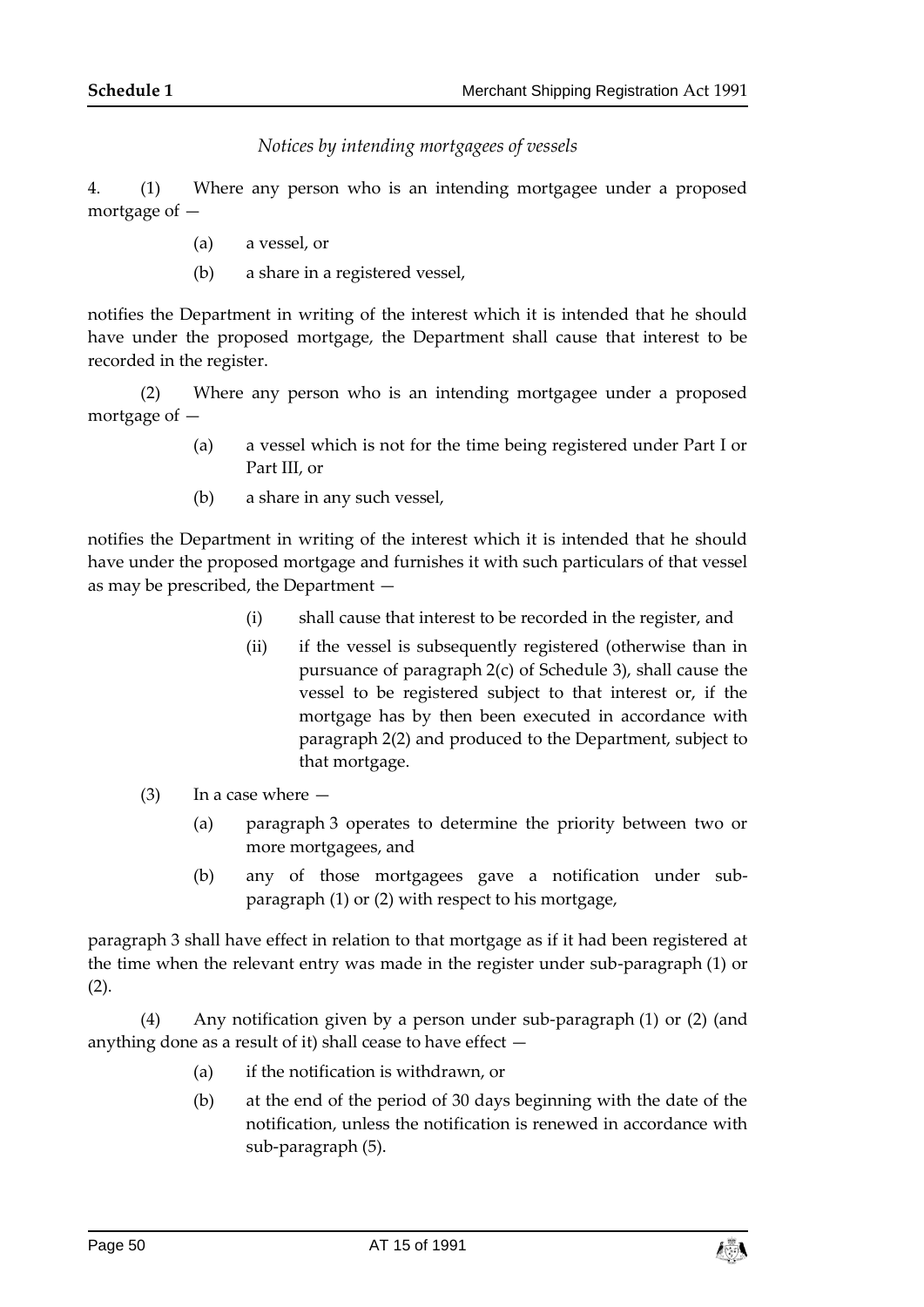(5) The person by whom any such notification is given may renew or further renew the notification, on each occasion for a period of 30 days, by notice in writing given to the Department —

- (a) before the end of the period mentioned in sub-paragraph (4)(b); or
- (b) before the end of the current period of renewal,

as the case may be.

(6) Any notification or notice purporting to be given under this paragraph (and anything done as a result of it) shall not have any effect if the Department determines that it was not validly given.

# *Registered mortgagee's power of sale*

5. (1) Subject to sub-paragraph (2), every registered mortgagee shall have power, if the mortgage money or any part of it is due, to sell the vessel or share in respect of which he is registered, and to give effectual receipts for the purchase money.

(2) Where two or more mortgagees are registered in respect of the same vessel or share, a subsequent mortgagee shall not, except under an order of a court of competent jurisdiction, sell the vessel or share without the concurrence of every prior mortgagee.

# *Transfer of registered mortgage*

6. (1) A registered mortgage may be transferred by an instrument made in such form as is approved by the Department.

- (2) Where any such instrument is produced to the Department, it shall
	- (a) cause the name of the transferee to be entered in the register as mortgagee of the vessel or share in question, and
	- (b) endorse on the instrument the fact that that entry has been made, together with the date and time when it was made.

# *Transmission of registered mortgage by operation of law*

7. Where the interest of a mortgagee in a registered mortgage is transmitted to any person by any lawful means other than by a transfer under paragraph 6, the Department shall, on production of such evidence of the transmission as it may require, cause the name of that person to be entered in the register as mortgagee of the vessel or share in question.

# *Discharge of registered mortgage*

8. Where a registered mortgage has been discharged, the Department shall, on production of the mortgage deed with such evidence of the discharge of the mortgage as it may require, cause an entry to be made in the register to the effect that the mortgage has been discharged.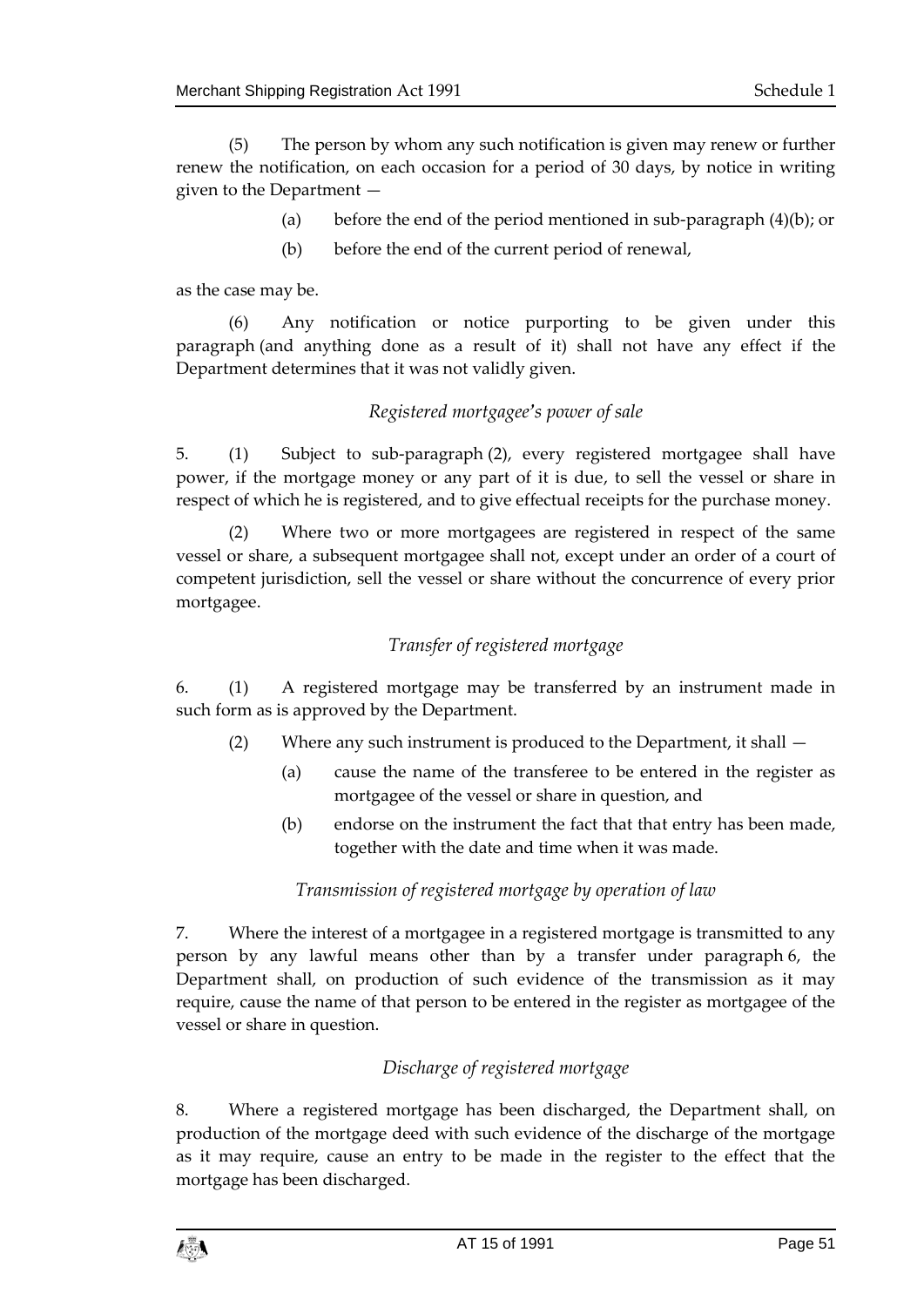8A. If for good reason the registered mortgage cannot be produced to the Department, it may, on being satisfied that the mortgage has been properly discharged, cause an entry to be made in the register to the effect that the mortgage has been discharged.**<sup>32</sup>**

*Transfer of mortgages from one system of registration to another*

- 9. (1) The Department may by regulations provide  $-$ 
	- (a) for the transfer to the register of undischarged mortgages that have been registered under Part I and affect ships registered under that Part which become vessels registered under Part III; and
	- (b) for any provisions of Part I or III to have effect in relation to any such mortgages subject to such modifications as may be specified in the regulations.
	- (2) Regulations may also provide
		- (a) for the transfer to registers kept under Part I of undischarged registered mortgages affecting vessels registered under Part III which become ships registered under Part I; and
		- (b) for any provisions of Part I to have effect in relation to any such mortgages subject to such modifications as may be specified in the regulations.
	- (3) Without prejudice to the generality of sub-paragraphs (1) and  $(2)$ 
		- (a) regulations made by virtue of sub-paragraph (1) may make provision, in connection with the transfer of mortgages in pursuance of that sub-paragraph, for the transmission of information relating to such mortgages which is recorded in registers kept under Part I, and for the recording of such information in the register kept under Part III; and
		- (b) regulations made by virtue of sub-paragraph (2) may make corresponding provision, in connection with the transfer of mortgages in pursuance of that sub-paragraph, for the transmission and recording of information relating to such mortgages which is recorded in the register kept under Part III.

10. Where the registration of a ship terminates by virtue of any provision of this Act, that termination shall not affect any entry in the register of any undischarged registered mortgage of that ship or any share in it.**33**

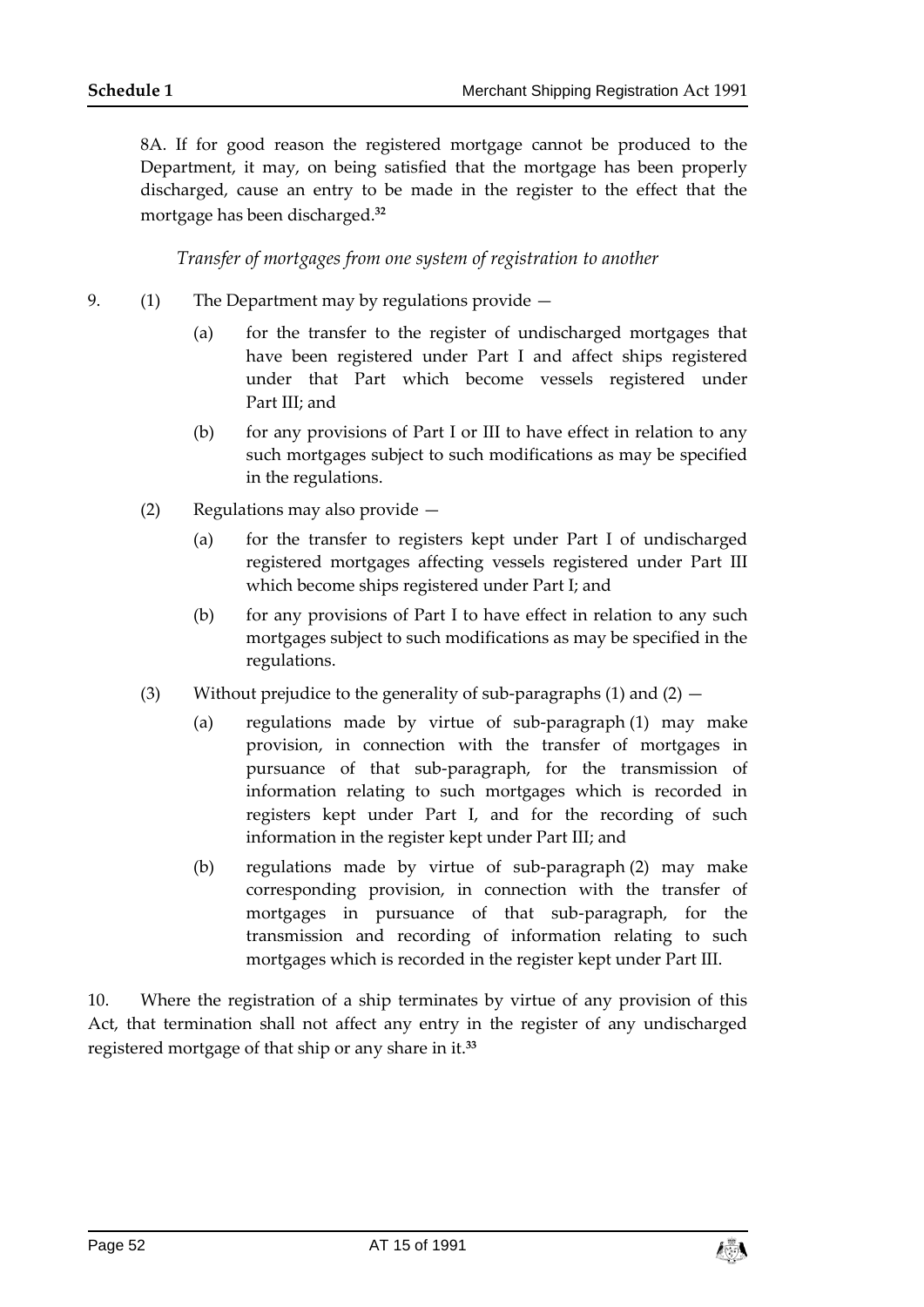# **SCHEDULE 2**

# <span id="page-52-1"></span><span id="page-52-0"></span>**REGULATIONS RELATING TO REGISTRATION OF SMALL SHIPS**

Section 46

1. In this Schedule —

"**registered**" and "**registration**" means registered under section 46 and registration under that section respectively;

"**regulations**" means regulations made under that section; and

"**specified**" means specified in regulations.

- 2. Regulations may make provision
	- (a) for the persons by whom and the manner in which applications in connection with registration are to be made (including provision limiting the persons who may apply for registration, whether by reference to residence or place of business or otherwise);
	- (b) for the information and evidence to be provided in connection with such applications and for such supplementary information or evidence as may be required by any authority specified for the purpose to be so provided;
	- (c) for the issue of certificates of registration, their production and surrender;
	- (d) for the marking of registered ships;
	- (e) for the period for which any registration is to remain effective without renewal;
	- (f) for the refusal of registration where the name of the ship proposed to be registered appears to any authority specified for the purpose to be undesirable;
	- (g) for the termination of registration in specified circumstances (including failure to comply with requirements imposed by or under regulations and circumstances in which any of the requirements applicable to new registrations imposed by or under section 46 are no longer met);
	- (h) for matters arising out of the expiration or termination of registration (including the removal of marks and the cancellation of certificates);
	- (i) for the inspection of ships registered or to be registered;
	- (j) for the discharge of functions under the regulations by persons appointed by such organisations as may be authorised in that behalf by the Department;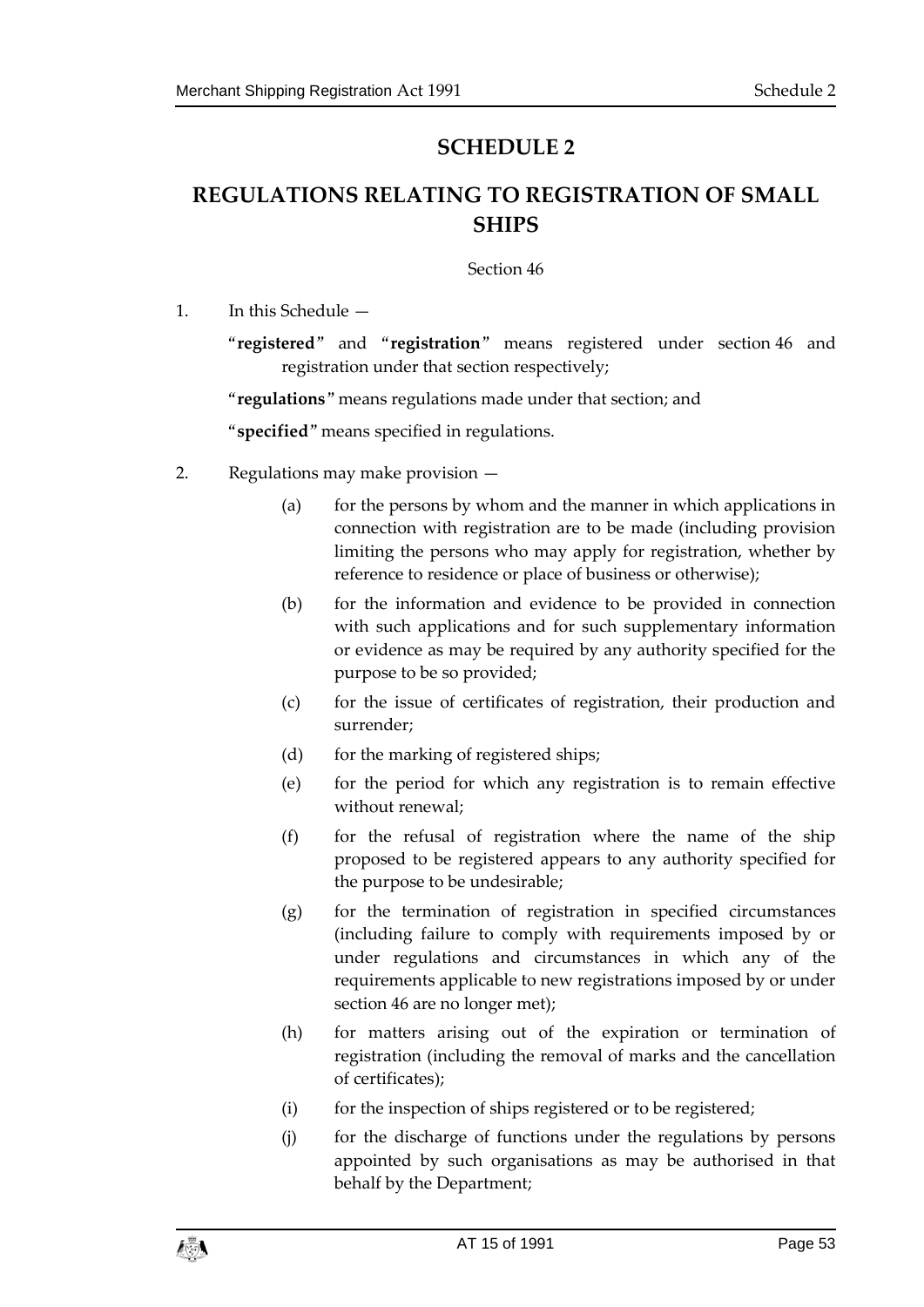- (k) excluding from registration specified classes or descriptions of ships; and
- (l) for any other matters relating to the maintenance of a register of small ships (including its inspection).

3. (1) Regulations may provide for the creation of offences and their punishment on summary conviction in any of the following cases —

- (a) where a person with intent to deceive uses, or lends to or allows to be used by another, a certificate of registration which has ceased to have effect;
- (b) where a person for purposes of registration makes a statement which he knows to be false in a material particular or recklessly makes a statement which is false in a material particular;
- (c) where a person required by regulations to ensure that any requirement of the regulations as to the marking of a ship is met fails to ensure that that requirement is met;
- (d) where a person required by regulations to surrender a certificate of registration fails without reasonable excuse to surrender the certificate.

(2) Regulations providing for the creation of an offence under subparagraph (1)(c) shall provide that it shall be a defence for a person charged with the offence to prove that he took all reasonable precautions and exercised all due diligence to avoid the commission of the offence.

Regulations providing for the creation of an offence by virtue of subparagraph (1)(a) or (b) shall provide for it to be punishable with a fine not exceeding £2,500.

(4) Regulations providing for the creation of an offence by virtue of subparagraph  $(1)(c)$  or  $(d)$  shall provide for it to be punishable with a fine not exceeding £1,000.

4. Regulations may contain such supplemental and incidental provisions as appear to the Department to be necessary or expedient.

5. Regulations may provide for their operation within territorial waters adjacent to the Island.

6. No provision of this Schedule is to be taken to prejudice the generality of section 46.

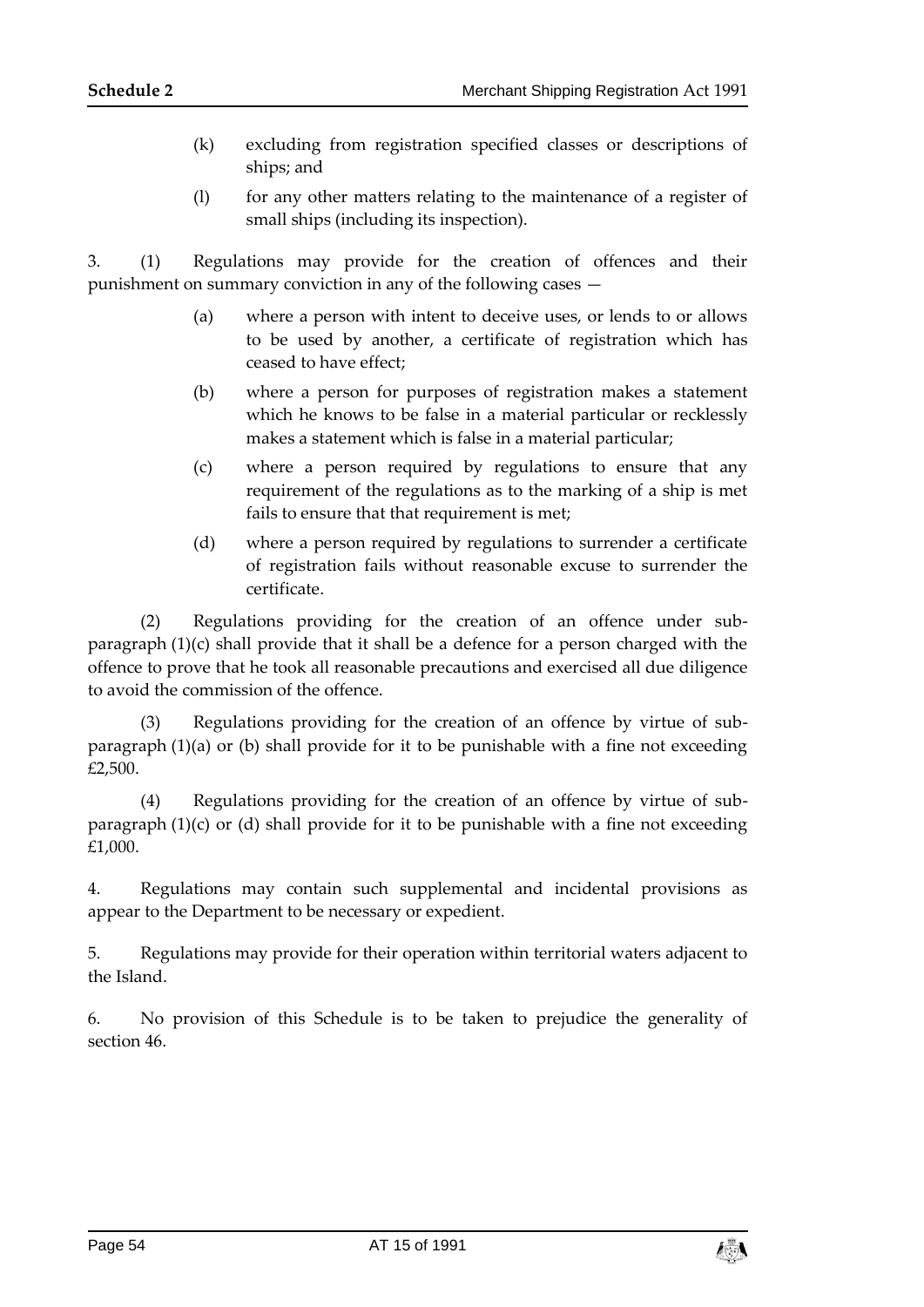# **SCHEDULE 3**

# <span id="page-54-1"></span><span id="page-54-0"></span>**REGISTRATION OF FISHING VESSELS**

Section 47

*Interpretation*

1. In this Schedule —

"**declaration of Manx character**" means a declaration, in such form as may be prescribed, relating to the eligibility of a fishing vessel to be registered as a Manx fishing vessel;

"**regulations**" means regulations made under section 47;

"**relevant statutory provision**" means any provision of Part III or of regulations;

"**specified**" means specified in regulations.

# *Regulations: general provisions*

- 2. Regulations may make provision
	- (a) for the persons by whom and the manner in which applications in connection with registration are to be made (including provision limiting the persons who may apply for registration, whether by reference to residence or place of business or otherwise);
	- (b) for the information and evidence to be provided in connection with such applications and for such supplementary information or evidence as may be required by any authority specified in the regulations for the purpose to be so provided, and for the production, in connection with such applications, of declarations of Manx character;
	- (c) for the registration of vessels as vessels to which the provisions of Part III relating to transfers by bill of sale and the registration of mortgages do not apply;
	- (d) for the issue of certificates of registration (including temporary certificates), their production and surrender;
	- (e) for the marking of registered vessels;
	- $(f)$  for the period for which the registration of a vessel is to remain effective without renewal;
	- (g) for matters arising out of the expiration or termination of registration (including the removal of marks and the cancellation of certificates);
	- (h) for declarations of Manx character to be produced to the Department, as respects registered vessels, at specified intervals or at the request of the Department;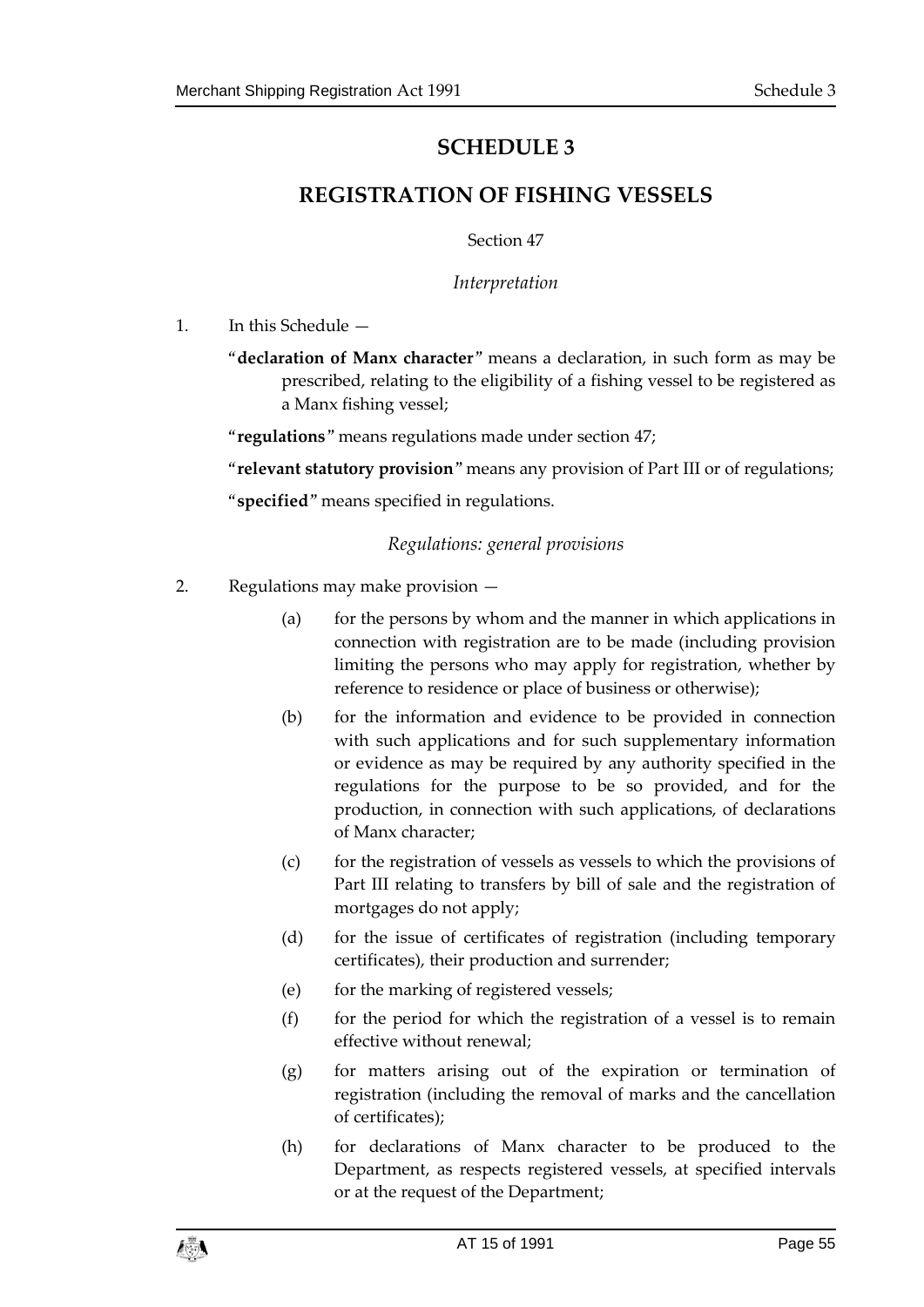- (i) excluding from registration, or from any provision of the regulations, any specified class or description of vessel;
- (j) for the manner in which notices or other documents required or authorised to be given or served by virtue of any relevant statutory provision are to be given or served;
- (k) for prescribing anything which is authorised to be prescribed under Part III;
- (l) for any of the provisions of Part I to have effect in relation to the registration of fishing vessels subject to such modifications (if any) as may be specified;
- (m) for any other matters relating to the establishment and maintenance of the register (including its inspection).

#### *Provisional registration*

- 3. (1) Regulations may make provision
	- (a) for fishing vessels acquired outside the Island which are eligible to be registered as Manx fishing vessels to be provisionally registered as such pending their registration in the register;
	- (b) for any such provisional registration to terminate in specified circumstances (including failure to comply with requirements imposed by or under the regulations).

(2) Provisional registration shall not be granted unless the Department is satisfied that an application for registry of the fishing vessel has been made in accordance with regulations or is intended.

#### *Offences*

4. (1) Regulations may provide for the creation of offences and their punishment on summary conviction in any of the following cases —

- (a) where a person with intent to deceive, uses, or lends to or allows to be used by another, a certificate of registration, whether in force or not;
- (b) where a person required by regulations to ensure that any requirement of the regulations as to the marking of a fishing vessel is satisfied fails to ensure that that requirement is satisfied;
- (c) where a person required by regulations to surrender a certificate of registration fails without reasonable excuse to surrender the certificate.
- (2) Any such regulations shall
	- (a) in the case of an offence created by virtue of sub-paragraph  $(1)(a)$ , provide for the offence to be punishable with a fine not exceeding £5,000; and

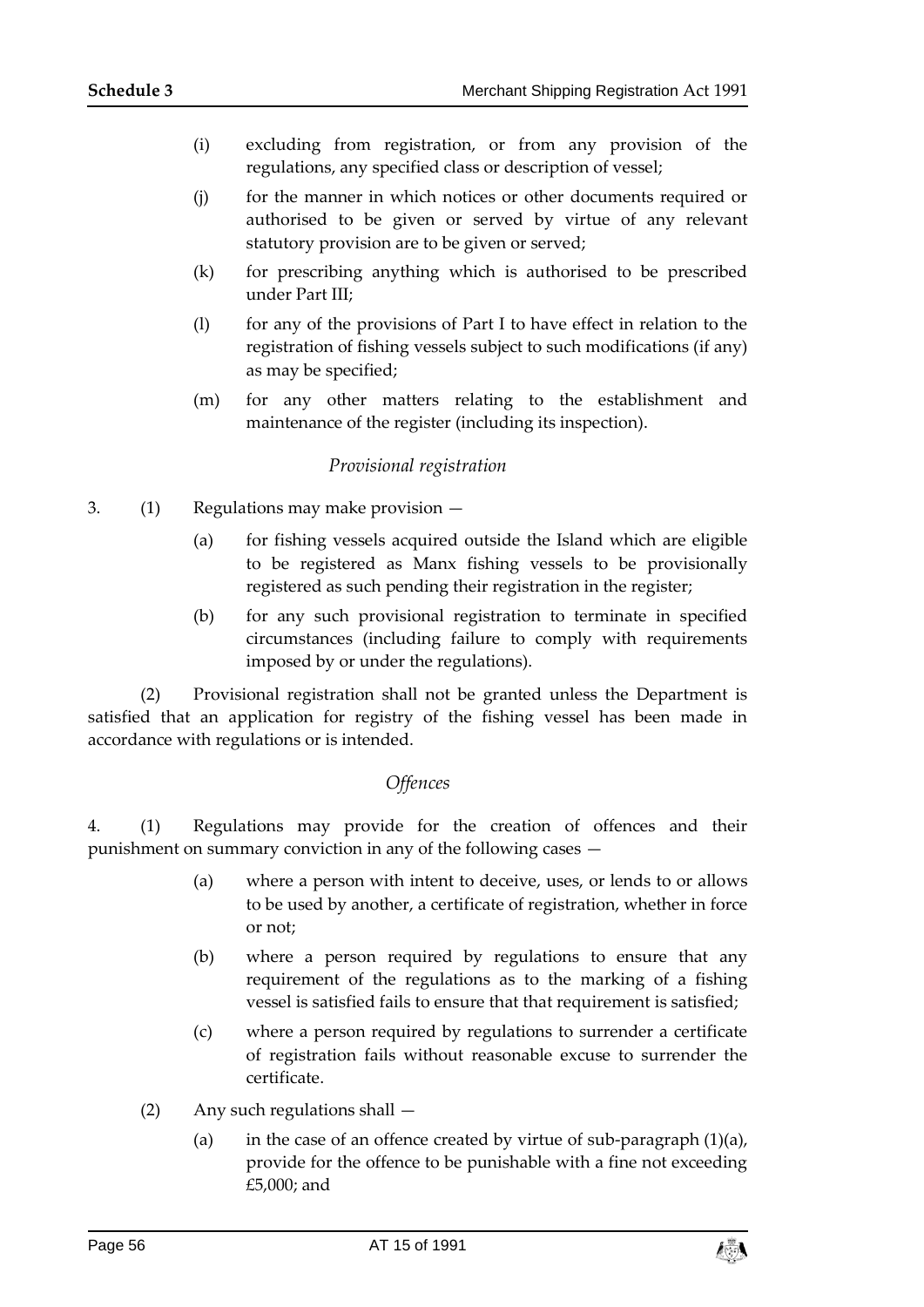(b) in the case of an offence created by virtue of sub-paragraph  $(1)(b)$ or (c), provide for it to be punishable with a fine not exceeding £1,000.

(3) Regulations providing for the creation of an offence by virtue of subparagraph (1)(b) shall provide that it shall be a defence for a person charged with the offence to prove that he took all reasonable precautions and exercised all due diligence to avoid the commission of the offence.

#### *Operation of regulations in territorial waters*

5. Regulations may provide for any of their provisions to extend to the territorial sea of the Island.

# *Construction of references in other enactments to fishing vessels excluded from registration*

6. References in any statutory provision (apart from section 1(1)(b)) to fishing vessels excluded from registration by regulations under section 47 shall be construed as references to fishing vessels which, being eligible to be registered under Part III by virtue of regulations under section 48, are excluded from registration by such regulations (and are not registered under the law of any country outside the Island).

# **SCHEDULE 4**

# <span id="page-56-1"></span><span id="page-56-0"></span>**REGULATIONS RELATING TO THE REGISTER OF SHIPS CHARTERED BY DEMISE**

#### Section 60

1. In this Schedule —

"**the Register**" means the Register established under section 60;

"**regulations**" means regulations made under that section;

"**specified**" means specified in regulations.

- 2. Regulations may make provision
	- (a) for the persons by whom and the manner in which applications in connection with the Register are to be made (including provision limiting the persons who may make such applications);
	- (b) for the information and evidence to be provided in connection with such applications and for such supplementary information or evidence as may be required by any authority specified for the purpose to be so provided;
	- (c) for the issue of certificates of entries in the Register, their production and surrender;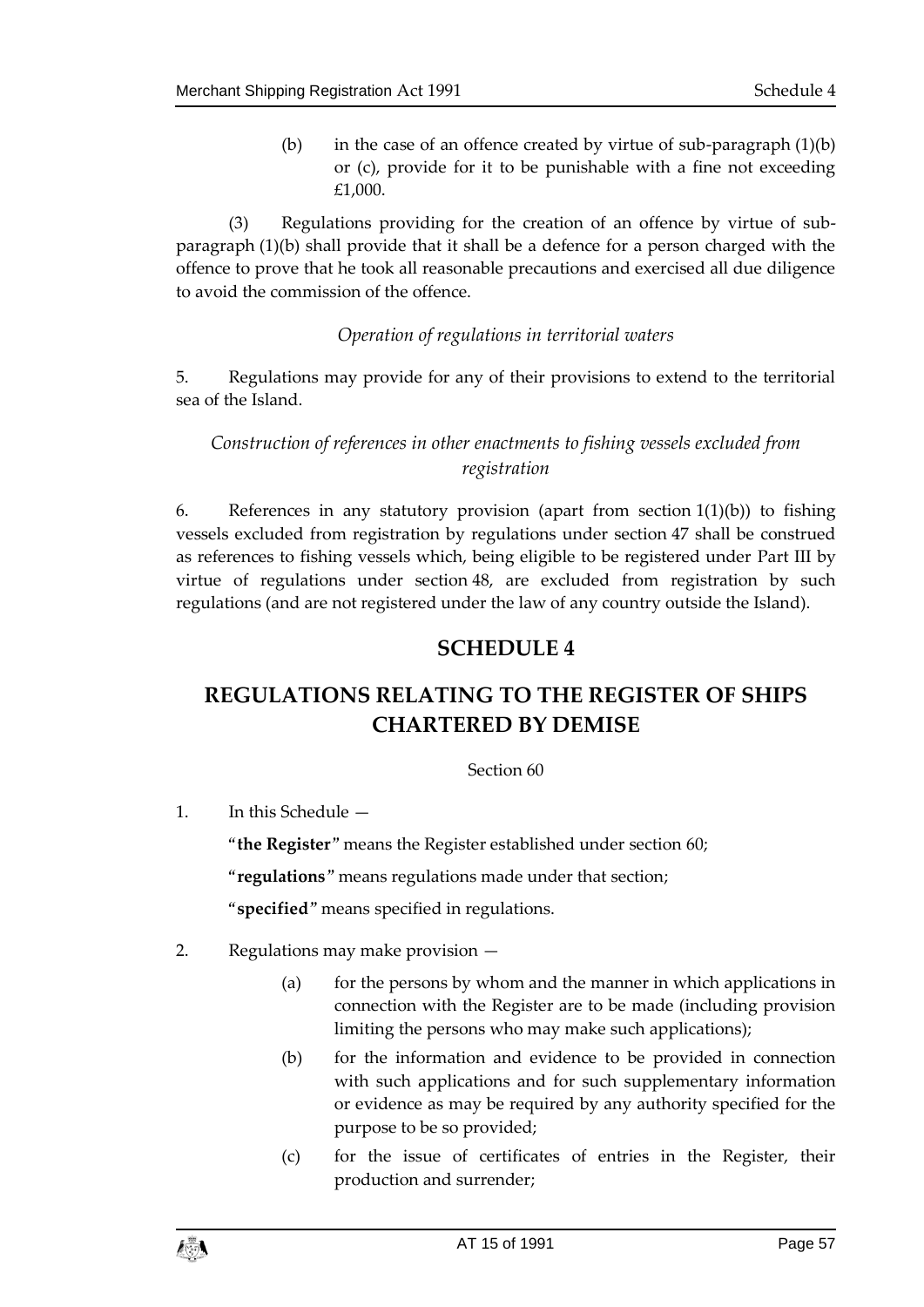- (d) for the marking of ships entered in the Register;
- (e) for the period for which any entry in the Register is to remain effective;
- (f) for the refusal of applications where the name of the ship proposed to be entered in the Register appears to the Department to be undesirable;
- (g) for the deletion of entries from the Register in specified circumstances (including failure to comply with requirements imposed by or under regulations and circumstances in which any of the requirements imposed by or under section 60 are no longer met);
- (h) for matters arising out of the expiration or deletion of entries (including the removal of marks and the cancellation of certificates);
- (i) for the inspection of ships entered or to be entered in the Register;
- (j) for the discharge of functions under the regulations by persons appointed by such organisations as may be authorised in that behalf by the Department;
- (k) excluding from entry in the Register specified classes or descriptions of ships;
- (l) for any statutory provision (including this Act but excluding this Schedule and section 60) to have effect in relation to ships for the time being entered in the Register subject to such modifications (if any) as may be specified; and
- (m) for any other matters relating to the maintenance of the Register (including its inspection).

3. (1) Regulations may provide for the creation of offences and their punishment on summary conviction in any of the following cases —

- (a) where a person with intent to deceive uses, or lends to or allows to be used by another, a certificate of an entry in the Register which has ceased to have effect;
- (b) where a person for any purposes in connection with the Register makes a statement which he knows to be false in a material particular or recklessly makes a statement which is false in a material particular;
- (c) where a person required by regulations to ensure that any requirement of the regulations as to the marking of a ship is met fails to ensure that that requirement is met;
- (d) where a person required by regulations to surrender a certificate of any entry in the Register fails without reasonable excuse to surrender the certificate.

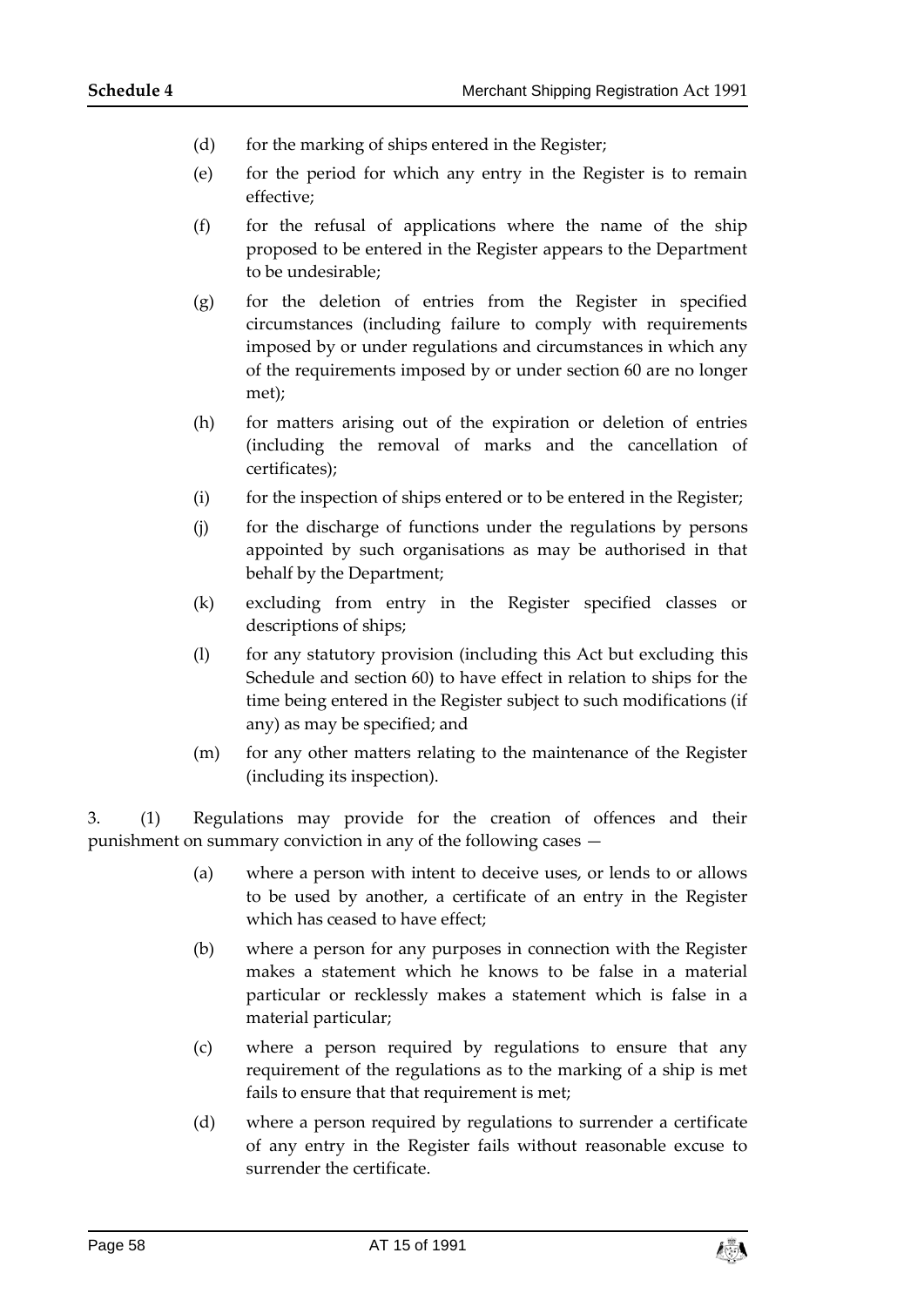(2) Regulations providing for the creation of an offence under subparagraph (1)(c) shall provide that it shall be a defence for a person charged with the offence to prove that he took all reasonable precautions and exercised all due diligence to avoid the commission of the offence.

(3) Regulations providing for the creation of an offence by virtue of subparagraph (1)(a) or (b) shall provide for it to be punishable with a fine not exceeding £2,500.

(4) Regulations providing for the creation of an offence by virtue of subparagraph (1)(c) or (d) shall provide for it to be punishable with a fine not exceeding £1,000.

4. Regulations may contain such supplemental and incidental provisions as appear to the Department to be necessary or expedient.

5. Regulations may provide for their operation within territorial waters adjacent to the Island.

<span id="page-58-0"></span>6. No provision of this Schedule is to be taken to prejudice the generality of section 60.

# **SCHEDULE 4A**

# <span id="page-58-1"></span>**REGULATIONS RELATING TO THE REGISTER OF SHIPS UNDER CONSTRUCTION**<sup>34</sup>

# Section 60A

1. In this Schedule —

"**mortgage**" means an instrument referred to in section 60A(1)(b);

"**the Register**" means the register established under section 60A;

"**regulations**" means regulations made under that section;

"**specified**" means specified in regulations.

- 2. Regulations may make provision
	- (a) for the persons by whom and the manner in which applications in connection with the Register are to be made (including provisions limiting the persons who may make such applications);
	- (b) for the information and evidence to be provided in connection with such applications and for such supplementary information or evidence as may be required by any authority specified for the purpose to be so provided;
	- (c) for the issue of certificates of entries in the Register, their production and surrender;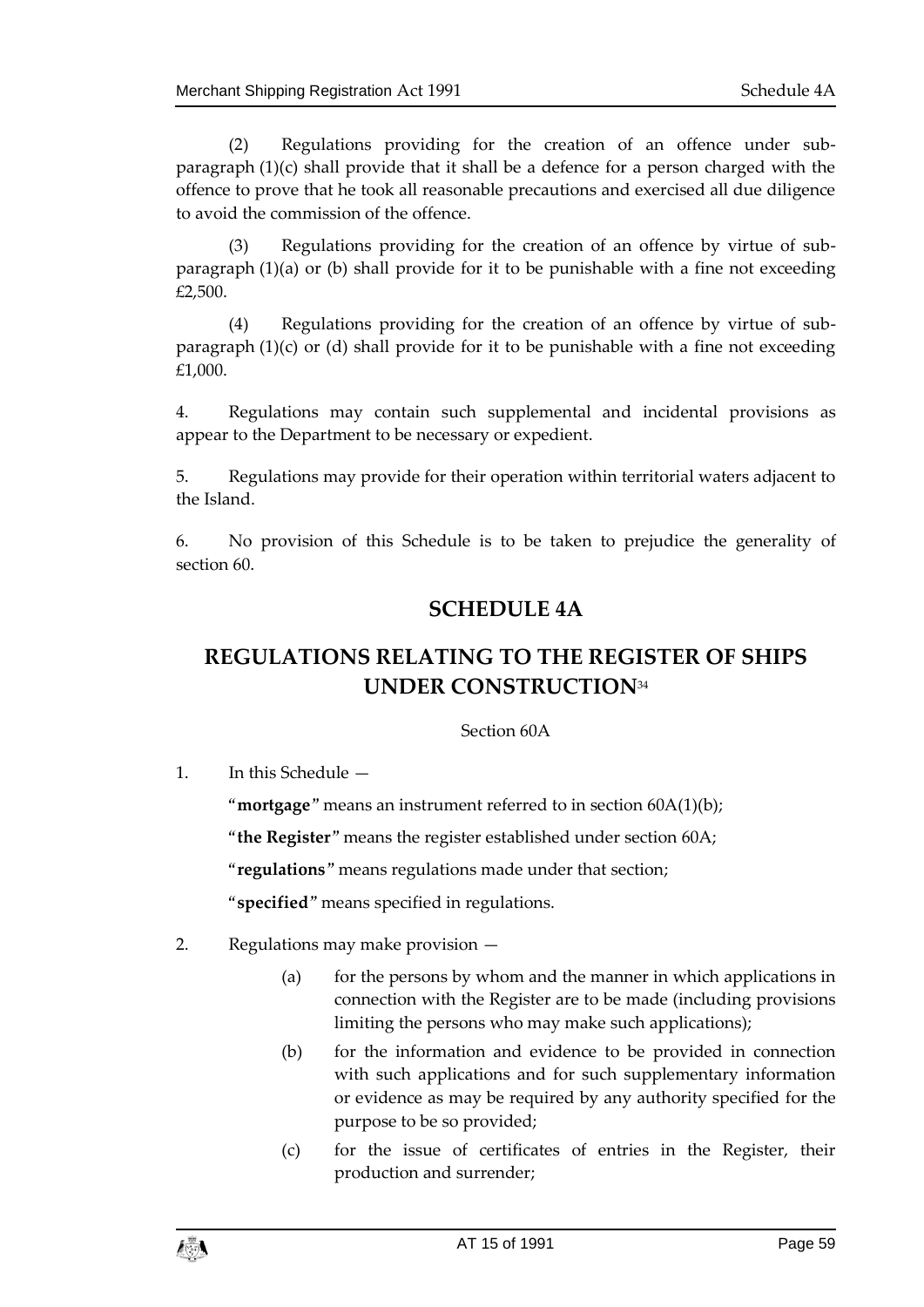- (d) for the identification of ships under construction entered in the Register;
- (e) for the period for which any entry in the Register is to remain effective;
- (f) for the refusal of applications where the application, applicant, ship under construction or the circumstances or place of construction do not or are unlikely to comply with specified requirements imposed under regulations;
- (g) for the termination of registration in specified circumstances (including failure to comply with requirements imposed under regulations);
- (h) for matters arising out of the expiration or termination of registration (including the removal of identification required by regulations and the cancellation of certificates);
- (i) for the inspection of ships under construction entered or to be entered in the Register;
- (j) for the discharge of functions under the regulations by persons appointed by the Department;
- (k) excluding from entry in the Register specified classes or descriptions of ships under construction;
- (l) for any statutory provision (including Parts I, V and VI of, and Schedule 1 to, this Act) to have effect in relation to ships under construction for the time being entered in the Register subject to such modifications (if any) as may be specified;
- (m) for the transfer of the registration (including the transfer of registered mortgages) of ships under construction from the Register to another register maintained under this Act when the ship ceases to be a ship under construction and for the continuation of registration on such cessation;
- (n) for determining the circumstances in which a ship is to be treated for the purposes of the Register as a ship under construction; and
- (o) for any other matters relating to the maintenance of the Register (including its inspection).

3. (1) Regulations may provide for the creation of offences and their punishment on summary conviction in any of the following cases —

- (a) where a person with intent to deceive uses, or lends to or allows to be used by another, a certificate of an entry in the Register which has ceased to have effect;
- (b) where a person for any purpose in connection with the Register makes a statement which that person knows to be false in a material particular or recklessly makes a statement which is false in a material particular;

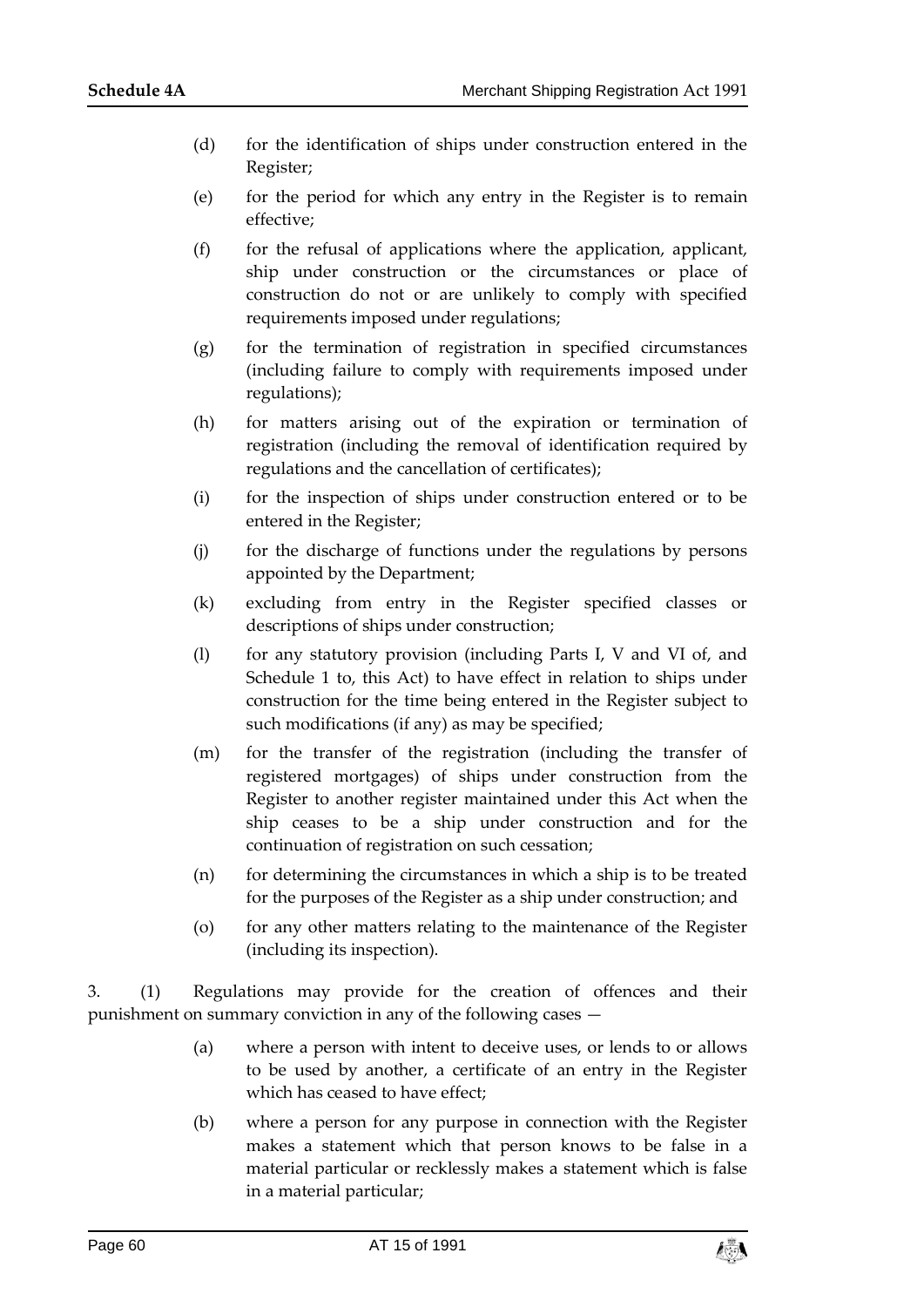- (c) where a person required by regulations to ensure that any requirement of the regulations as to the identification of a ship under construction is met fails to ensure that the requirement is met;
- (d) where a person required by regulations to surrender a certificate of any entry in the Register fails without reasonable excuse to surrender the certificate.
- (2) Regulations providing for the creation of an offence under subparagraph (1)(c) shall provide that it shall be a defence for a person charged with the offence to prove that he or she took all reasonable precautions and exercised all due diligence to avoid the commission of the offence.
- (3) Regulations providing for the creation of an offence by virtue of subparagraph (1)(a) or (b) shall provide for it to be punishable with a fine not exceeding £2,500.
- (4) Regulations providing for the creation of an offence by virtue of subparagraph 1(c) or (d) shall provide for it to be punishable with a fine not exceeding £1,000.

4. Regulations may contain such supplemental and incidental provisions as appear to the Department to be necessary or expedient.

5. Regulations may provide for their operation in respect of ships under construction in the Island or elsewhere.

<span id="page-60-1"></span><span id="page-60-0"></span>6. No provision of this Schedule is to be taken to prejudice the generality of section 60A.

# **SCHEDULE 5**

# **AMENDMENT OF ENACTMENTS**

Section 79(1)

[Sch 5 amends the following Acts —

Fishing Vessels (Safety Provisions) (Isle of Man) Act 1974 q.v.

Merchant Shipping (Masters and Seamen) Act 1979 q.v.

Merchant Shipping (Load Lines) Act 1981 q.v.

Merchant Shipping Act 1985 q.v.

<span id="page-60-2"></span>Oil Pollution Act 1986 q.v.]

# **SCHEDULE 6**

# **REPEALS**

<span id="page-60-3"></span>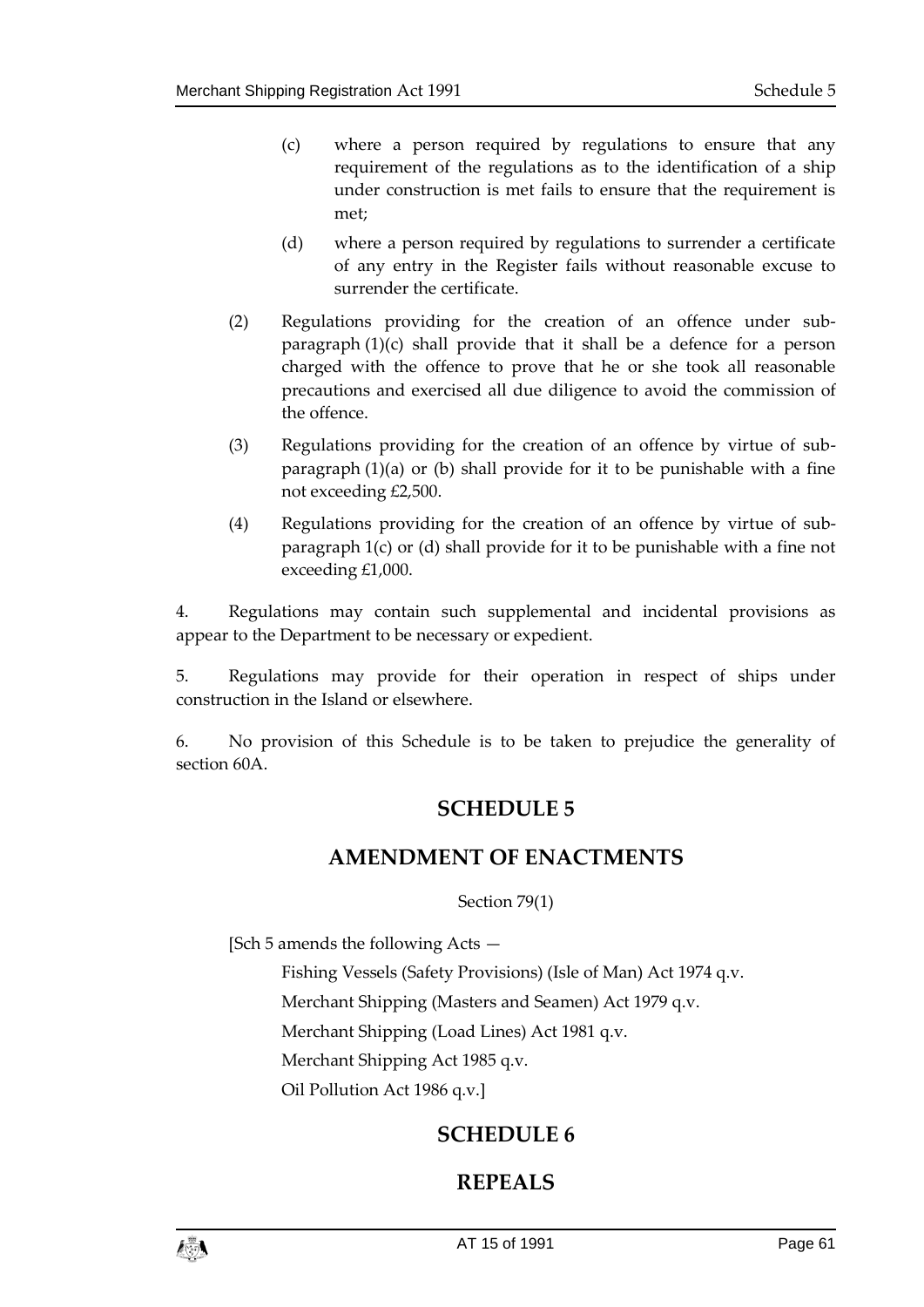Section 79(2) and (3)

[Part I repeals the following Acts in part —

Merchant Shipping (Detention of Ships) Act 1979

Merchant Shipping (Registration) Act 1984

Merchant Shipping Act 1985.

<span id="page-61-0"></span>[Part II repeals the following Act in part —

Merchant Shipping Act 1894.]

# **SCHEDULE 7**

# <span id="page-61-1"></span>**TRANSITIONAL AND SAVING PROVISIONS**

Section 79(4)

1. Any reference (however phrased) in any statutory provision to the registration of a ship under —

- (a) Part I of the Merchant Shipping Act 1894 (an Act of Parliament);
- (b) the Merchant Shipping Act 1983 (an Act of Parliament),

shall be construed as a reference to the registration of a ship under the corresponding provisions of this Act and connected phrases shall be construed accordingly.

2. Any vessel which was, immediately before the commencement of this Act, registered in the Island or in a port in the Island under —

- (a) the statutory provisions referred to in paragraph 1;
- (b) Part II of the Merchant Shipping Act 1988 (an Act of Parliament),

shall be deemed to be registered under the corresponding provisions of this Act.

3. Any mortgage registered under a statutory provision referred to in paragraph 1(a) or 2(b) shall be deemed to be registered under the corresponding provision of this Act.

4. Any document made, issued or given for the purposes of any provision of the statutory provisions referred to in paragraph 2 shall have the same effect as if they had been made, issued or given under the corresponding provision of this Act.

5. Any register maintained in the Island under the statutory provisions referred to in paragraph 2 shall be deemed to be a register maintained for the purposes of the corresponding provision of this Act.

6. Any reference in any statutory provision to a British ship shall be construed in accordance with section 2 of the said Act of 1988.

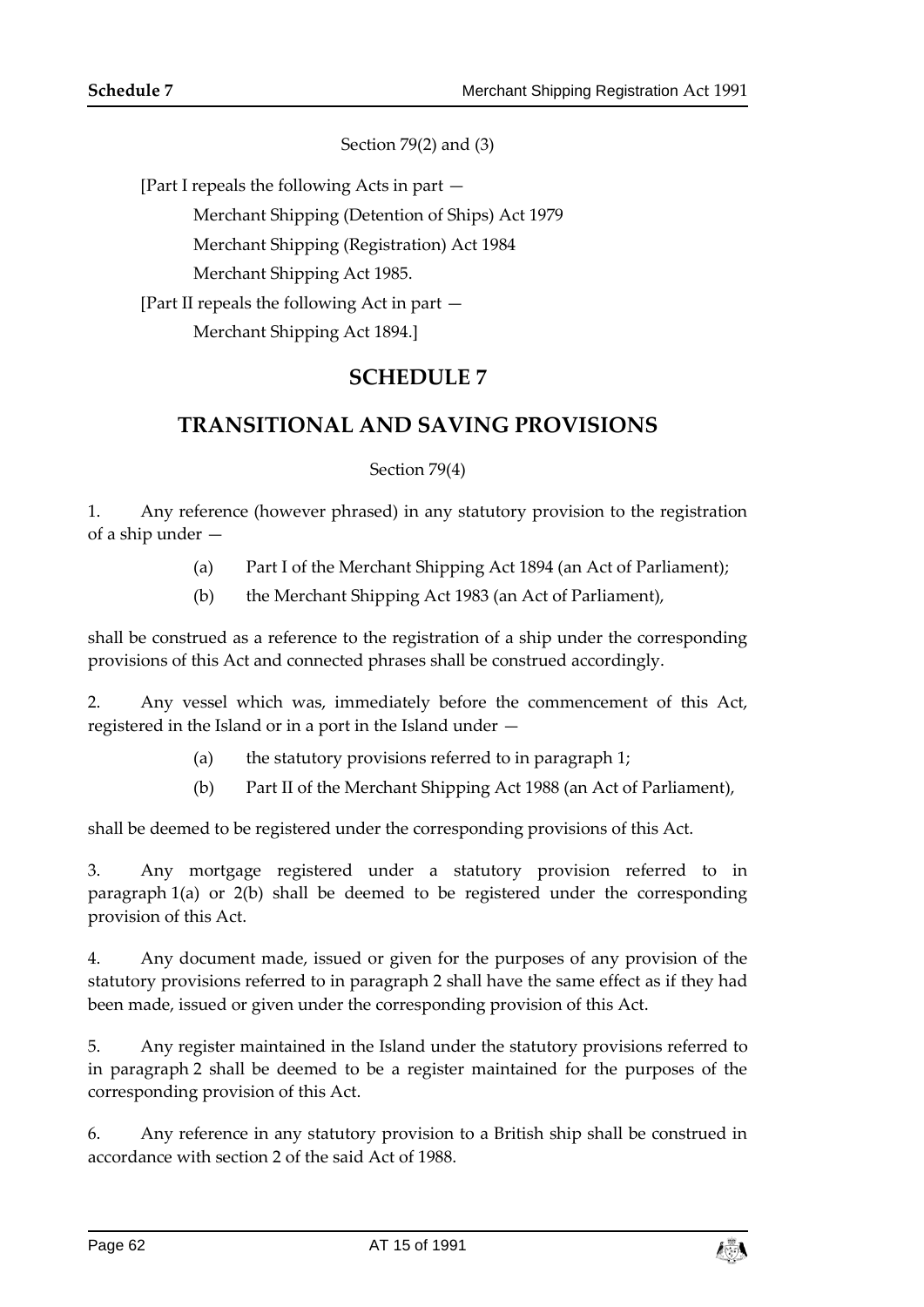7. Any regulations made under the Merchant Shipping Act 1965 (an Act of Parliament) which are in force immediately before the commencement of this Act and which have effect in the Island shall be treated as if they had been made under this Act.

8. Where any provision of this Act re-enacts, with or without modification, any Act of Parliament which, immediately before the commencement of the relevant provision of this Act, had effect in the Island, Part 4 Division 4 of the *Legislation Act 2015* (default savings and transitional provisions) shall apply in respect of that provision as it applies in respect of any enactment which repeals and re-enacts another enactment.**<sup>35</sup>**

9. Section 15 of the *Interpretation Act 1976* shall apply to the repeal of the statutory provisions specified in Part II of Schedule 6 as it applies to the repeal of an enactment.

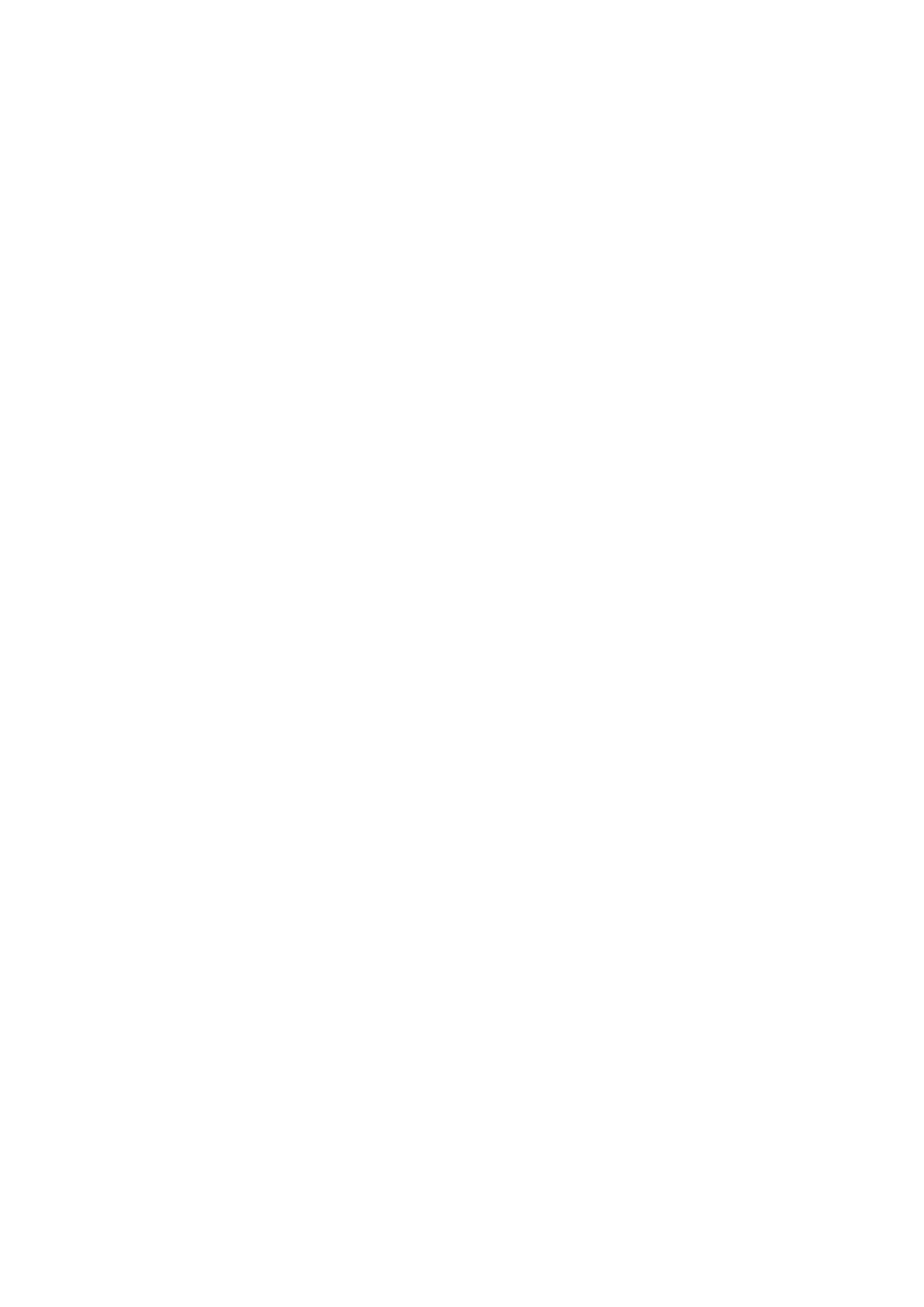# <span id="page-64-0"></span>**ENDNOTES**

# <span id="page-64-1"></span>**Table of Legislation History**

| Legislation | <b>Year and No</b> | Commencement |
|-------------|--------------------|--------------|
|             |                    |              |
|             |                    |              |
|             |                    |              |
|             |                    |              |

# <span id="page-64-2"></span>**Table of Renumbered Provisions**

| Original | <b>Current</b> |  |
|----------|----------------|--|
|          |                |  |
|          |                |  |
|          |                |  |
|          |                |  |

# <span id="page-64-3"></span>**Table of Endnote References**

 $\overline{a}$ 

 Para (ff) inserted by Merchant Shipping Registration (Amendment) Act 1996 s 1. Para (c) added by Merchant Shipping Registration (Amendment) Act 1996 s 1.

Subs (9) added by Merchant Shipping Registration (Amendment) Act 1996 s 1.

Subs (10) added by Merchant Shipping Registration (Amendment) Act 1996 s 1.

Subs (11) added by Merchant Shipping Registration (Amendment) Act 1996 s 1.

Subs (12) added by Merchant Shipping Registration (Amendment) Act 1996 s 1.

Subs (13) added by Merchant Shipping Registration (Amendment) Act 1996 s 1.

Subs (1) amended by Merchant Shipping Registration (Amendment) Act 1996 s 1.

Subs (2) amended by Merchant Shipping Registration (Amendment) Act 1996 s 3.

Para (b) amended by Merchant Shipping Registration (Amendment) Act 1996 s 3.

S 22A inserted by Merchant Shipping Registration (Amendment) Act 1996 s 1.

S 22B inserted by Merchant Shipping Registration (Amendment) Act 1996 s 1.

Subs (4) amended by Merchant Shipping Registration (Amendment) Act 1996 s 1.

 Definition of "limited partnership" inserted by Merchant Shipping Registration (Amendment) Act 1996 s 1.

 Definition of "general partner" inserted by Merchant Shipping Registration (Amendment) Act 1996 s 1.

Para (d) substituted by Merchant Shipping Registration (Amendment) Act 1996 s 4.

Para (e) amended by Merchant Shipping Registration (Amendment) Act 1996 s 4.

Subs (2) repealed by Interpretation Act 2015 s 105.

Subs (2) substituted by SD73/2006.

Subs (4) amended by SD73/2006.

Subs (2) amended by SD73/2006.